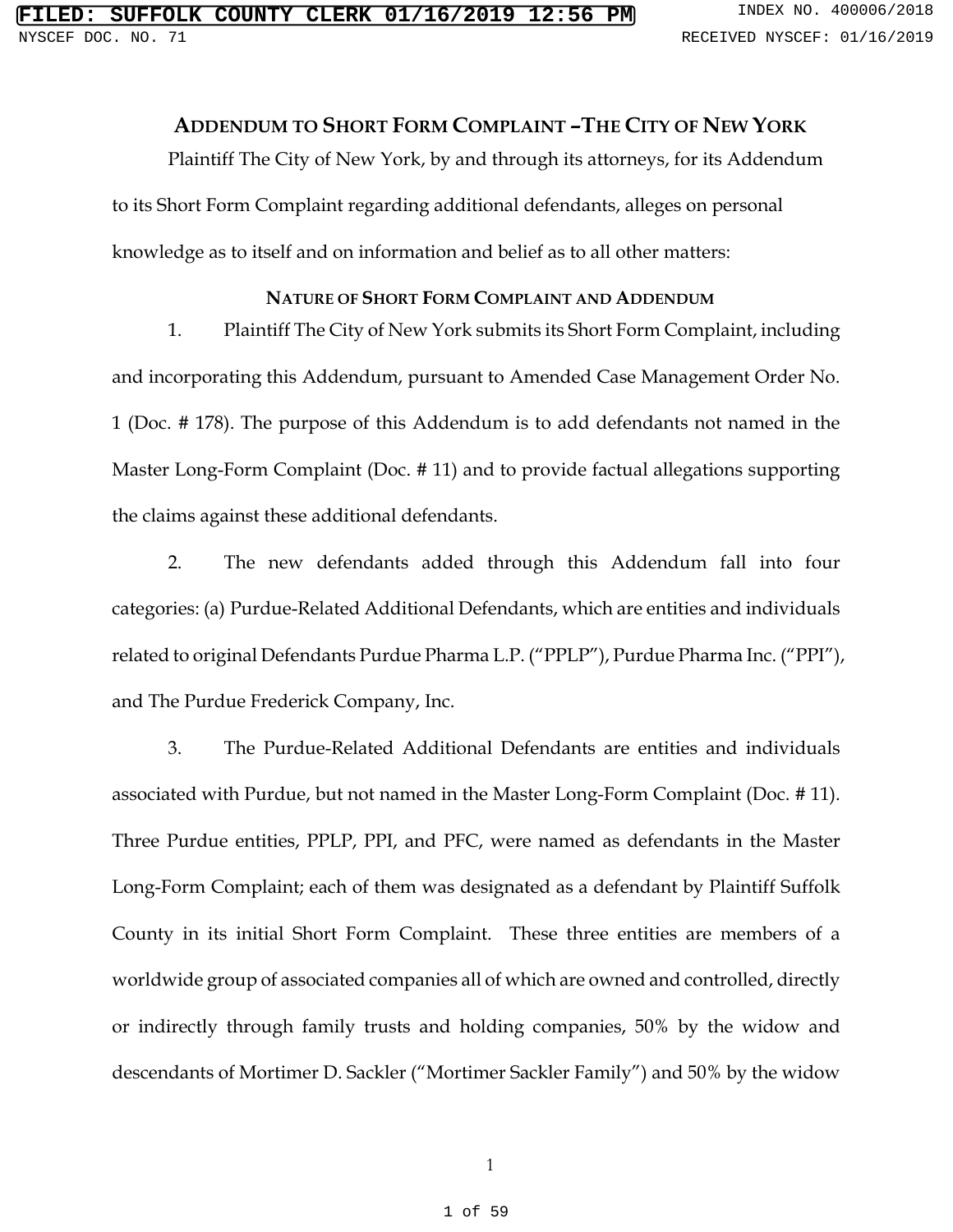and descendants of Raymond R. Sackler ("Raymond Sackler Family") (together the Mortimer Sackler Family and the Raymond Sackler Family are referred to as the "Sackler Families"). At all relevant times, the Sackler Families jointly managed and controlled all of the associated companies that the two families owned. Each of the Purdue-related individuals and entities named herein as Additional Defendants knowingly aided, abetted, participated in, and benefitted from the wrongdoing of Purdue as alleged in the Complaint; none is named merely because of his, her, or its status as a shareholder, limited partner, member of a limited liability company, or beneficiary of a trust.

4. Purdue has been sued by many plaintiffs for the role it played in creating the opioid epidemic, a role more fully described in the Master Long Form Complaint. The three Purdue entities originally sued, PPLP, PPI, and PFC, may, however, lack sufficient assets to satisfy their liabilities to those plaintiffs, other creditors, and Plaintiff, because billions of dollars of profits from Purdue's sale of opioids has been distributed to the Sackler Families since the 1980s. Accordingly, by this pleading, Plaintiff is adding as defendants those members of the Sackler Families and their controlled entities who knowingly participated in the wrongdoing of Purdue as alleged in the Complaint, and who knowingly received the benefits of that wrongdoing.

5. Plaintiff also adds manufacturers of prescription opioids who, as described below, engaged in conduct similar to that of the Manufacturer Defendants named in the Master-Long Form Complaint, but who were not identified and thus were not included in the Master Long-Form Complaint or in Plaintiff's Short Form Complaint.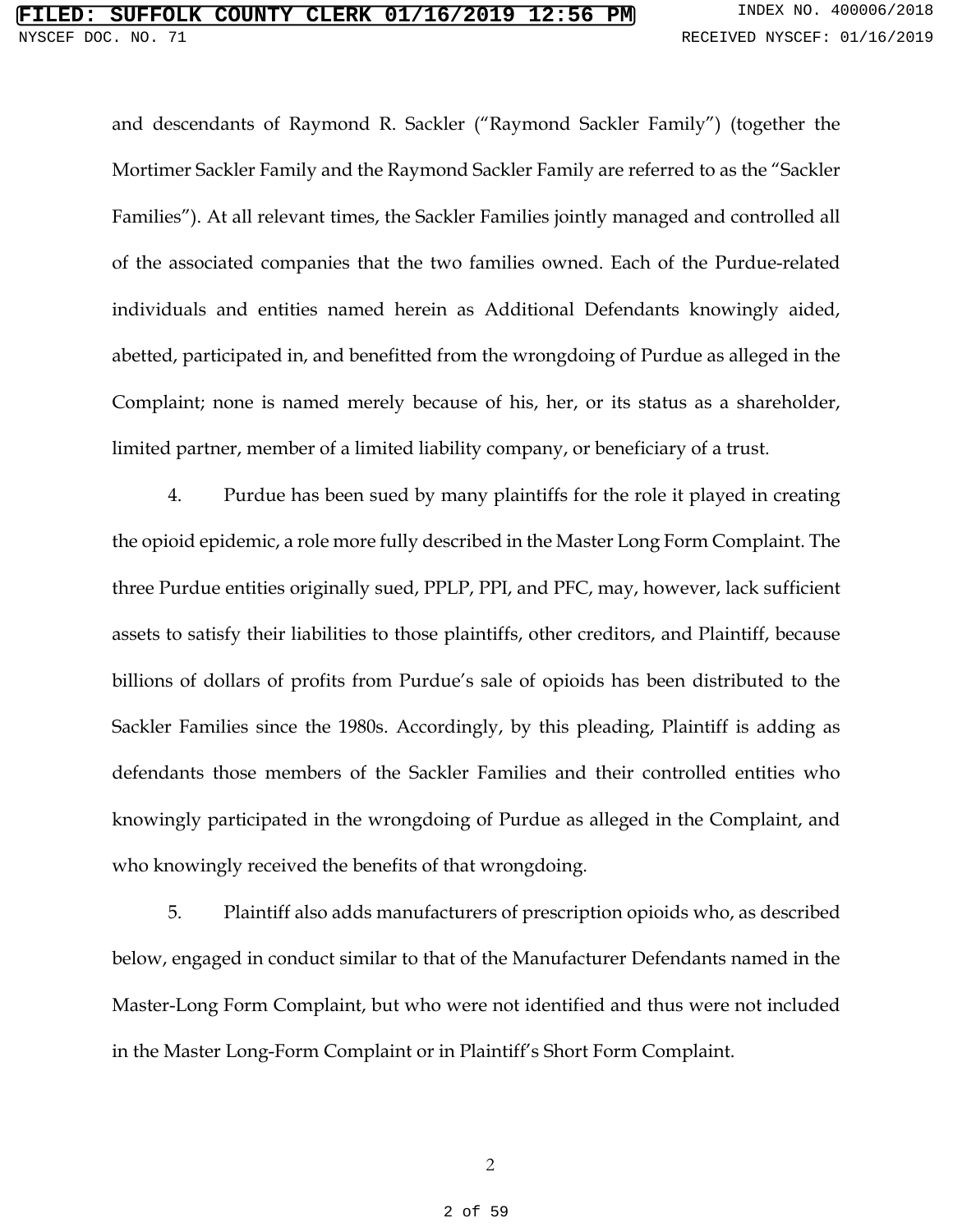6. Finally, Plaintiff adds distributors of prescription opioids at both the wholesale and the retail level, who, *inter alia,* flooded Plaintiff's city with opioids, failed to detect suspicious orders, and failed to prevent diversion of these dangerous products. These entities, too, were not identified at the time of the Master-Long Form Complaint and thus were not included in those pleadings but are hereby added through Plaintiff's Short Form Complaint.

### **ADDITIONAL PARTIES**

#### **A. Purdue-Related Additional Defendants**

7. Defendant Richard S. Sackler is a natural person residing in Travis County, Texas. He is a son of Raymond Sackler and, beginning in the 1990's, served as a member of the Board of Directors of Purdue and Purdue-related entities..

8. Defendant Jonathan D. Sackler is a natural person residing in Fairfield County, Connecticut. He is a son of Raymond Sackler and has been a member of the Board of Directors of Purdue and Purdue-related entities since the 1990s.

9. Defendant Mortimer D.A. Sackler is a natural person residing in New York County, New York. He is the son of Mortimer Sackler and has been a member of the board of directors of Purdue and Purdue-related entities since the 1990s.

10. Defendant Kathe A. Sackler is a natural person residing in Fairfield County, Connecticut. She is the daughter of Mortimer Sackler and has served as a member of the board of directors of Purdue and Purdue-related entities since the 1990s.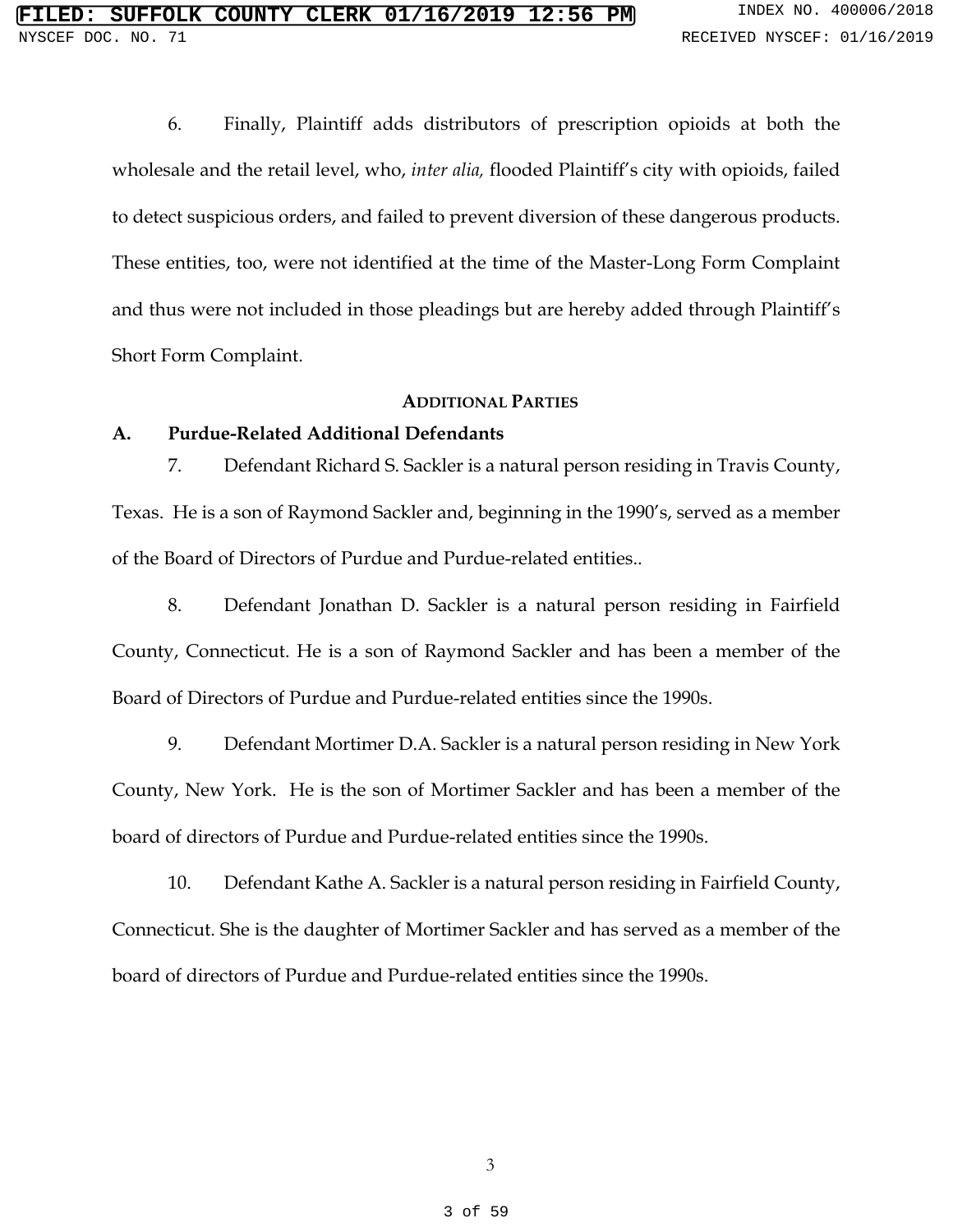11. Defendant Ilene Sackler Lefcourt is a natural person residing in New York County, New York. She is the daughter of Mortimer Sackler and has served as a member of the board of directors of Purdue and Purdue-related entities since the 1990s.

12. Defendant Beverly Sackler is a natural person residing in Fairfield County, Connecticut. She is the widow of Raymond Sackler and has served as a member of the board of directors of Purdue and Purdue-related entities since the 1990s.

13. Defendant Theresa Sackler is a natural person residing in New York County, New York. She is the widow of Mortimer Sackler and has served as a member of the board of directors of Purdue and Purdue-related entities since the 1990s.

14. Defendant David A. Sackler is a natural person residing in New York County, New York. He is the son of Richard Sackler (and thus grandson of Raymond Sackler) and has served as a member of the board of directors of Purdue and Purduerelated entities since 2012.

15. Defendant Rhodes Technologies ("Rhodes Tech") is a Delaware general partnership formed on April 12, 2005 with its principal place of business in Coventry, R.I. At relevant times, Rhodes Tech or its predecessor has manufactured and supplied Purdue with oxycodone, the active pharmaceutical ingredient in OxyContin, for use in the manufacture of pharmaceutical preparations.

16. Defendant Rhodes Technologies Inc. ("Rhodes Tech Inc.") is a Delaware corporation formed January 28, 1999 with its principal place of business in Coventry, R.I. Rhodes Tech Inc. is a general partner of Rhodes Tech. At relevant times, Rhodes Tech Inc. has manufactured and supplied Purdue with oxycodone, the active pharmaceutical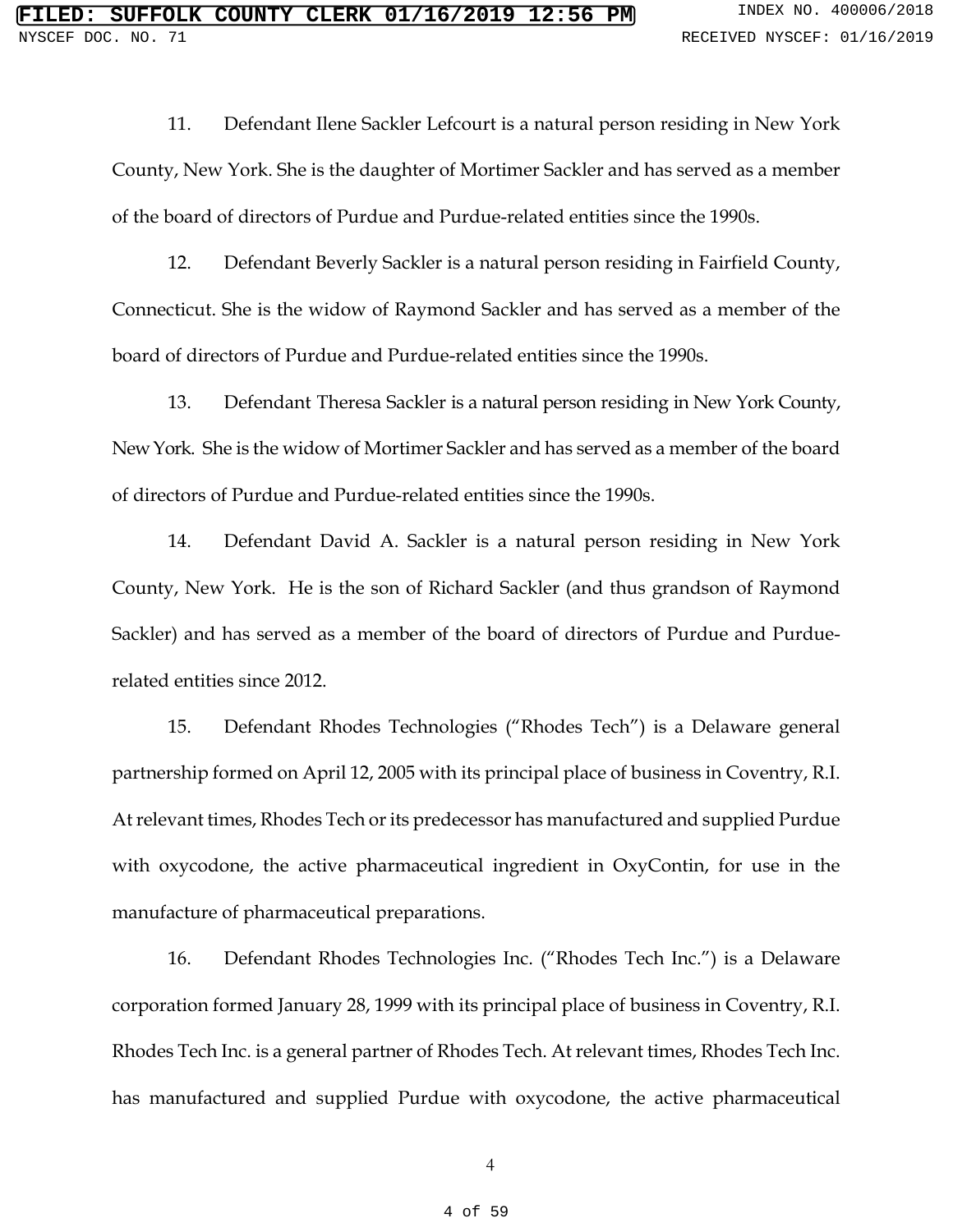ingredient in OxyContin, for use in the manufacture of pharmaceutical preparations or has managed Rhodes Tech or its predecessor in doing so.

17. Defendant Rhodes Pharmaceuticals L.P. ("Rhodes Pharma") is a Delaware limited partnership formed November 9, 2007 with its principal place of business in Coventry, R.I. At all relevant times, Rhodes Pharma has marketed a generic form of OxyContin which is manufactured by Purdue Pharmaceuticals L.P. ("PPNC"), a Delaware limited partnership, which is a subsidiary of Defendant PPLP and which owns and operates a pharmaceutical manufacturing facility in Wilson, North Carolina.

18. Defendant Rhodes Pharmaceuticals Inc. ("Rhodes Pharma Inc.") is a New York corporation formed on November 9, 2007. Rhodes Pharma Inc. is a general partner of Rhodes Pharma. At all relevant times, Rhodes Pharma Inc. has marketed a generic form of OxyContin which is manufactured by PPNC.

19. Defendant Trust for the Benefit of Members of the Raymond Sackler Family (the "Raymond Sackler Trust") is a trust of which Defendants Beverly Sackler, Richard S. Sackler, and/or Jonathan D. Sackler are trustees. It is the 50% direct or indirect beneficial owner of Purdue and the Purdue-related Additional Defendants and the recipient of 50% of the profits from the sale of opioids by Purdue and the Purdue-related Additional Defendants.

20. Defendant The P.F. Laboratories, Inc. ("PF Labs") is a New Jersey corporation with its principal place of business located in Totowa, New Jersey. It was, at relevant times, engaged in the business of manufacturing OxyContin for Purdue. At all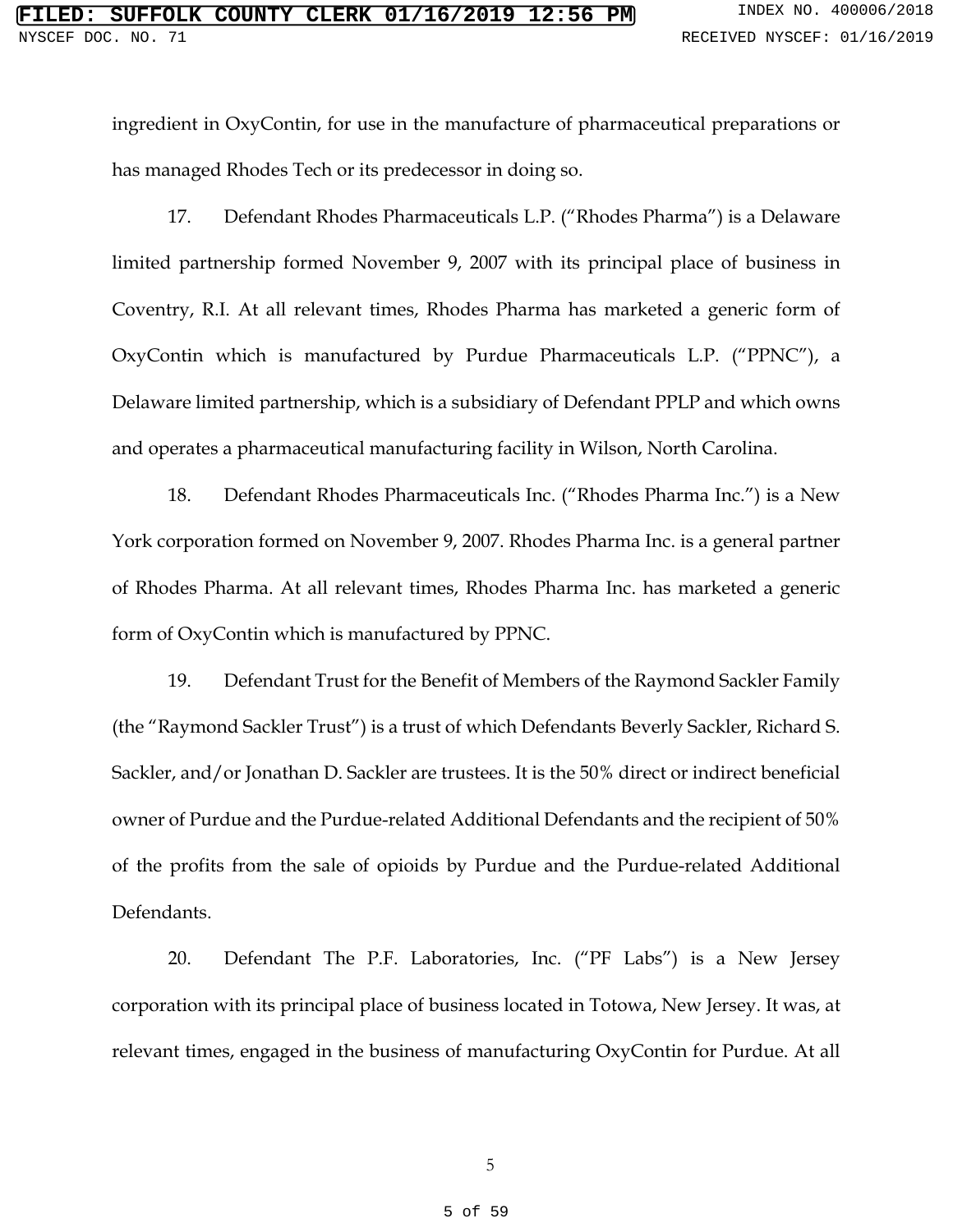relevant times, PF Labs has been beneficially owned, managed, and controlled by Defendant Sackler Family members.

21. Defendant Stuart D. Baker is a natural person residing in Suffolk County, New York. He has served as a senior executive of, and/or counsel to, Purdue, Purduerelated entities, and members of the Sackler Families since the 1990s.

### **B. Additional Manufacturer Defendants**

22. Defendant Par Pharmaceutical, Inc. is a New York corporation with its principal place of business located in Chestnut Ridge, New York. Par Pharmaceutical, Inc. is a wholly-owned subsidiary of Par Pharmaceutical Companies, Inc. f/k/a Par Pharmaceutical Holdings, Inc.

23. Defendant Par Pharmaceuticals Companies, Inc. is a Delaware corporation with its principal place of business located in Chestnut Ridge, New York (Par Pharmaceutical, Inc. and Par Pharmaceutical Companies, Inc. are referred to collectively as "Par Pharmaceutical"). Par Pharmaceutical is an affiliate of Defendants Endo Health Solutions Inc. ("EHS") and Endo Pharmaceuticals, Inc. ("EPI). EHS, EPI, and Par Pharmaceutical, and their DEA registrant subsidiaries and affiliates (collectively, "Endo"), manufacture opioids sold throughout the United States including in New York.

24. Defendant Mallinckrodt plc is an Irish public limited company with its headquarters in Staines-Upon-Thames, Surrey, United Kingdom. Mallinckrodt plc was incorporated in January 2013 for the purpose of holding the pharmaceuticals business of Covidien plc, which was fully transferred to Mallinckrodt plc in June of that year.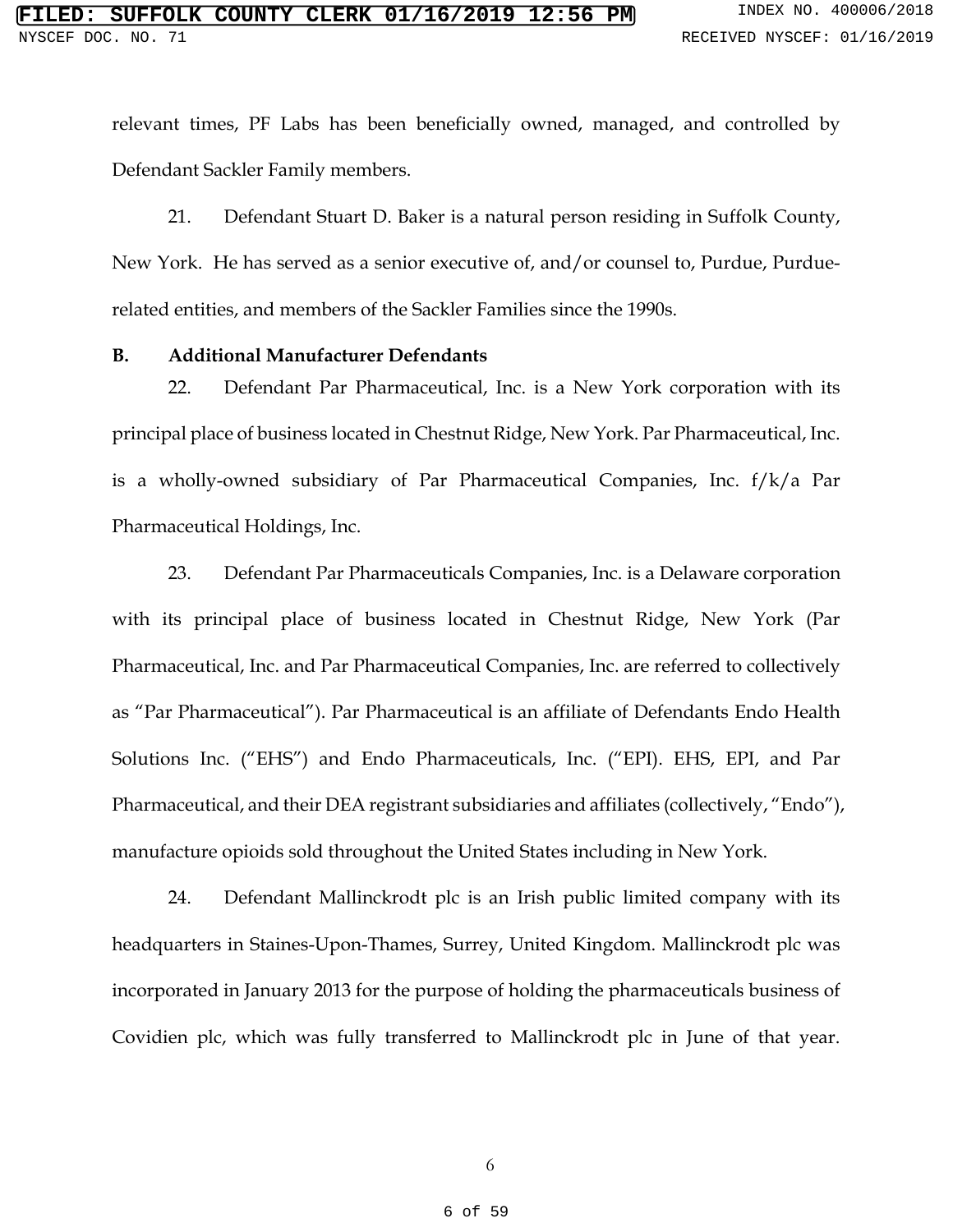Mallinckrodt plc also operates under the registered business name Mallinckrodt Pharmaceuticals, with its U.S. headquarters in Hazelwood, Missouri.

25. Defendant Mallinckrodt LLC is a Delaware corporation with its headquarters in Hazelwood, Missouri, and registered to do business in New York.

26. Defendant SpecGx LLC is a Delaware limited liability company with its headquarters in Clayton, Missouri and is a wholly-owned subsidiary of Mallinckrodt plc. Mallinckrodt plc, Mallinckrodt LLC, and SpecGx LLC and their DEA registrant subsidiaries and affiliates (together, "Mallinckrodt") manufacture, market, sell and distribute pharmaceutical drugs throughout the United States. Mallinckrodt is the largest U.S. supplier of opioid pain medications and among the top ten generic pharmaceutical manufacturers in the United States, based on prescriptions.

27. Defendants Richard S. Sackler, Jonathan D. Sackler, Mortimer D.A. Sackler, Kathe A. Sackler, Ilene Sackler Lefcourt, Beverly Sackler, Theresa Sackler, David A. Sackler, Stuart Baker, Rhodes Tech, Rhodes Tech Inc., Rhodes Pharma, Rhodes Pharma Inc., Raymond Sackler Trust, PF Labs, Par Pharmaceutical, Inc., Par Pharmaceutical Companies, Inc., Mallinckrodt plc, Mallinckrodt LLC, and SpecGx LLC are "Manufacturer Defendants" as used in the Master Long-Form Complaint filed on October 6, 2017. *See* Dkt. No. 11. Plaintiffs adopt all allegations and causes of action alleged against the Manufacturer Defendants in the Master Long-Form Complaint against these defendants as if fully set forth herein.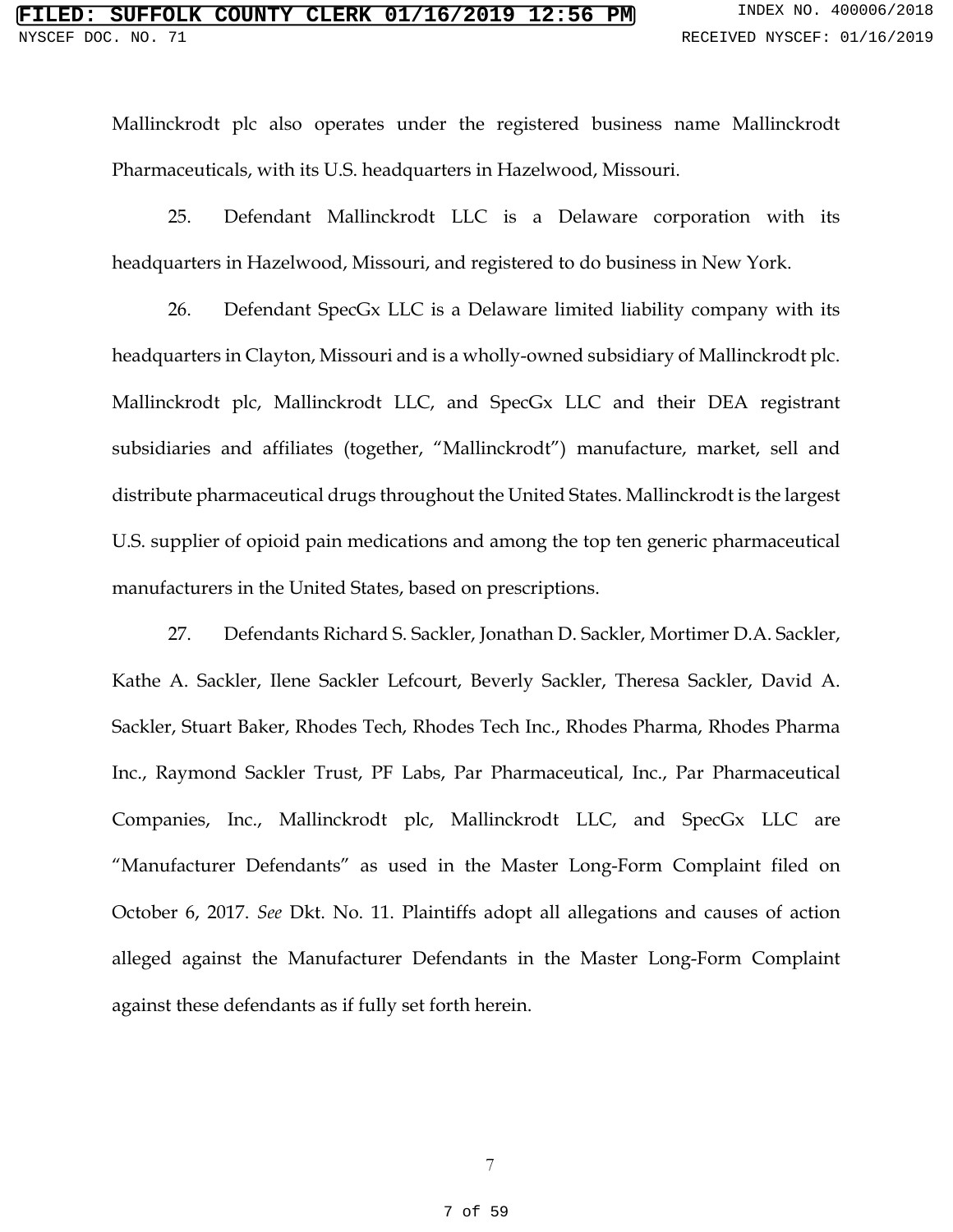## **C. Additional Wholesale and Retail Distributor Defendants**

## (1) **Anda, Inc.**

28. Defendant Anda, Inc. ("Anda"), is a Florida corporation with its principal office located in Olive Branch, Mississippi and is registered to do business in New York. Through its various DEA registrant subsidiaries and affiliated entities, Anda is the fourth largest distributor of generic pharmaceuticals in the United States. In October 2016, Defendant Teva Pharmaceuticals USA, Inc. ("Teva") acquired Anda for \$500 million in cash. At all times relevant to this Complaint, Anda distributed prescription opioids throughout the United States, including in New York and Plaintiffs' communities specifically.

## (2) **CVS**

29. Defendant CVS Health Corporation ("CVS") is a Delaware corporation with its principal place of business in Rhode Island. CVS, through its various DEA registered subsidiaries and affiliated entities, conducts business as a licensed wholesale distributor. CVS also operates retail stores, including in New York, that sell prescription medicines, including opioids.

30. At all times relevant to this Complaint, CVS distributed prescription opioids and engaged in the retail selling of opioids throughout the United States, including in New York.

# (3) **Rite-Aid of Maryland, Inc./Rite Aid Corp.**

31. Defendant Rite Aid of Maryland, Inc., dba Rite Aid Mid-Atlantic Customer Support Center, Inc. is a Maryland corporation with its principal offices located in Lutherville Timonium, Maryland.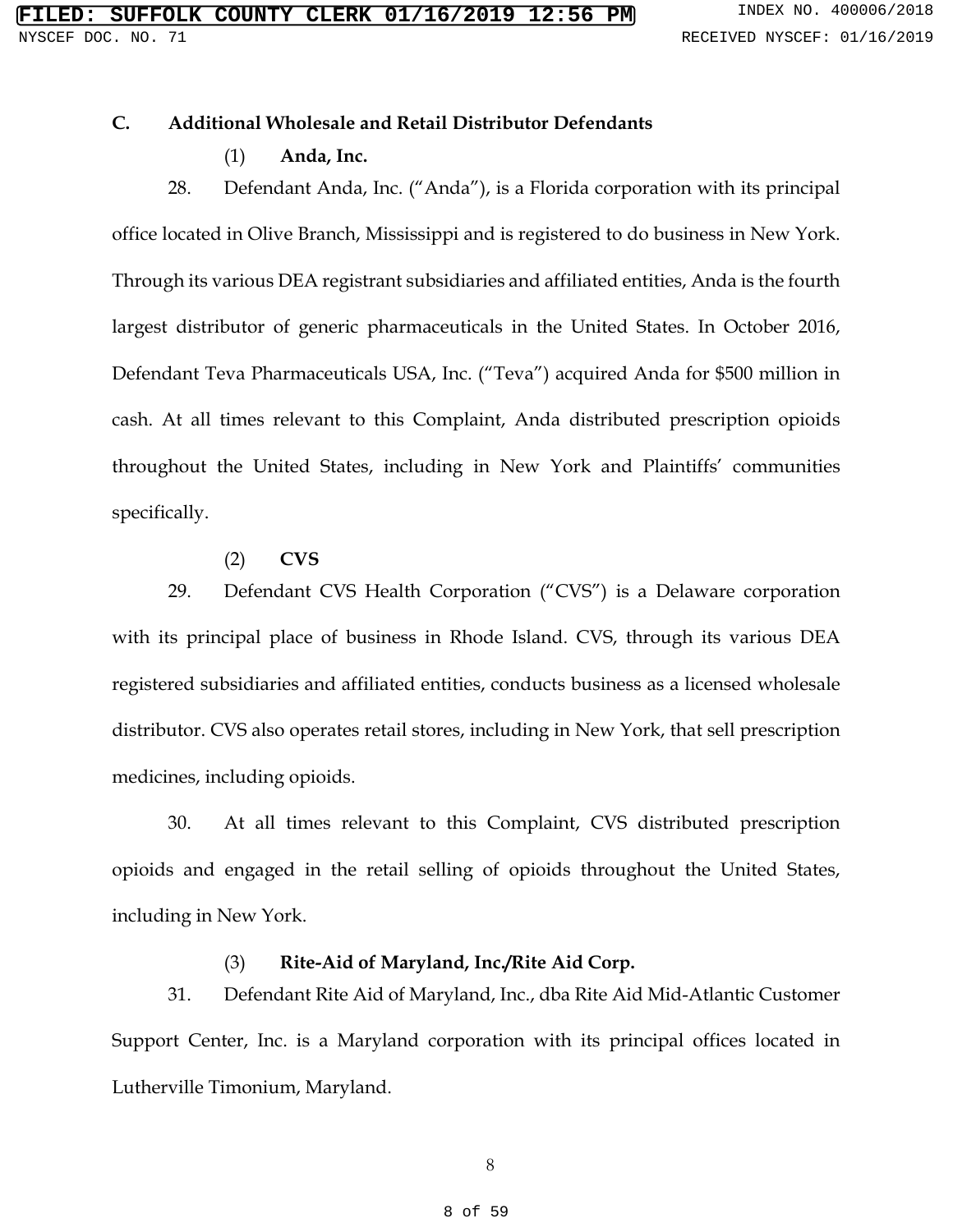32. Defendant Rite Aid Corp. is a Delaware corporations with its principal offices located in Camp Hill, Pennsylvania. Together, Rite Aid of Maryland, Inc. and Rite Aid Corp. are referred to as "Rite Aid."

33. Rite Aid, through its various DEA registered subsidiaries and affiliated entities, conducts business as a licensed wholesale distributor. Rite-Aid also operates retail stores, including in New York, that sell prescription medicines, including opioids.

34. At all times relevant to this Complaint, Rite Aid, through its various DEA registered subsidiaries and affiliated entities, distributed prescription opioids and engaged in the retail selling of opioids throughout the United States, including in New York.

### (4) **Walgreens**

35. Defendant Walgreens Boots Alliance, Inc., is a Delaware corporation with its principal place of business in Illinois.

36. Defendant Walgreen Eastern Co. is a subsidiary of Walgreens Boots Alliance, Inc. that is engaged in the business of distributing pharmaceuticals, including prescription opioids. Defendant Walgreen, Co. is a subsidiary of Walgreens Boots Alliance that operates retail drug stores.

37. Together, Walgreens Boots Alliance, Inc., Walgreen Eastern Co. and Walgreen Co. are referred to as "Walgreens."

38. Walgreens, through its various DEA registered subsidiaries and affiliated entities, conducts business as a licensed wholesale distributor. At all times relevant to this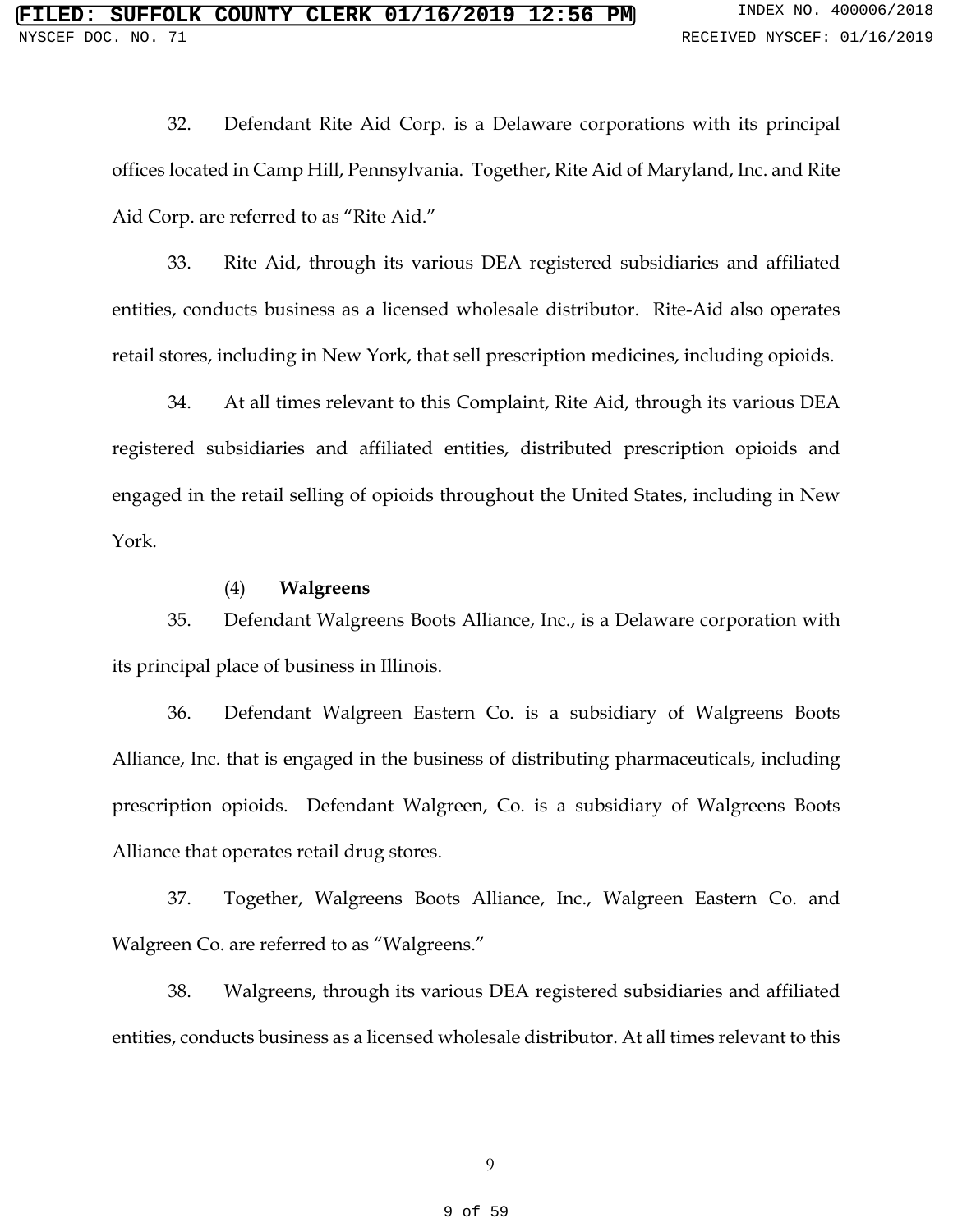Complaint, Walgreens distributed prescription opioids and engaged in the retail selling of opioids throughout the United States, including in New York.

## (5) **Wal-Mart Inc.**

39. Defendant Wal-Mart Inc. ("Wal-Mart"), is a Delaware corporation with its principal place of business in Bentonville, Arkansas. Walmart, through its various DEA registered affiliated entities, conducts business as a licensed wholesale distributor. At all times relevant to this Complaint, Wal-Mart distributed prescription opioids and engaged in the retail selling of opioids throughout the United States, including in New York.

40. In their capacity as wholesale distributors, Anda, CVS, Rite-Aid, Walgreens, and Wal-Mart are "Distributor Defendants" as used in the Master Long-Form Complaint filed on October 6, 2017 (Doc. # 11). Plaintiffs adopt all allegations and causes of action alleged against the Distributor Defendants in the Master Long-Form Complaint against these defendants as if fully set forth herein.

41. To the extent they are sued with respect to their activities as retail sellers of prescription opioids, CVS, Rite-Aid, Walgreens, and Wal-Mart are referred to herein as "Retail Chain Pharmacies" or "Retail Chain Pharmacy Defendants." The allegations pertaining to the Retail Chain Pharmacies that form the basis of Plaintiff's claims against these defendants are set forth below.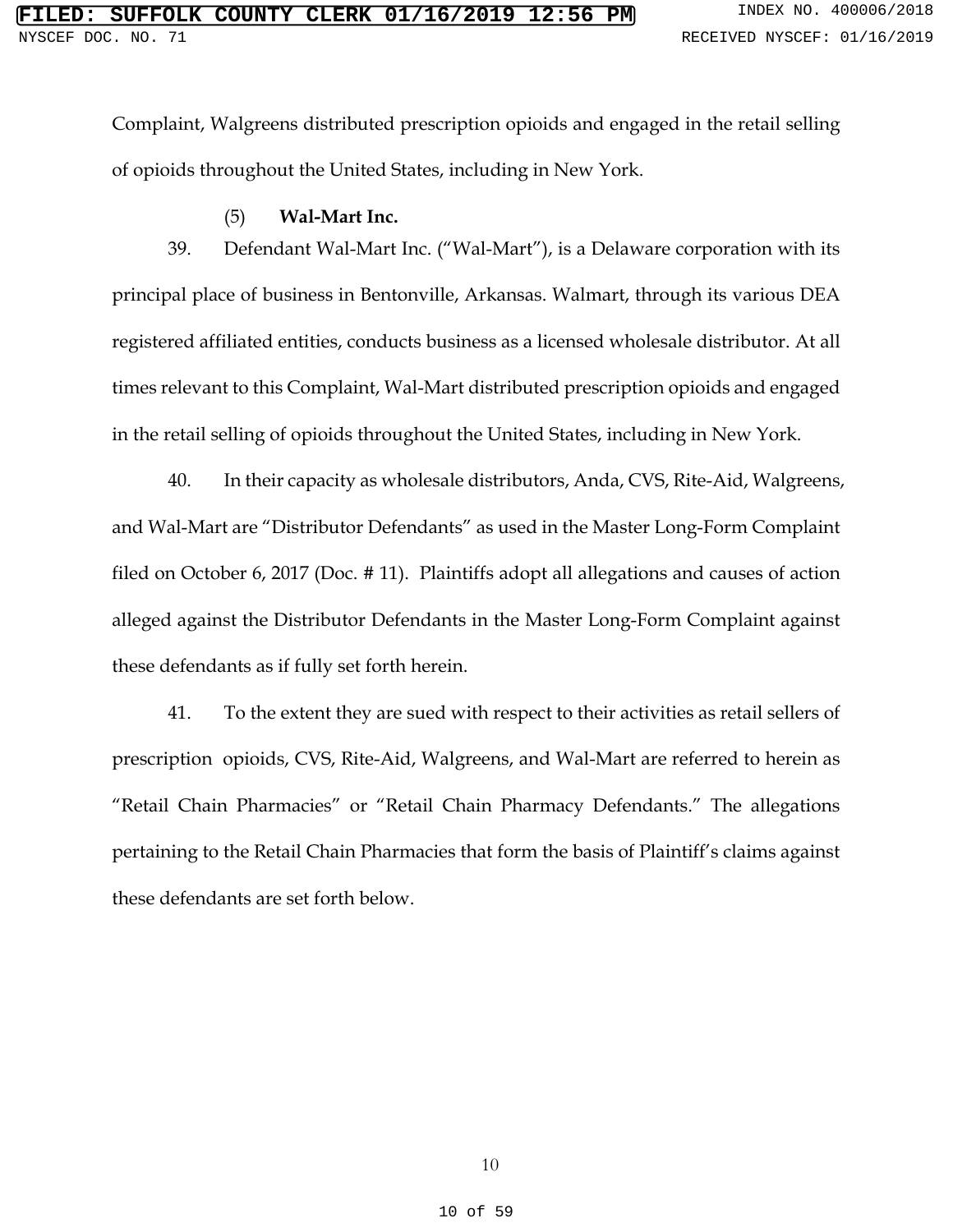#### **ALLEGATIONS PERTAINING TO ADDITIONAL DEFENDANTS**

- **A. The Purdue-Related Additional Defendants Participated in and Profited from Purdue's Wrongdoing** 
	- (1) **Structure of the Purdue Entities and the Roles of the Individual Purdue-Related Defendants**
	- 42. At all relevant times, the Sackler Families in particular, as detailed below,

Richard Sackler, Jonathan Sackler, Mortimer D.A. Sackler, Kathe Sackler, Beverly Sackler, Thereas Sackler, Ilene Sackler Lefcourt, David Sackler, and Raymond Sackler Trust ("Sackler Defendants") – controlled Purdue and its associated companies. Purdue is part of a complicated web of entities through which the Sackler Families operate. PPI is the managing general partner of PPLP and of many of the various Purdue-related entities. Its status as managing general partner of the various entities ensures PPI's control of those entities. In turn, at all relevant times, all of the members of the board of PPI have been members of the Sackler Families or Sackler-family retainers. The Purdue-related Additional Defendants that are not controlled by the Sackler Defendants through PPI are controlled by them through different entities unknown to Plaintiff.

43. Because the Sackler Families control of the board of PPI, the officers of PPI and PPLP reported to them. This ensured Sackler control of PPI and PPLP, even when the officers of those entities were not themselves members of the Sackler Families.

44. The Sackler Defendants are beneficial owners of, and exercise complete control over, all four Rhodes Defendants and PF Labs.

45. The Sackler Defendants made the decision that the Sackler Families should enter the generic market for OxyContin in or about 2008 and that it should do so through Rhodes Pharma, a Sackler-owned entity created for that purpose.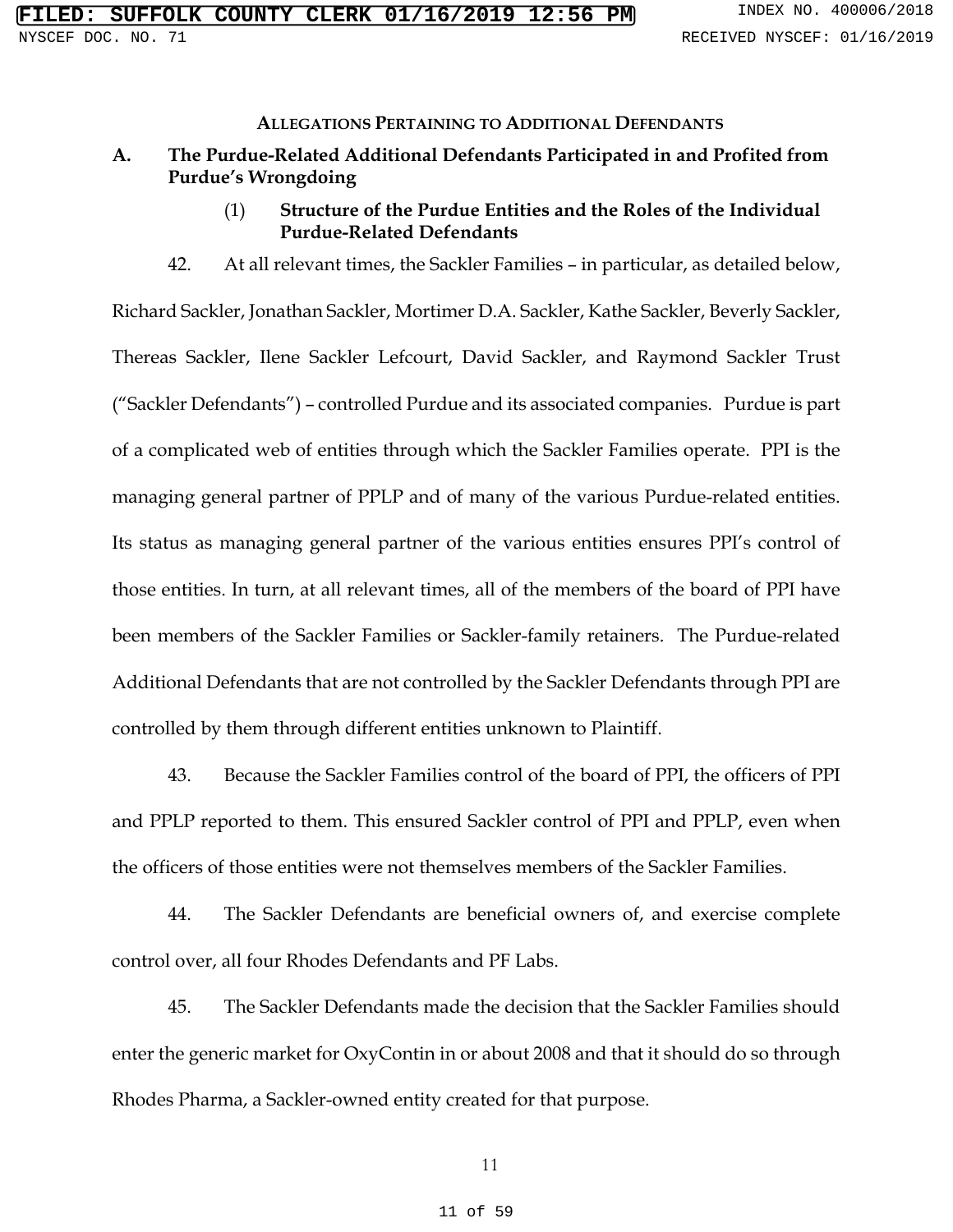46. The Sackler Defendants caused Purdue and other associated companies that they beneficially owned and controlled to distribute to the Sackler Families hundreds of millions of dollars of profits earned by Purdue and its associated companies from the sale of opioids.

47. Each of the Sackler Defendants named herein has served on the board of directors of, or as an officer of, Purdue and one or more Purdue-related Additional Defendants.

48. The Sackler Defendants beneficially own and control all of the entities owned by the Sackler Families, including PF Labs and the Rhodes Defendants, in substantially the same way as they control PPLP and its affiliates, although they may do so using different holding companies and trusts than those used to control PPLP.

49. At all relevant times, Richard Sackler played an active and central role in the management of Purdue and the Purdue-related Additional Defendants. He began working for Purdue as Assistant to the President (his father, Raymond) in the 1970s. He later served as Vice President of Marketing and Sales. In the early 1990s he became Senior Vice President, which was the position he held at the time OxyContin was launched in 1996. In 1999, he became President, and he served in that position until 2003.

50. Richard Sackler resigned as President in 2003, apparently due to a concern that executive officers of Purdue would be held personally liable for opioid-related liabilities and crimes. However, he continued to serve, with his uncle Mortimer, as Co-Chair of the Board of Purdue. In that way, among others, the family maintained control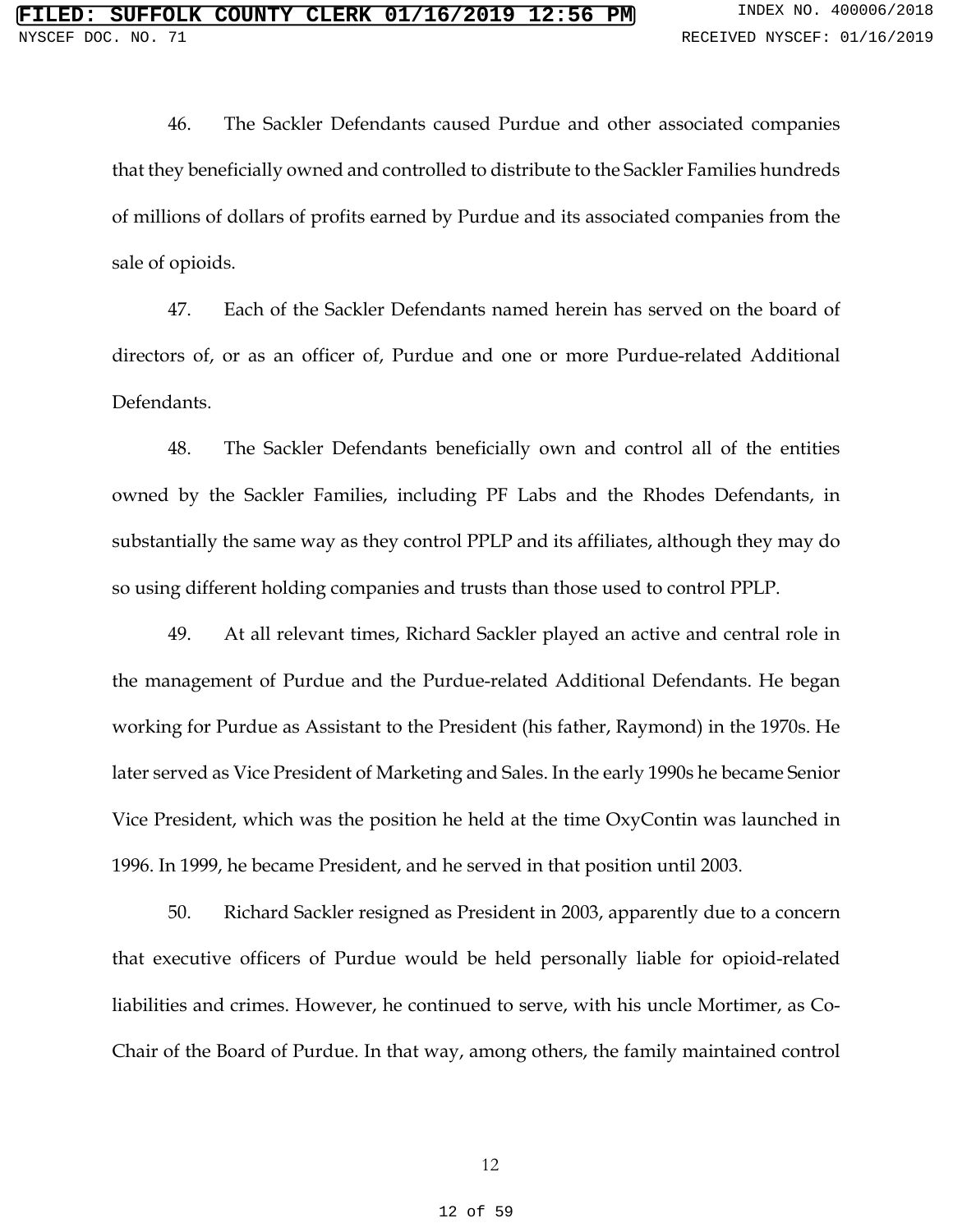over their family business, even though they were no longer officers, because the officers reported to them.

51. As a senior executive of Purdue, Richard Sackler was actively involved in the invention, development, marketing, promotion, and sale of Purdue's opioid products, including OxyContin. He worked tirelessly to make OxyContin a blockbuster, telling colleagues how devoted he was to the drug's success. Along with his father (Raymond) and his uncle (Mortimer), he launched OxyContin with one of the biggest pharmaceutical marketing campaigns in history, deploying many persuasive techniques pioneered by his uncle Arthur. Within five years of its introduction, OxyContin was generating a billion dollars a year. When OxyContin met with resistance, Richard participated in Purdue's efforts to counter that resistance.

52. At all relevant times, Richard Sackler served as a trustee of one or more trusts that beneficially own and control Purdue and the Purdue-related Additional Defendants.

53. Richard Sackler is the direct or indirect beneficiary of some portion of 25% of the profits earned by Purdue and the Purdue-related Additional Defendants named herein as additional defendants from the sale of opioids.

54. Jonathan Sackler was a Vice President of Purdue in 1991, and by 2000 he was a Senior Vice President. Like his brother Richard, he resigned that position in or after 2003, apparently due to a concern that executive officers of Purdue would be held personally liable for opioid-related liabilities and crimes. However, he continued to serve on the board of Purdue.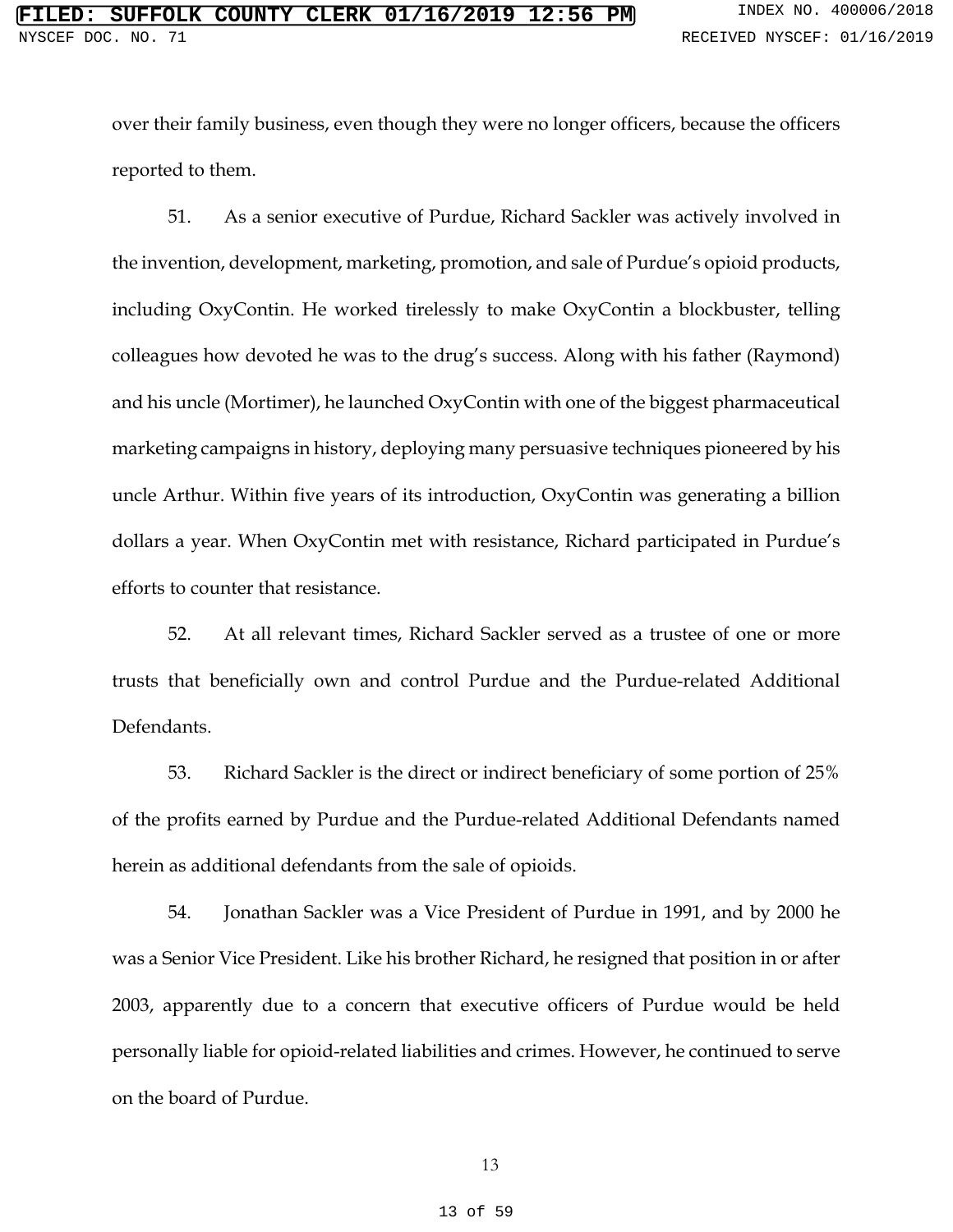55. At all relevant times, Jonathan Sackler served as a trustee or one or more trusts that beneficially owns and control Purdue and the Purdue-related Additional Defendants.

56. Jonathan Sackler is the direct or indirect beneficiary of some portion of 25% of the profits earned by Purdue and the Purdue-related Additional Defendants from the sale of opioids.

57. Mortimer D.A. Sackler served as a Vice President of Purdue during the period of the development, launch, and promotion of OxyContin. He resigned that position in or after 2003, apparently due to a concern that executive officers of Purdue would be held personally liable for opioid-related liabilities and crimes. However, he continued to serve on the Board of Purdue.

58. Mortimer D.A. Sackler is the direct or indirect beneficiary of 7.14% of the profits earned by Purdue and the Purdue-related Additional Defendants from the sale of opioids.

59. Kathe A. Sackler was a Vice President of Purdue in 1991, and by 2000 she was a Senior Vice President. She resigned that position in or about 2003 due to a concern that executive officers of Purdue would be held personally liable for opioid-related liabilities and crimes. However, she continued to serve on the Board of Purdue.

60. Kathe A. Sackler is the direct or indirect beneficiary of 7.14% of the profits earned by Purdue and the Purdue-related Additional Defendants from the sale of opioids.

61. Ilene Sackler Lefcourt served as Vice President of Purdue during the period of the development, launch, and promotion of OxyContin. She resigned that position in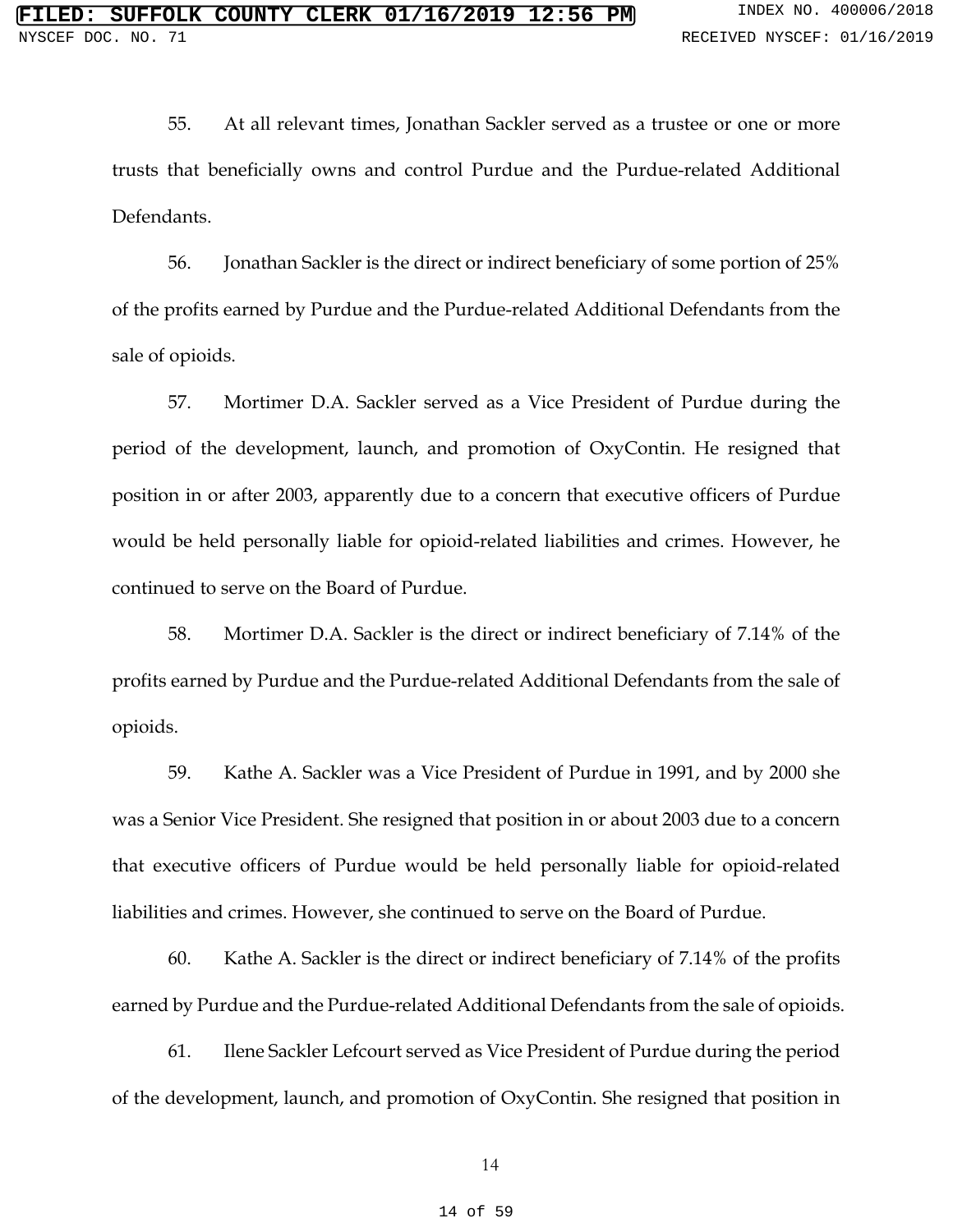or after 2003, apparently due to a concern that executive officers of Purdue would be held personally liable for opioid-related liabilities and crimes. However, she continued to serve on the Board of Purdue.

62. Ilene Sackler Lefcourt is the direct or indirect beneficiary of 7.14% of the profits earned by Purdue and the Purdue-related Additional Defendants from the sale of opioids.

63. At all relevant times, Beverly Sackler served as a trustee of one or more trusts that beneficially own and control Purdue and the Purdue-related Additional Defendants and to which 50% of the profits of Purdue and the Purdue-related Additional Defendants from the sale of opioids has been conveyed. She has also served as a member of the board of directors of Purdue and Purdue-related entities since the 1990s.

64. Beverly Sackler is the direct or indirect beneficiary of some portion of 50% of the profits earned by Purdue and the Purdue-related Additional Defendants from the sale of opioids.

65. Theresa Sackler is the direct or indirect beneficiary of 50% of the profits earned by Purdue and the Purdue-related Additional Defendants from the sale of opioids. She has also served as a member of the board of directors of Purdue and Purdue-related entities since the 1990s.

66. David A. Sackler is the direct or indirect beneficiary of some portion of 25% of the profits earned by Purdue and the Purdue-related Additional Defendants from the sale of opioids. He has also served as a member of the board of directors of Purdue and Purdue-related entities since 2012.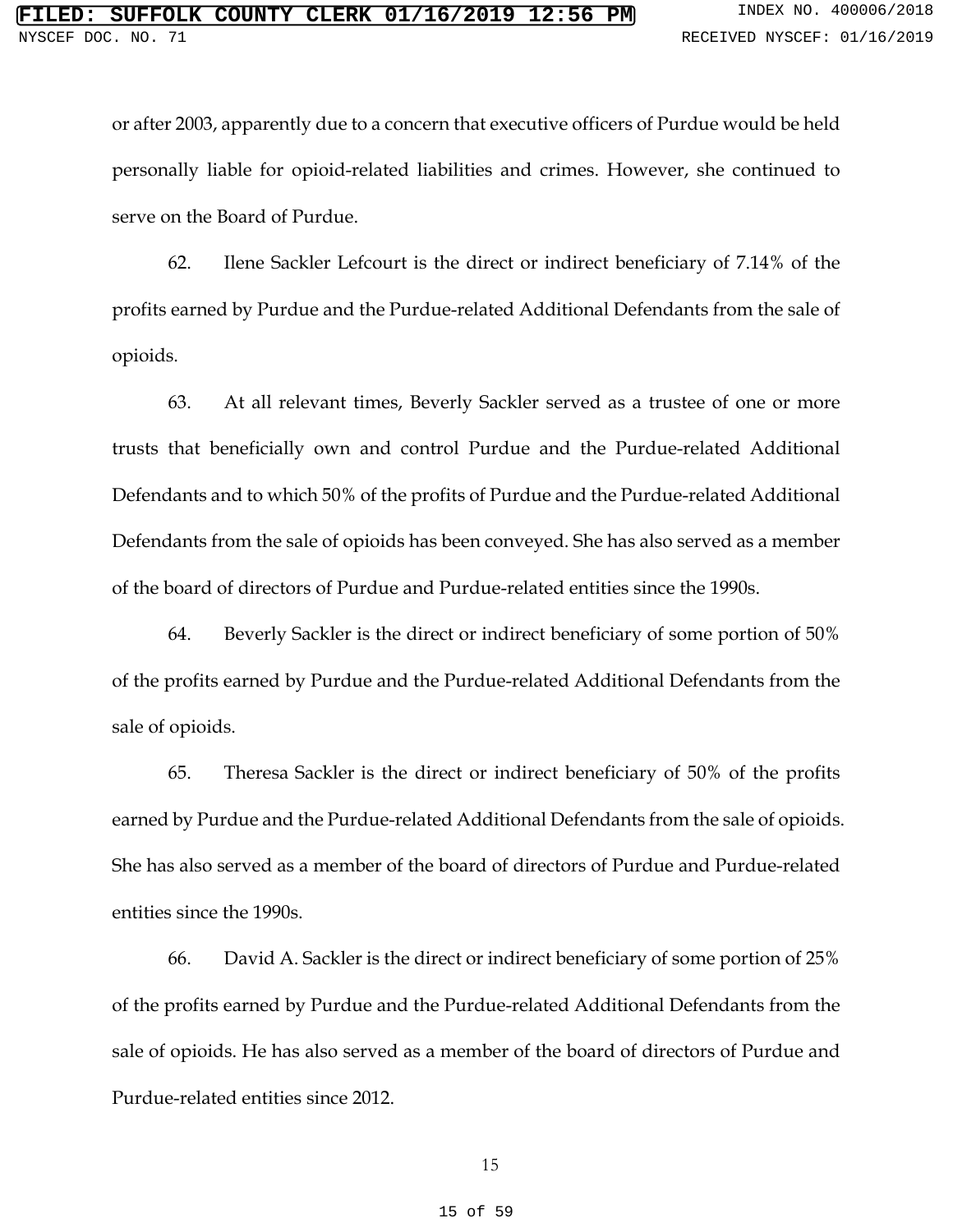67. Stuart Baker joined Purdue in 1994 as Executive Vice President of PPLP and as Vice President of PF Co. He served as legal counsel to the entire Purdue organization and the Sackler Families. He also served as an officer of other Sackler-owned, Purduerelated entities. He served as a trustee of one or more trusts that beneficially own and control Purdue and the Purdue-related Additional Defendants. He served as Corporate Secretary for Purdue, and as such he gained direct knowledge of the wrongdoing alleged in the Complaint. In his capacity as an officer, director, and lawyer, he knowingly aided, abetted, participated in, and benefitted from the wrongdoing of Purdue as alleged in the Complaint and knowingly aided and abetted the Sackler Families, and the Purduerelated Additional Defendants, to structure their personal affairs and the personal and business organizations they beneficially owned and controlled in such a way as to attempt to evade personal liability for the wrongdoing in which he knew they had engaged and in which he knew they intended to continue to engage.

68. The Sackler Families are the sole beneficial owners of Purdue and its associated companies and the Purdue-related Additional Defendants. All of Purdue's and its associated companies' profits go to Sackler-family trusts and entities.

69. Richard Sackler, Jonathan Sackler, Mortimer D.A. Sackler, Kathe Sackler, Ilene Sackler Lefcourt, Beverly Sackler, Theresa Sackler, David Sackler, Rhodes Tech, Rhodes Tech Inc., Rhodes Pharma, Rhodes Pharma Inc., the Raymond Sackler Trust (through its trustees), P.F. Labs, and Stuart D. Baker each knowingly aided, abetted, participated in, and benefitted from the wrongdoing of Purdue as alleged in the Complaint.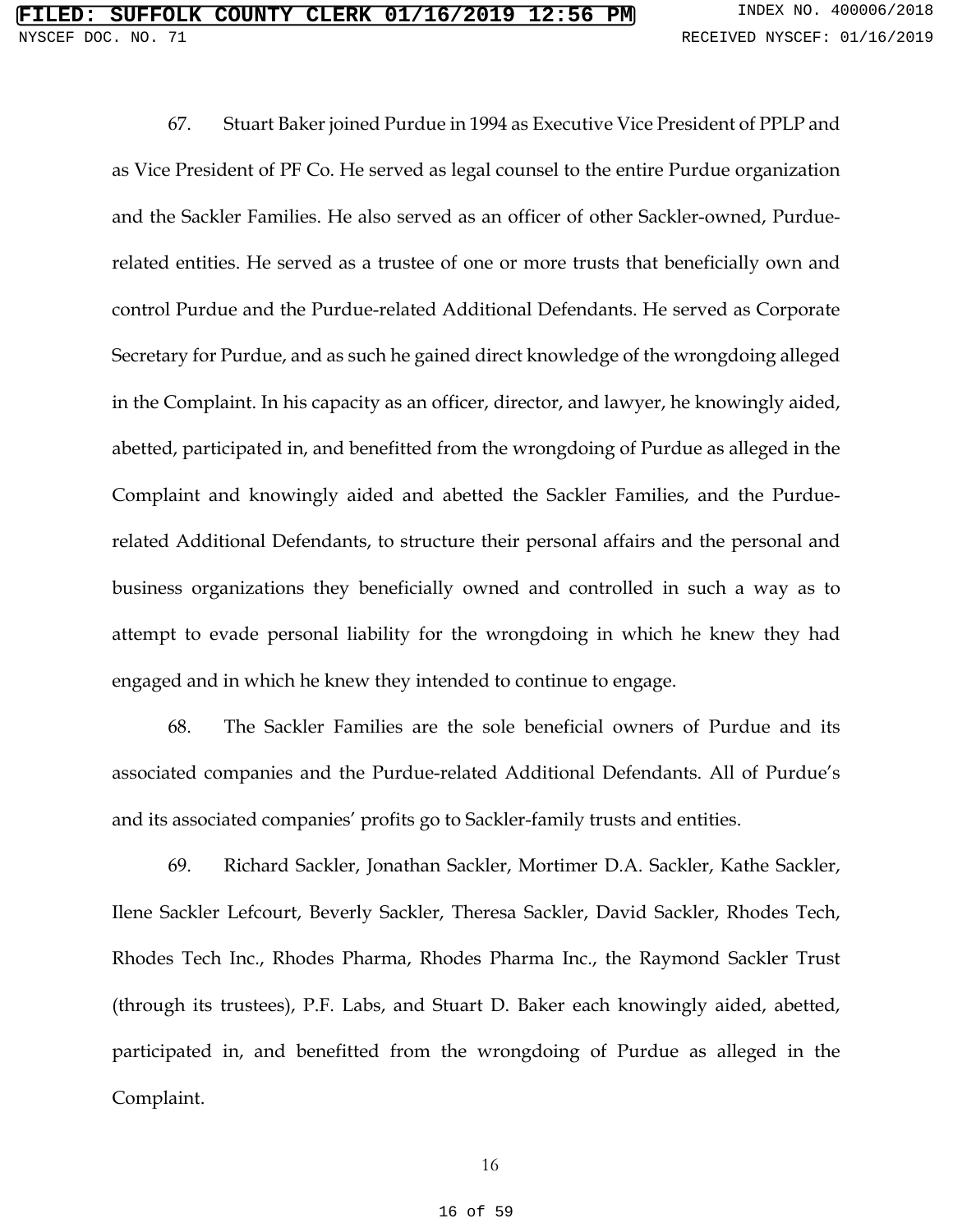### (2) **The Sacklers and the Integration of Advertising and Medicine**

70. As set forth in the Master Long-Form Complaint (Doc. # 11), before the defendants in this action began their marketing campaign for prescription opioids, generally accepted standards of medical practice dictated that opioids should only be used short-term, for instance, for acute pain, pain relating to recovery from surgery, or for cancer or palliative care. In those instances, the risks of addiction are low or of little significance. The commercial success of prescription opioids thus would not have been possible without a fundamental shift in prescribers' perception of the risks and benefits of long-term opioid use.

71. As it turned out, Purdue was uniquely positioned to execute just such a maneuver, thanks to the legacy of Arthur Sackler, the (now-deceased) brother of Raymond and Mortimer Sackler.

72. Arthur Sackler created the pharmaceutical advertising industry as we know it—laying the groundwork for the OxyContin promotion that would make the Sacklers billionaires.

73. Arthur Sackler, a psychiatrist turned "ad man," was both a psychiatrist and a marketing executive, and, by many accounts, a brilliant and driven man. He pursued two careers simultaneously, as a psychiatrist at Creedmoor State Hospital in New York and the president of an advertising agency called William Douglas McAdams. Arthur pioneered both print advertising in medical journals and promotion through physician "education" in the form of seminars and continuing medical education courses. He understood the persuasive power of recommendations from fellow physicians, and did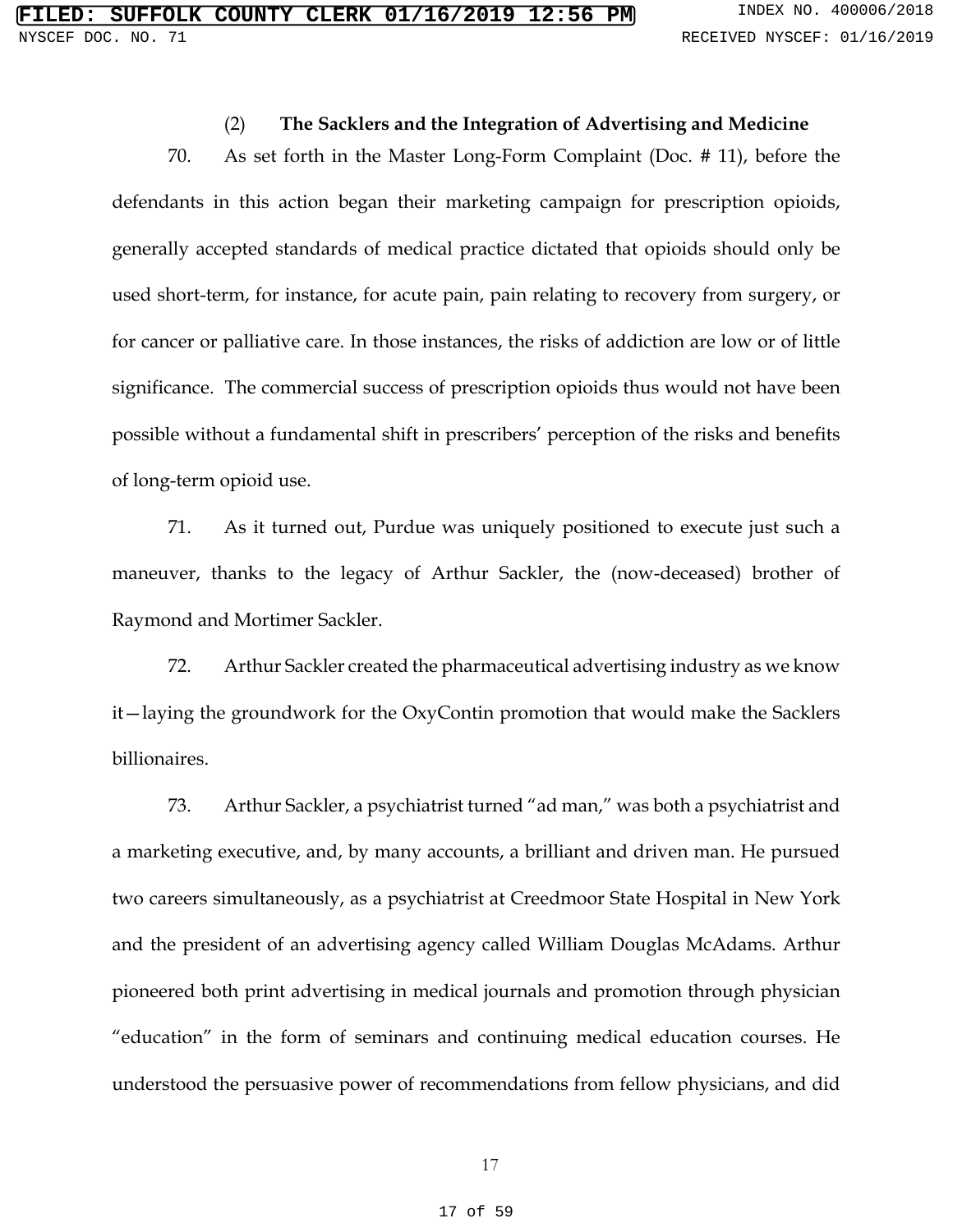not hesitate to manipulate information when necessary. For example, one promotional brochure produced by his firm for Pfizer showed business cards of physicians from various cities as if they were testimonials for the drug, but when a journalist tried to contact these doctors, he discovered that they did not exist.

74. Arthur Sackler revolutionized medical marketing in the 1950's and 60's by creating the very marketing ploys his family later used to perpetuate the massive fraud alleged in this action. In striving to make Pfizer (with its blockbuster drug, valium) a household name among physicians, Arthur Sackler recognized that "selling new drugs requires a seduction of not just the patient but the doctor who writes the prescription," and he maximized influence over physician prescribing by developing the following marketing ploys to disseminate pharmaceutical messaging to the masses under the guise of science and truth:

- a. contacting prescribers directly with a variety of perks, benefits and even job offers;
- b. publishing seemingly neutral articles in medical journals, citing scientific studies (frequently underwritten by the pharmaceutical companies whose products he was marketing);
- c. marketing illnesses (i.e., lamenting and marketing the under treatment of purported illnesses and the corresponding under-utilization of drugs he was promoting);
- d. paying prominent physicians to endorse his products; and
- e. funding continuing medical education programs ("CME's"), controlling the messaging of key opinion leaders, and maximizing influence over physician prescribing practices.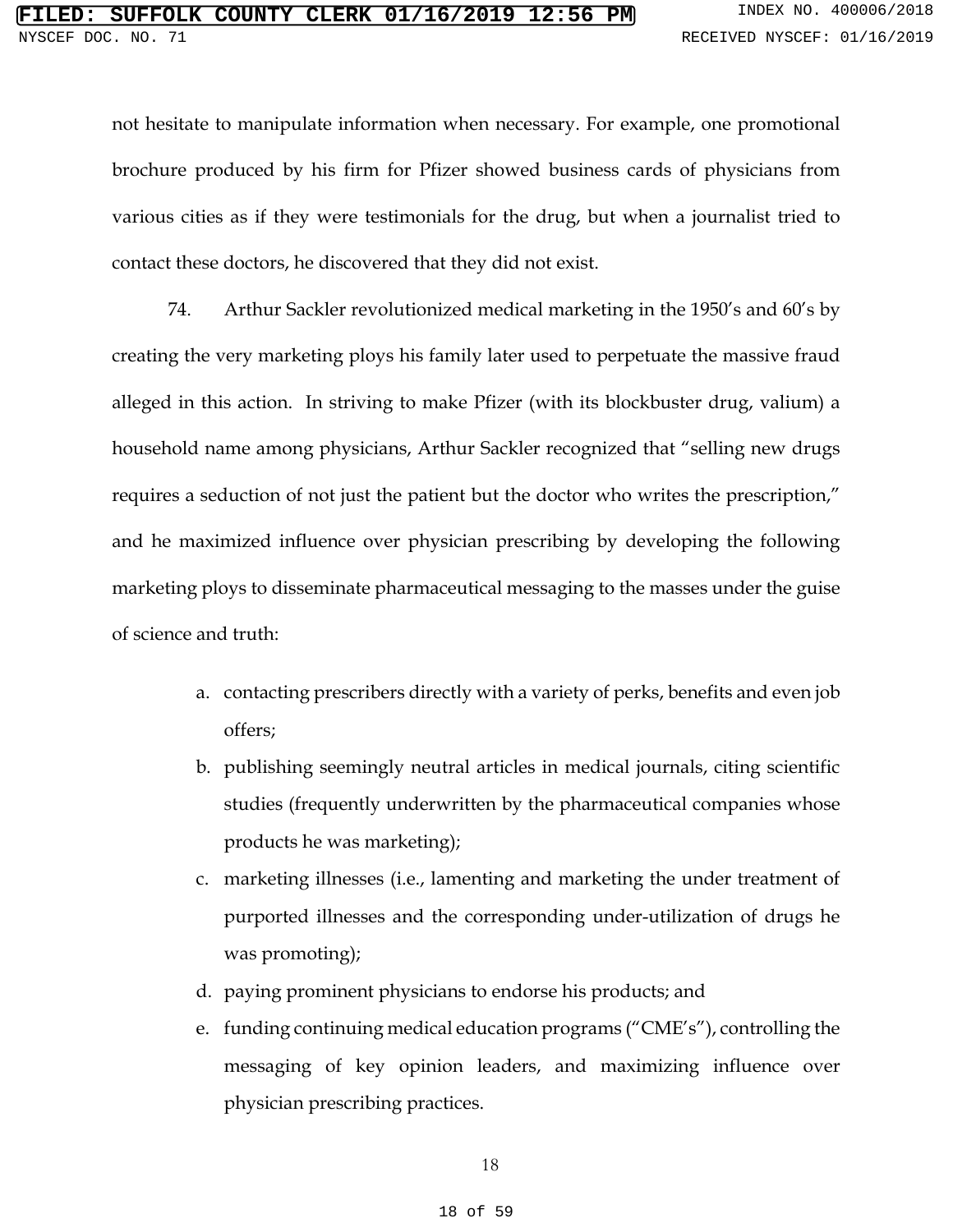75. In the 1960s, Arthur Sackler made Valium into the first hundred0-milliondollar drug, so popular it became known as "Mother's Little Helper." His expertise as a psychiatrist was one of the keys to his success. When Arthur's client, Roche, developed Valium, it already had a similar drug, Librium, another benzodiazepine, on the market for treatment of anxiety. So Arthur invented a condition he called "psychic tension" essentially stress—and pitched Valium as the solution. The campaign, for which Arthur was compensated based on volume of pills sold, was a remarkable success.

76. In marketing tranquilizers Librium and Valium, Arthur Sackler broadened his customer base to potentially include everyone. For example, one campaign encouraged doctors to prescribe Valium to people with no psychiatric symptoms whatsoever, urging doctors to "consider the usefulness of Valium" in patients with *no* demonstrable pathology. Such marketing led one physician, writing in the journal *Psychosomatics* in 1965, to ask, "When do we *not* use this drug?'"

77. As the line between medical education and medical marketing became very deliberately blurred, Valium became the pharmaceutical industry's first hundredmillion-dollar, and then billion-dollar, drug. For his design and creation of these medical marketing strategies, he was posthumously inducted into the Medical Advertising Hall of Fame, but as succinctly put by Allen Frances, the former chair of psychiatry at Duke University School of Medicine: "'*Most of the questionable practices that propelled the pharmaceutical industry into the scourge it is today can be attributed to Arthur Sackler*.'"

78. In other precursors of the current crisis, Arthur Sackler promoted these drugs despite the lack of any studies of their addictive potential. Additionally, he started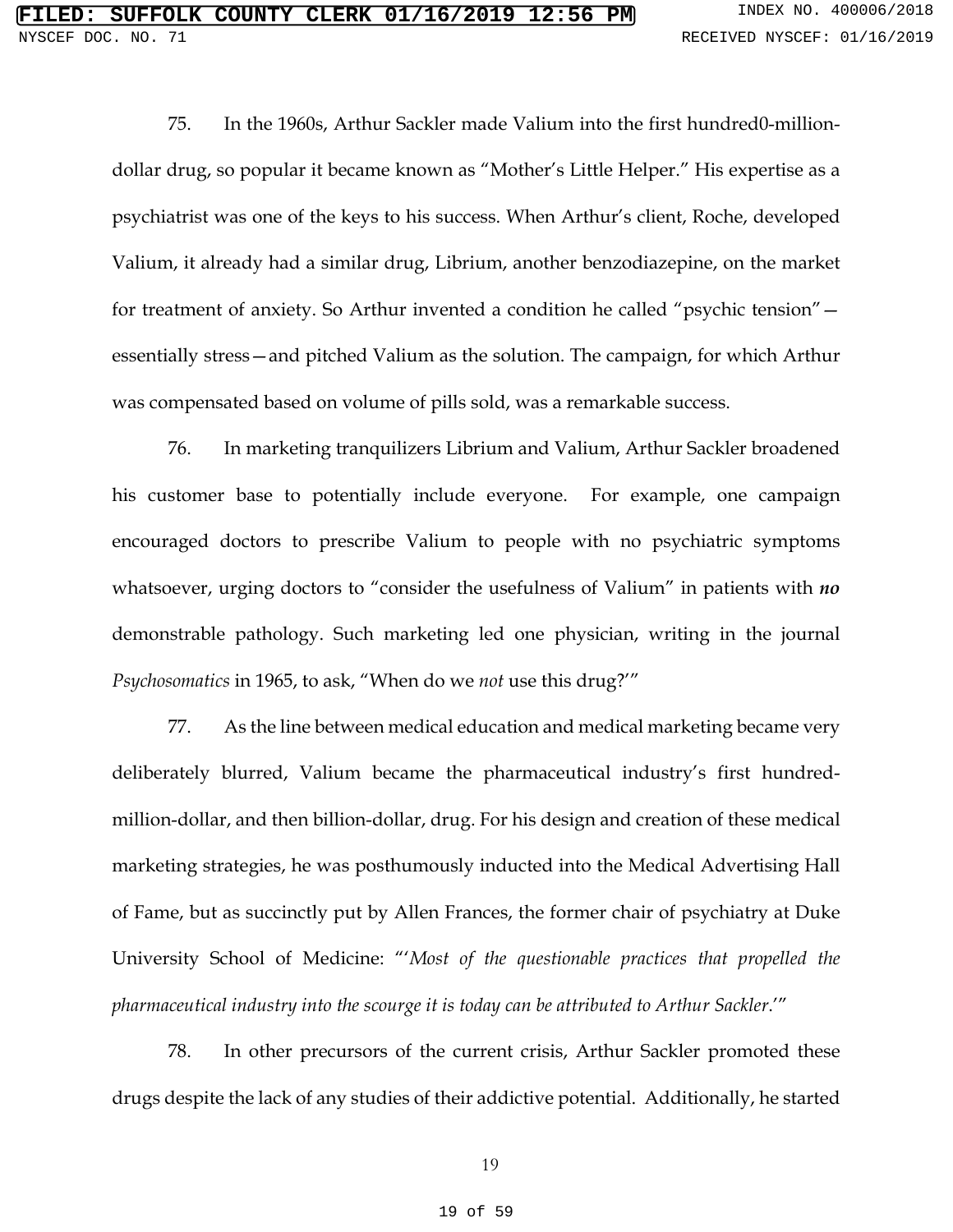his own newspaper, the *Medical Tribune*, despite concerns that a pharmaceutical advertiser should not be publishing a medical periodical directed at doctors. He paid Key Opinion Leaders ("KOLs"), including for example, Henry Welch (then chief of FDA's antibiotics division), almost \$300,000 in exchange for his help in promoting pharmaceutical drugs. By the 1970's, doctors were prescribing more than 100 million tranquilizer prescriptions annually, creating what Sen. Edward Kennedy called "'a nightmare of dependence and addiction.'"

### (3) **The Sackler Families and the Development of OxyContin**

79. The Sackler brothers—Arthur, Mortimer, and Raymond—purchased a small patent-medicine company called the Purdue Frederick Company ("PF Co.") in 1952.

80. PF Co. had been formed in 1892 by Dr. John Purdue Gray and George Frederick Bingham and incorporated in New York on June 29, 1911.

81. After Arthur's death, Mortimer and Raymond bought out his share. Since that time PF Co. and its associated companies have all been owned by the Raymond Sackler Family and the Mortimer Sackler Family.

82. PF Co. is no longer an active New York corporation, having been merged into PF Labs on May 7, 2004.

83. At all relevant times, PF Co. and PF Labs have been beneficially owned by the Sackler Families and controlled by them through Defendant Sackler Family members.

84. After the Sackler brothers acquired PF Co. in 1952, they sold products ranging from earwax remover to antiseptic, and it became a profitable business. As an advertising executive, Arthur was not involved, on paper at least, in running the family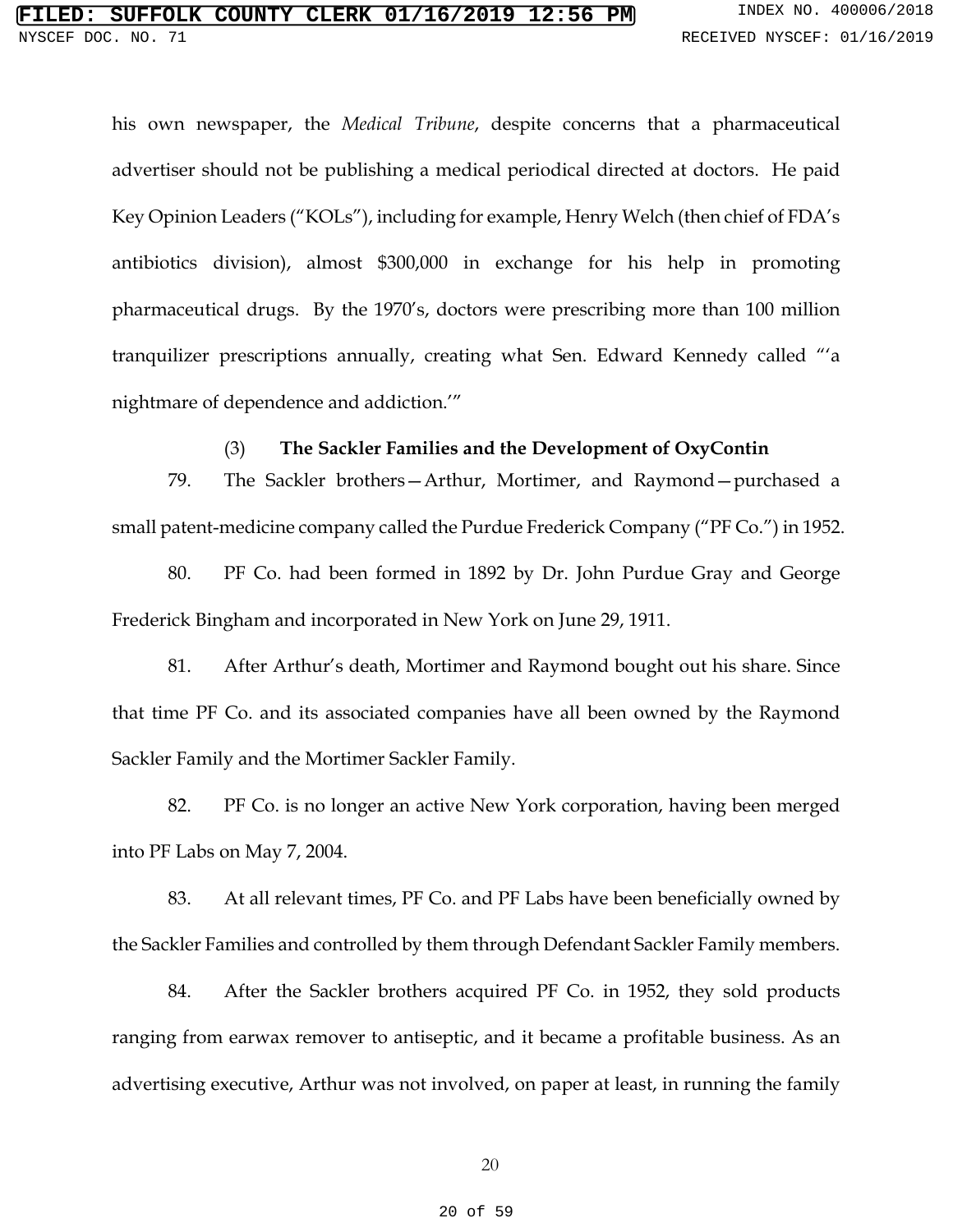business because that would have been a conflict of interest. Raymond became the head executive of the family's US business while Mortimer ran the UK side of the business.

85. Beginning in the 1980s PF Co. and its associated companies engaged in the business of designing, testing, manufacturing, labeling, advertising, promoting, marketing, selling or distributing opioids throughout the United States.

86. In the 1980s, the Sackler Families, through a UK affiliate, acquired a Scottish drug producer that had developed a sustained-release technology suitable for morphine. PF Co. marketed this extended-release morphine as MS Contin. It quickly became the Sackler Families' best seller. As the patent expiration for MS Contin loomed, the Sackler Families searched for a drug to replace it. Around that time, Richard Sackler had become more involved in the management of the families' businesses. Richard had grand ambitions for the family business; according to a long-time Purdue sales representative, "Richard really wanted Purdue to be big—I mean *really* big." Richard believed Purdue should develop another use for its "Contin" timed-release system.

87. In 1990, Purdue's VP of clinical research, Robert Kaiko, sent a memo to Richard and other executives recommending that the company work on a pill containing oxycodone. At the time, oxycodone was perceived as less potent than morphine, largely because it was most commonly prescribed as Percocet, the relatively weak oxycodoneacetaminophen combination pill, or Percodan, where it was blended with aspirin. By contrast, the oxycodone pill developed by Purdue – OxyContin -- was pure oxycodone in a time-release formula similar to MS Contin, and it was more potent than morphine.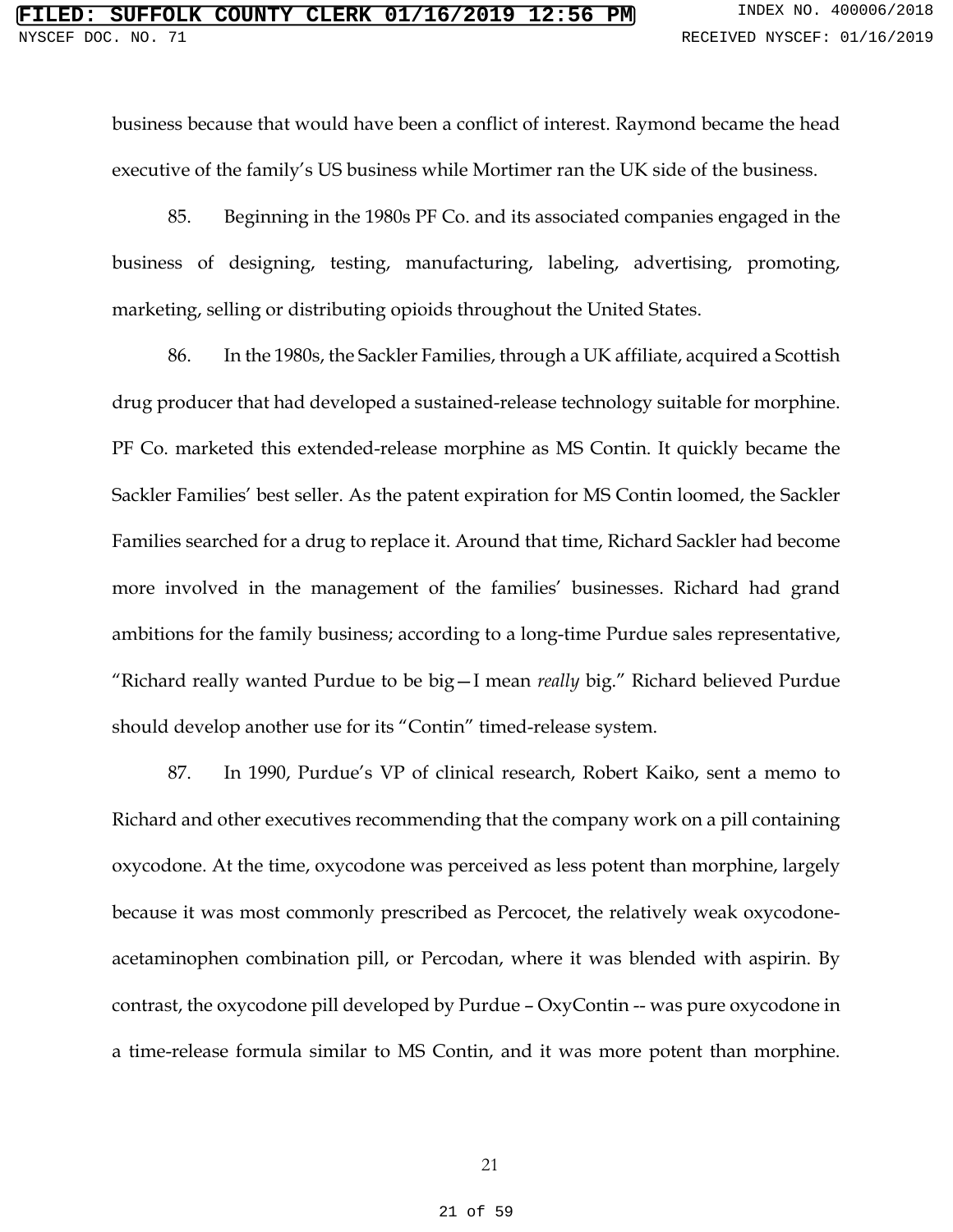Purdue also decided to produce pills with as much as 160 milligrams of oxycodone, far in excess of any other prescription opioid.

88. OxyContin was created by PF Co., but responsibility for designing, testing, manufacturing, labeling, advertising, promoting, marketing, selling, and distributing OxyContin and other opioid products was shared among PF Co., Purdue, PF Labs, and other Purdue-related companies.

89. At relevant times, OxyContin was manufactured by PF Labs.

90. MS Contin had always been limited by the stigma associated with morphine. Oxycodone did not have that problem, and what is more, it was sometimes mistakenly called "oxycodeine," which also contributed to a false perception of relatively lower potency, because codeine is weaker than morphine. Purdue acknowledged using this false perception to its advantage when it eventually pled guilty to criminal charges of "misbranding" in 2007, admitting that it was "well aware of the incorrect view held by many physicians that oxycodone was weaker than morphine" and "did not want to do anything 'to make physicians think that oxycodone was stronger or equal to morphine' or to 'take any steps . . . that would affect the unique position that OxyContin'" held among physicians.

91. Even though oxycodone did not have the same stigma as morphine, in focus groups conducted before OxyContin's release, Purdue learned that doctors were concerned about the abuse potential of opioids. The focus group concluded that the perceived abuse potential of opioids was the "'biggest negative' that might prevent widespread use of the drug."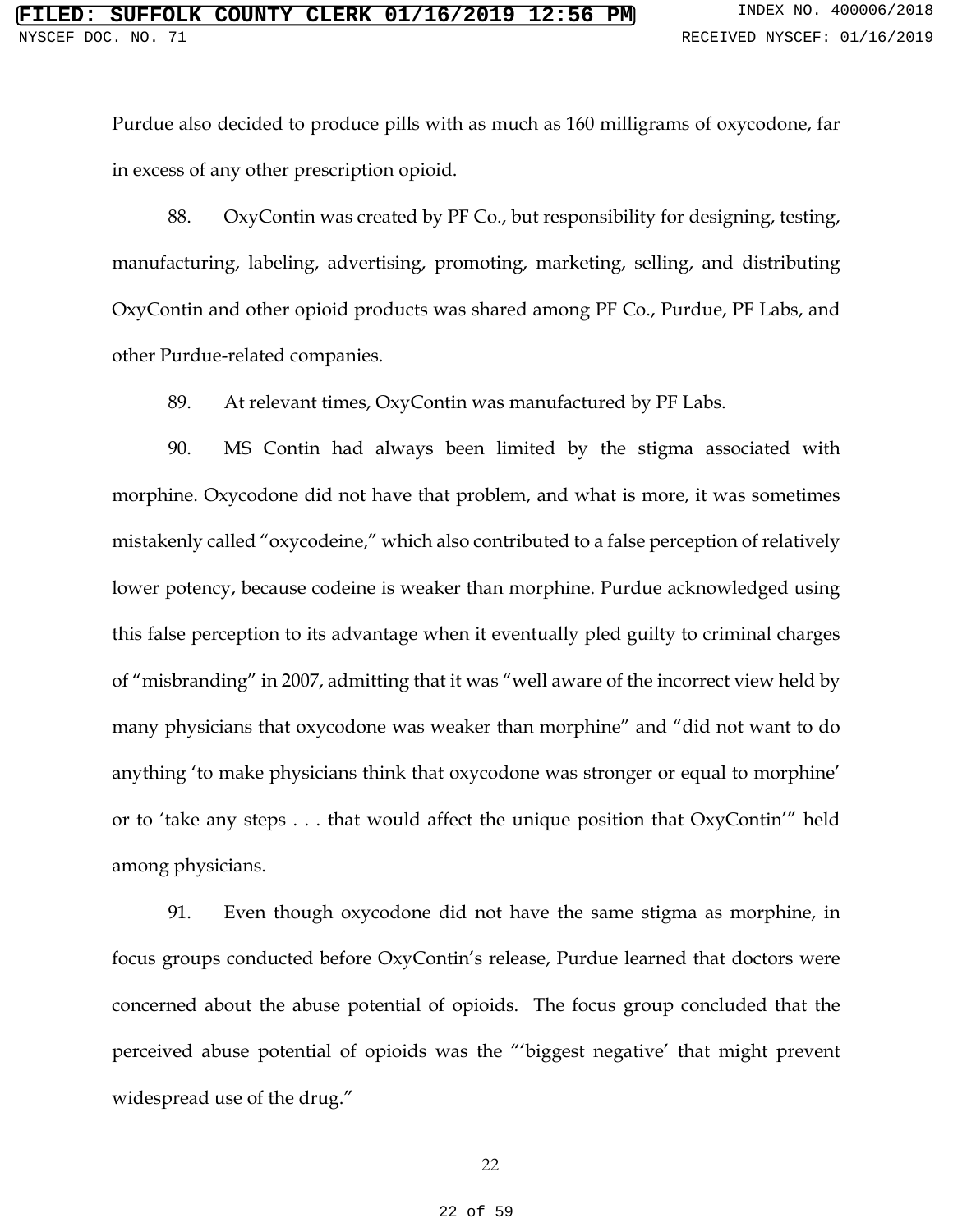92. For Purdue and OxyContin to be "*really* big," Purdue needed to both distance its new product from the traditional view of narcotic addiction risk, and broaden the drug's uses beyond cancer pain and hospice care. A marketing memo sent to Purdue's top sales executives in March 1995 recommended that if Purdue could show that the risk of abuse was lower with OxyContin than with traditional immediate-release narcotics, sales would increase. As discussed below, Purdue did not find or generate any such evidence, but this did not stop Purdue from making that claim regardless.

93. Despite the fact that there has been little or no change in the amount of pain reported in the U.S. over the last twenty years, Purdue recognized an enormous untapped market for its new drug. As Dr. David Haddox, a Senior Medical Director at Purdue, declared on the Early Show, a CBS morning talk program, "There are 50 million patients in this country who have chronic pain that's not being managed appropriately every single day. OxyContin is one of the choices that doctors have available to them to treat that."

## (4) **Purdue's Officers and Directors Knew About, and Participated in, Purdue's Wrongdoing**

94. The members of the board of Purdue were intimately involved in the activities of the entities that they managed, often on a weekly or even daily basis.

95. Purdue, PF Co., PF Labs, and the Sackler Families launched OxyContin with one of the biggest pharmaceutical marketing campaigns in history, deploying many persuasive techniques pioneered by Arthur. They trained and armed a force of approximately 1,000 sales representatives with charts showing OxyContin's purported benefits. A major thrust of the sales campaign was that OxyContin should be prescribed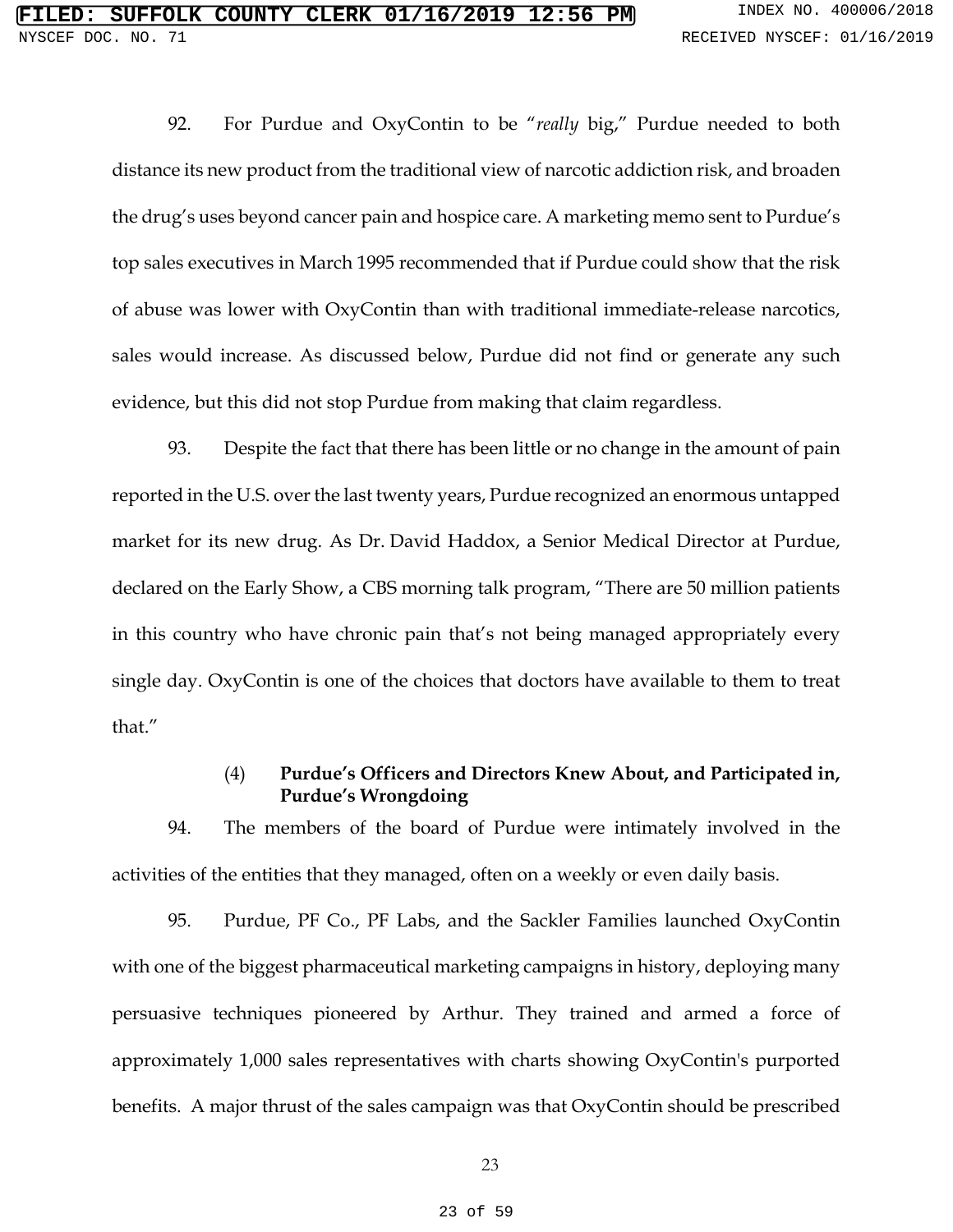not merely for the kind of severe short-term pain associated with surgery or for cancer pain but also for less acute, longer-lasting pain, such as arthritis, back pain, sports injuries, fibromyalgia. The number of conditions that OxyContin could treat seemed almost unlimited.

96. The training included "training in 'overcoming objections' from clinicians." "If a doctor inquired about addiction," the representative was instructed to respond thus: "'The delivery system is believed to reduce the abuse liability of the drug.'" Another sales representative said that Purdue executives "told us to say things like it is 'virtually' nonaddicting."

97. Purdue sales representatives were provided with studies and literature provided by other physicians. Purdue had a speakers' bureau through which it paid several thousand doctors to attend medical conferences and deliver presentations about OxyContin's merits. "Doctors were offered all-expenses-paid trips to pain-management seminars in places like Boca Raton." Internal documents reflect that doctors who attended these seminars wrote OxyContin prescriptions more than twice as often as those who didn't.

98. Purdue also advertised in medical journals and produced promotional videos featuring not just satisfied patients but also doctor's testimonials. "The marketing of OxyContin relied on an empirical circularity: the company convinced doctors of the drug's safety with literature that had been produced by doctors who were paid, or funded, by the company."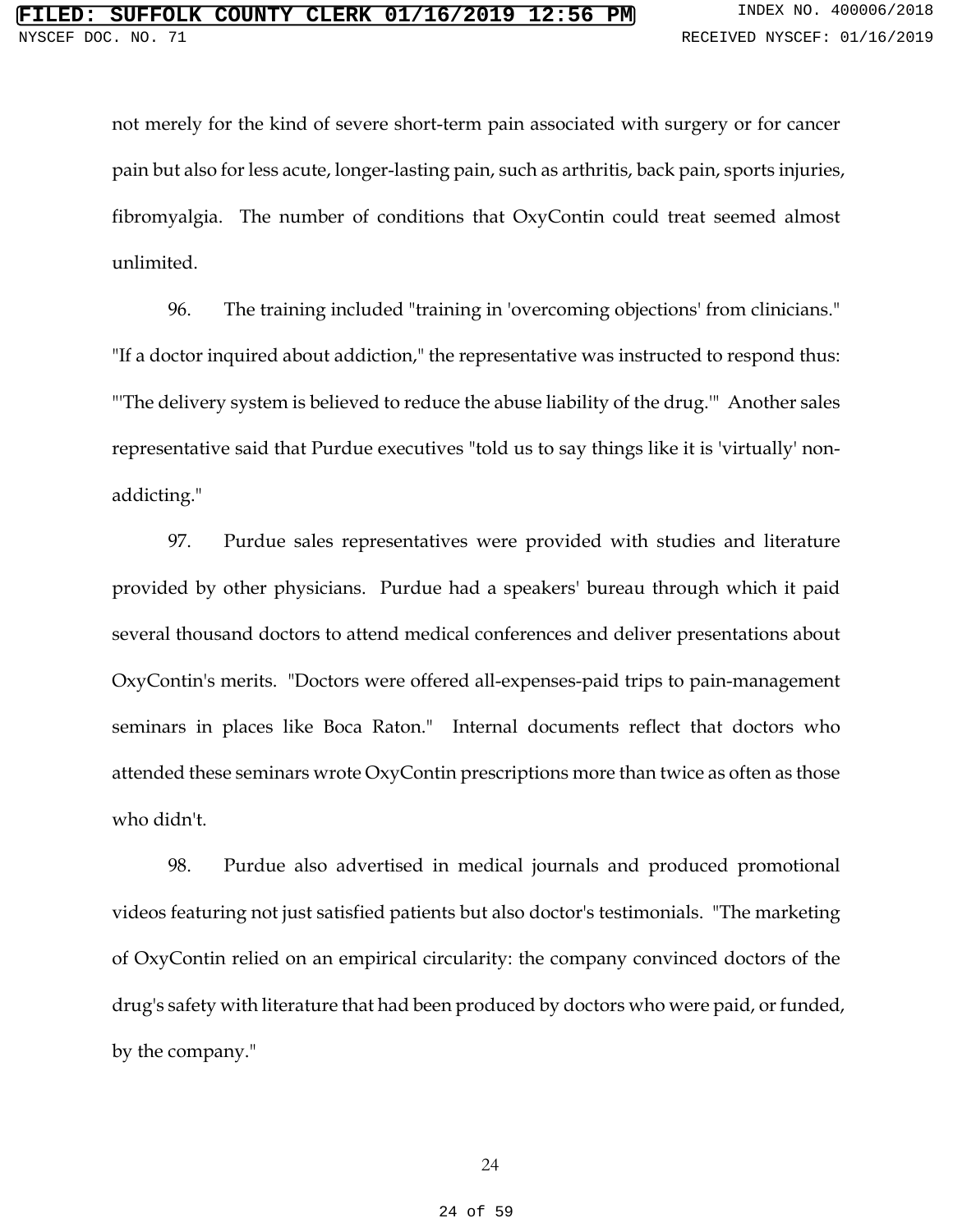99. According to a former OxyContin sales representative, Richard Sackler was "'the dude that made it happen.'" Richard Sackler himself was tireless in his dedication to OxyContin's success. When benefit plans began citing OxyContin abuse as an excuse not to pay, Richard Sackler sent an email to sales representatives stating that, for insurers, "'addiction' may be a convenient way to just say 'NO.'"

100. Members of the Sackler family were daily on site at Purdue's headquarters, controlling the management of their family business and all of its employees.

101. Richard Sackler is named as inventor on some 50 patents relating to oxycodone and other pain medications, including several patents apparently issued as late as 2016. Virtually all such patents invented by Richard Sackler were assigned to Purdue.

102. In 1997, both Richard and Kathe Sackler were part of a conspiracy to deceive physicians into believing that oxycodone was half as strong as morphine, when in fact the opposite was true; this deception was known by Purdue to ease the fears of wellmeaning and careful physicians about prescribing OxyContin for non-cancer pain uses.

103. In the late 1990s Richard, Jonathan and Kathe Sackler participated in an unlawful attempt to deceive European drug regulators into classifying OxyContin as totally uncontrolled, i.e., capable of being obtained without a prescription, despite the fact that all of these family members were by then well aware of the abuse liability of the drug in the U.S.

104. In 2001, Kathe Sackler attended a talk given by the chief medical officer of Sikorsky Aircraft, in which the speaker expressed grave concern about the risks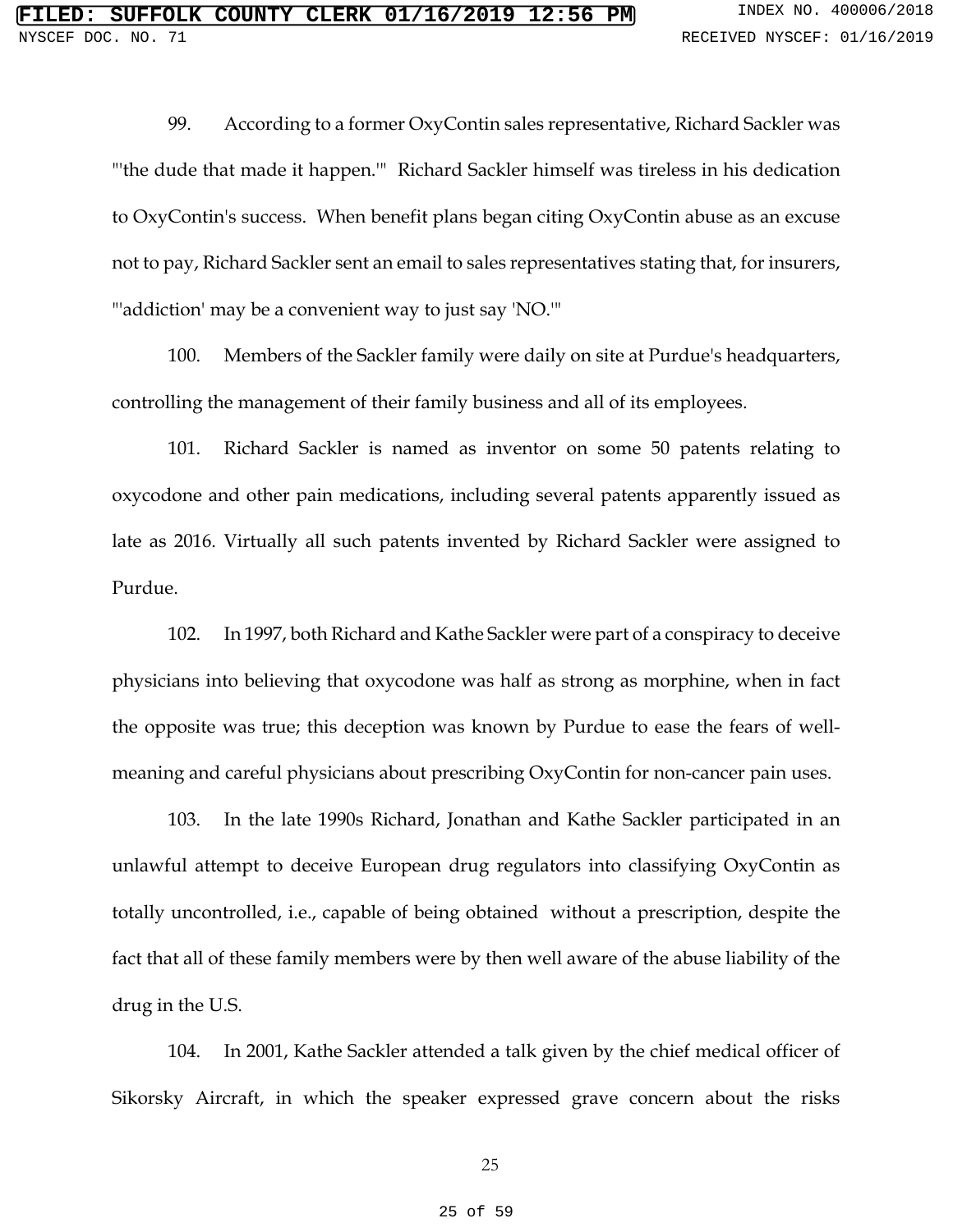associated with OxyContin; instead of acknowledging this fact to the medical officer, Kathe Sackler instead remained silent and returned to the Purdue headquarters, where employees were directed to find ways to undercut and deflect the Sikorsky medical officer's concerns.

105. In the period around 1999-2003, Purdue developed a method to cause company emails to self-destruct at a pre-determined time; this was an attempt to create a system where potentially incriminating documents would automatically self-destruct, even after receipt by unrelated third-parties. Richard, Jonathan and Kathe Sackler all were directly aware and supportive of this project.

# (5) **Members of the Sackler Families Were Aware of Risks Associated With OxyContin No Later Than the Summer of 1999**

106. That prescription opioids would lead to addiction, and specifically that OxyContin could be, and was being, abused has been known to Purdue and to the members of the Sackler Families involved in running the family business since at least the summer of 1999.

107. In summer of 1999, a Purdue sales representative wrote to the President of Purdue reporting widespread abuse of OxyContin. As a result of that memo, a secretary at Purdue, Maureen Sara, was tasked with doing research on the Internet to learn about the nature and scope of the abuse, specifically to learn about how recreational drug users were misusing OxyContin.

108. In order to carry out her assignment, Ms. Sara began visiting drug-user Internet "news groups" or "chat rooms" on a daily basis. Two groups in particular that Ms. Sara visited were alt.drugs and alt.drugs.hard. For a period of time, in the late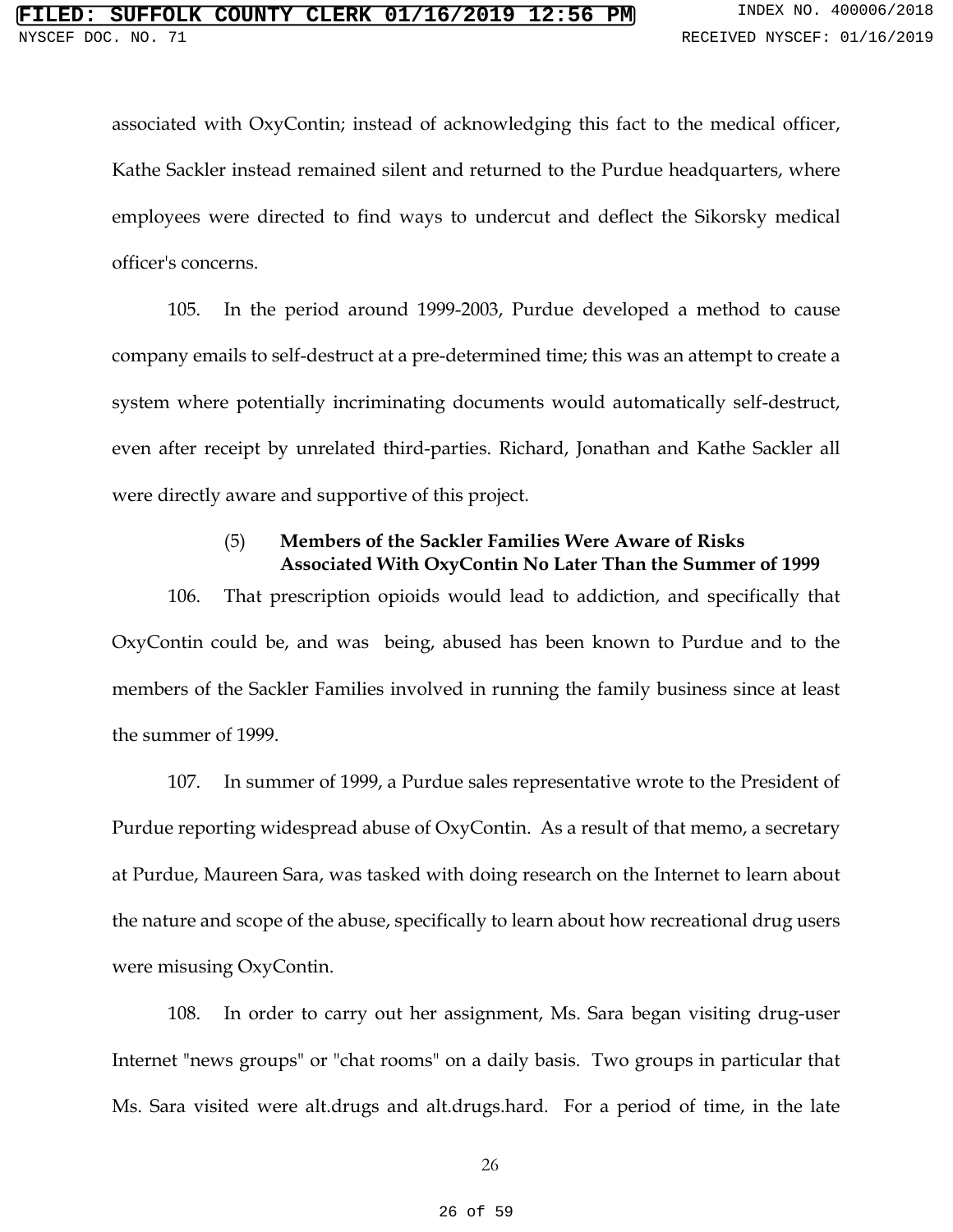summer and early fall of 1999, Ms. Sara would forward screen shots from these news groups on a daily basis to Howard Udell, then General Counsel of Purdue.

109. In October or November, 1999, Ms. Sara prepared a memo summarizing her research into misuse of OxyContin. The memo described how users would remove the coating on the OxyContin pills, crush them, cook them, and snort or shoot them. Ms. Sara sent the memo containing the details of OxyContin abuse by drug users not only to the President of Purdue and to its General Counsel, but also to Purdue's then-medical director, and directly to members of the Sackler Families involved in the management of the company, including Richard Sackler, Jonathan Sackler, and Kathe Sackler.

110. Purdue, Richard Sackler, Jonathan Sackler, and Kathe Sackler were thus all aware of the risk and abuse potential and reality of OxyContin long before Purdue acknowledged the same to government, the healthcare community or the public. In sworn testimony before the U.S. House of Representatives in 2001, Purdue President Michael Friedman, in the presence of Purdue General Counsel Howard R. Udell, swore that the first the companies knew of widespread abuse of OxyContin was in the year 2000. This was, of course, patently inconsistent with what the members of the Sackler Families knew from the Sara memo they had received in 1999. No member of the Sackler Families at any time tried to correct the false narrative promulgated far and wide about the abuse liability of OxyContin, nor corrected the false statement about when Purdue became aware of this problem with the drug.

111. Richard Sackler, Kathe Sackler, Jonathan Sackler, Theresa Sackler, Mortimer D.A. Sackler, and Ilene Sackler have been aware since at least 1999 of potential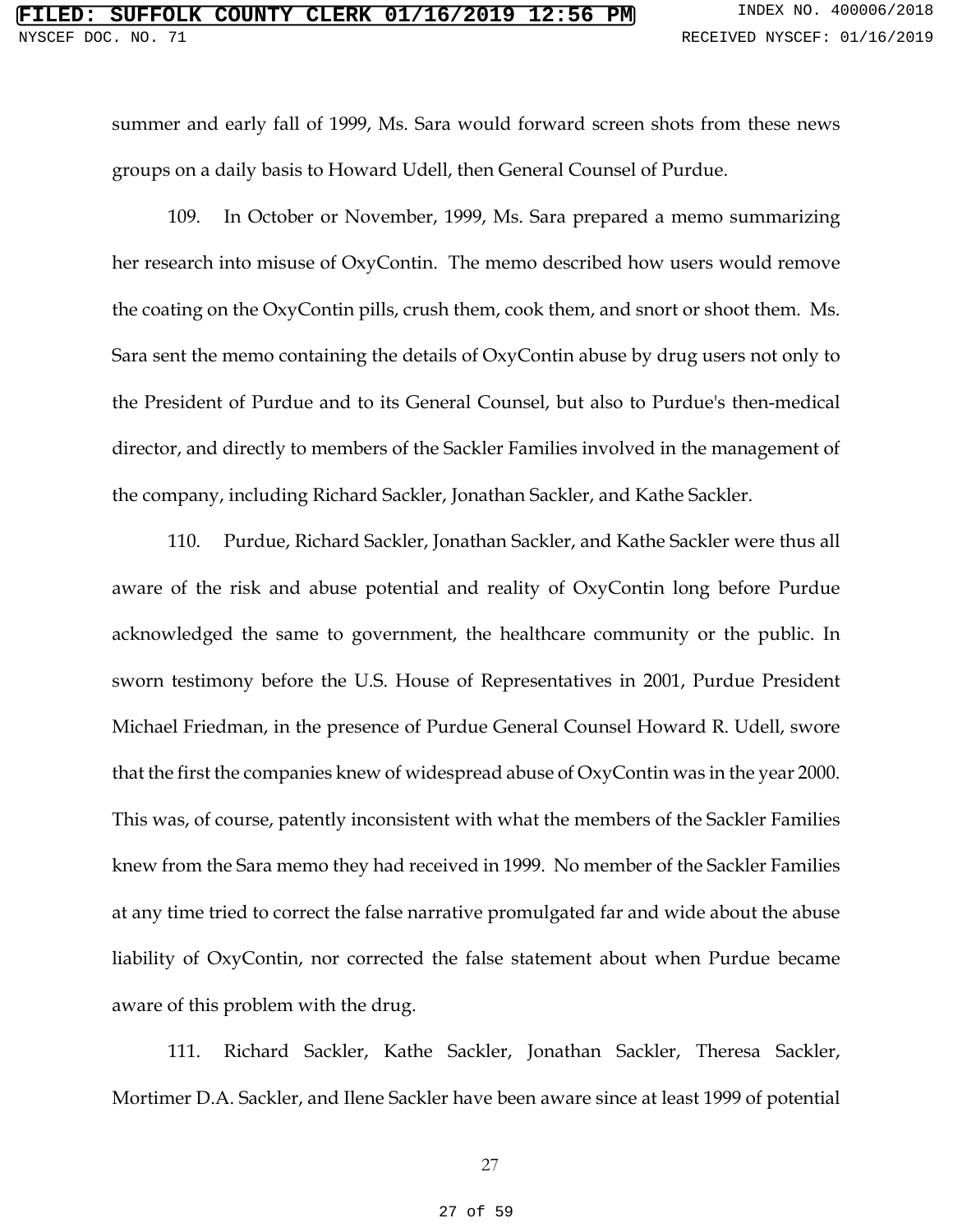liability for Purdue, and those acting in concert with Purdue, because of the addictive nature of OxyContin. With the intention of shielding from creditors the proceeds of their wrongdoing, they have stripped out of Purdue and the Purdue-related Additional Defendants each and every year hundreds of millions of dollars of profits from the sales of OxyContin and other opioid-containing medications, including a generic form of OxyContin sold by Rhodes Pharma. All such transfers were and are fraudulent within the meaning of applicable fraudulent transfer statutes and case law; all such transfers unjustly enriched the recipients; and all such transferred funds should be clawed back from the Sackler Defendants in order to satisfy the opioid-related liabilities of the companies from which they were transferred.

# (6) **The Purdue-Related Additional Defendants Continued to Oversee Purdue's Wrongdoing Even after Purdue Was Fined and Warned about Its Conduct**

112. From 2001 to 2007, Purdue was investigated by 26 states and the U.S. Department of Justice. Beginning in or about 2003, advised by Baker, who served as legal counsel to the entire Purdue organization and the Sackler Families, all of the Sacklers who served as executive officers of Purdue resigned out of concern that they might be held personally liable for conduct on behalf of Purdue in which they had previously engaged and in which they expected and intended to continue to engage after their respective resignations.

113. In 2007, PFC agreed to pay nearly \$700 million and pleaded guilty to a felony for misleading doctors and patients about opioids. Purdue admitted that its supervisors and employees, "with the intent to defraud or mislead, marketed and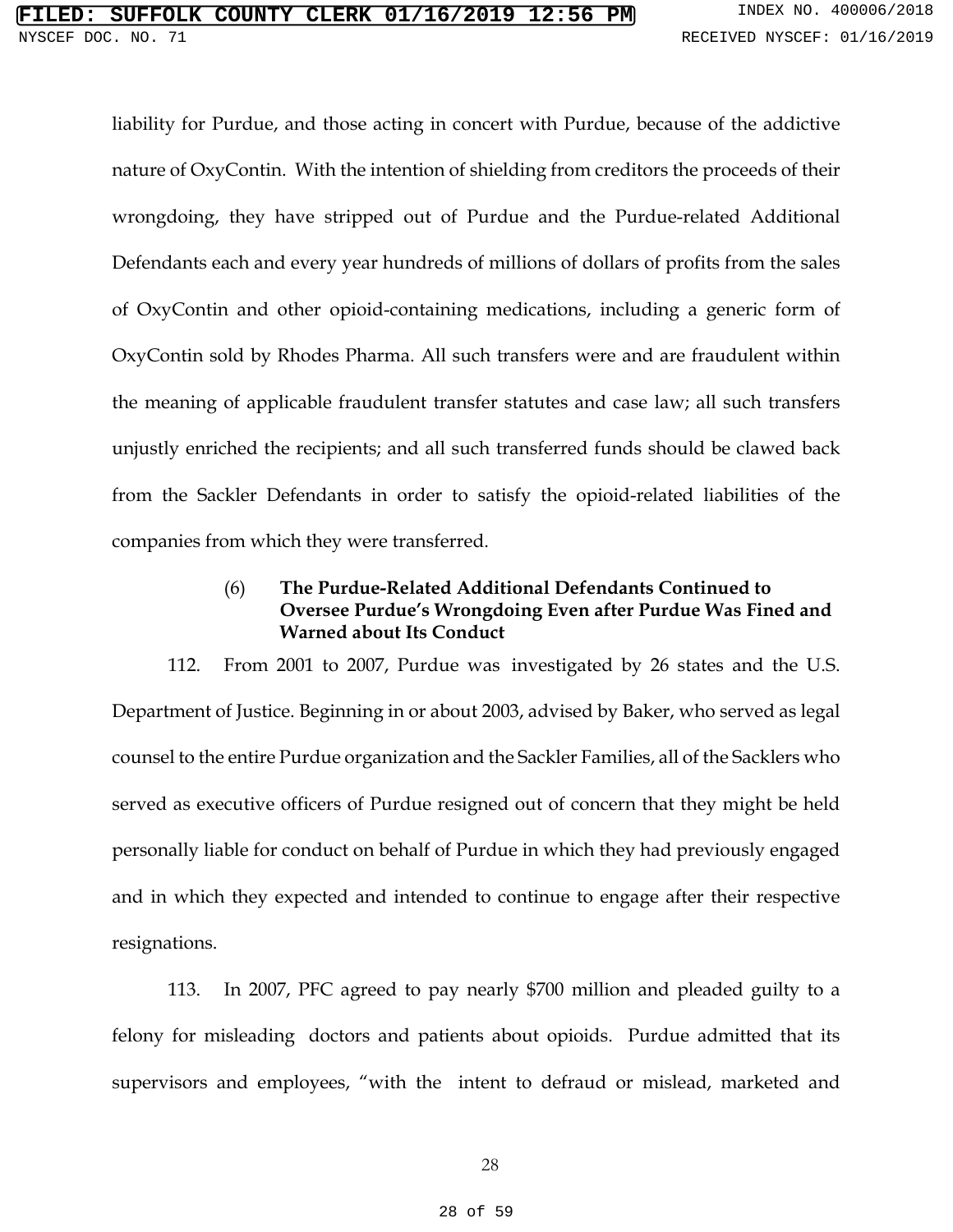promoted OxyContin as less addictive, less subject to abuse and diversion, and less likely to cause tolerance and withdrawal than other pain medications." At the same time, Purdue executive officers Michael Friedman (the CEO), Howard Udell (Vice President and General Counsel), and Paul Goldenheim (Chief Medical Officer) pleaded guilty to criminal charges that they let Purdue deceive doctors and patients about its opioids.

114. As part of the plea agreement in 2007, Purdue agreed to a detailed Corporate Integrity Agreement with the U.S. government. The Agreement required Purdue to appoint a Compliance Officer who would "be a member of senior management of Purdue," "make periodic (at least quarterly) reports regarding compliance matters directly to the Board of Directors," and "be authorized to report on such matters to the Board of Directors at any time." The Corporate Integrity Agreement was built on the idea that the directors would ensure that Purdue never deceived doctors and patients again.

115. The Corporate Integrity Agreement included the directors as "Covered Persons" from 2007 through 2012. All Covered Persons, including the directors and CEO, were required to comply with rules that prohibit deception about Purdue opioids. The directors were required to undergo hours of training to ensure that they understood the rules. The directors were required to report all violations of the rules. The directors were warned that they could face consequences if they failed to comply with the rules. The directors certified that they had read and understood the rules and would comply with them.

116. The directors were acutely aware of their obligations under the Corporate Integrity Agreement because, in 2009, Purdue had to report to the Inspector General of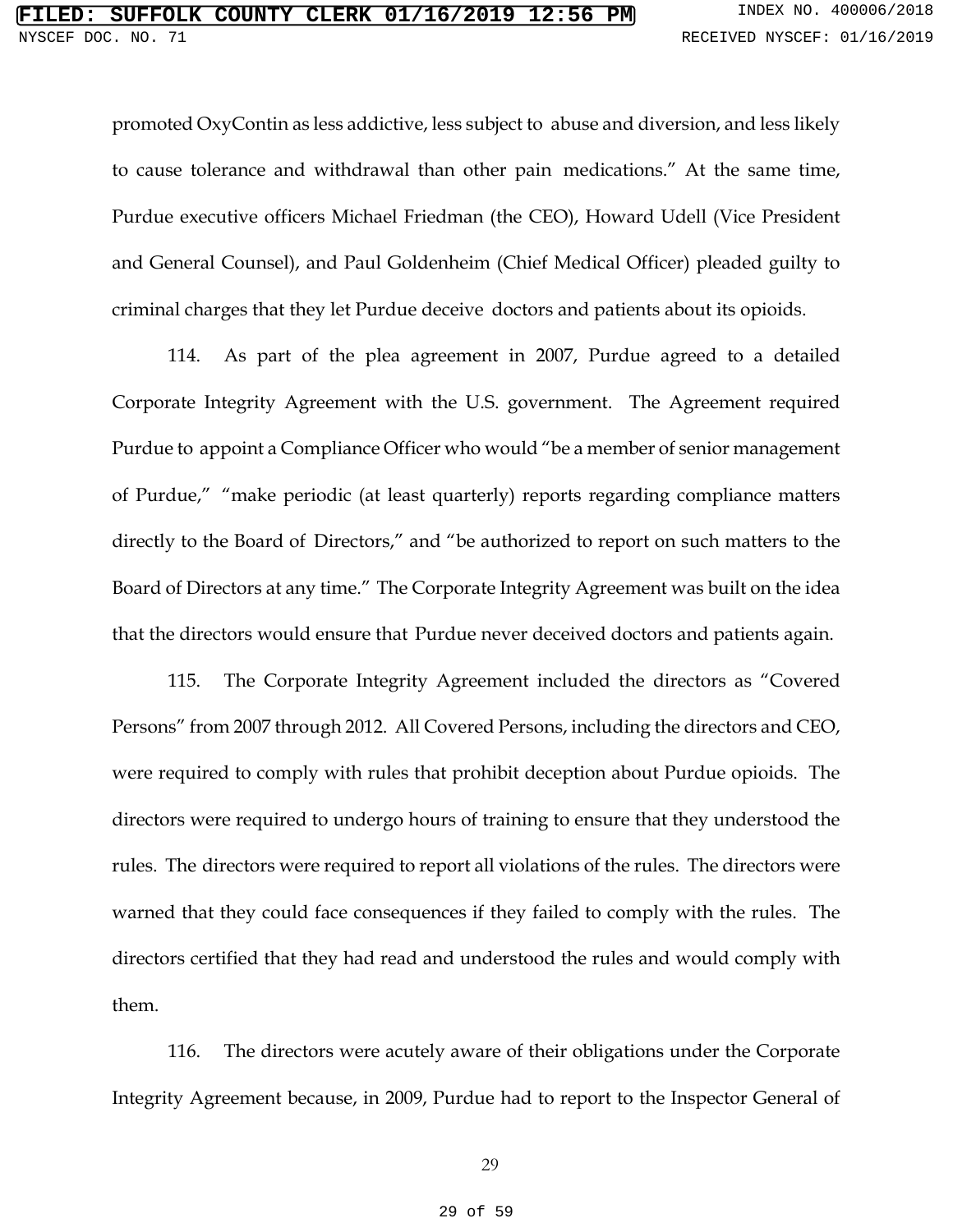the U.S. Department of Health and Human Services that it had not immediately trained a new director on the Agreement. Purdue reported: "a new Director was appointed to Purdue's Board of Directors, without timely notice to either Corporate Compliance or the Office of General Counsel, as otherwise required by policy, resulting in failure to timely launch the training assignment to this new Board member." Purdue assured the U.S. government that it had trained the new director: "Relevant personnel were reminded of existing policy to notify Corporate Compliance and the Office of General Counsel of changes to the Board of Directors. In both instances, these individuals completed their training assignments within 1 day of Corporate Compliance learning of this issue." Purdue promised the government that the director's training had addressed "the proper methods of promoting, marketing, selling, and disseminating information about Purdue's products," so Purdue would never deceive doctors and patients again.

117. Every year since the 2007 guilty plea and Corporate Integrity Agreement, Purdue's directors received warning signs about Purdue's ongoing misconduct and opportunities to stop it.

118. In 2008, more Americans died from opioid overdoses than ever before.

119. In 2009, the *American Journal of Public Health* published an article about Purdue's opioid marketing entitled, "The Promotion and Marketing of OxyContin: Commercial Triumph, Public Health Tragedy." The article detailed Purdue's use of sales representatives, targeting of high-prescribers, and deception about addiction. That same year, CDC reported that deaths from opioids had recently tripled.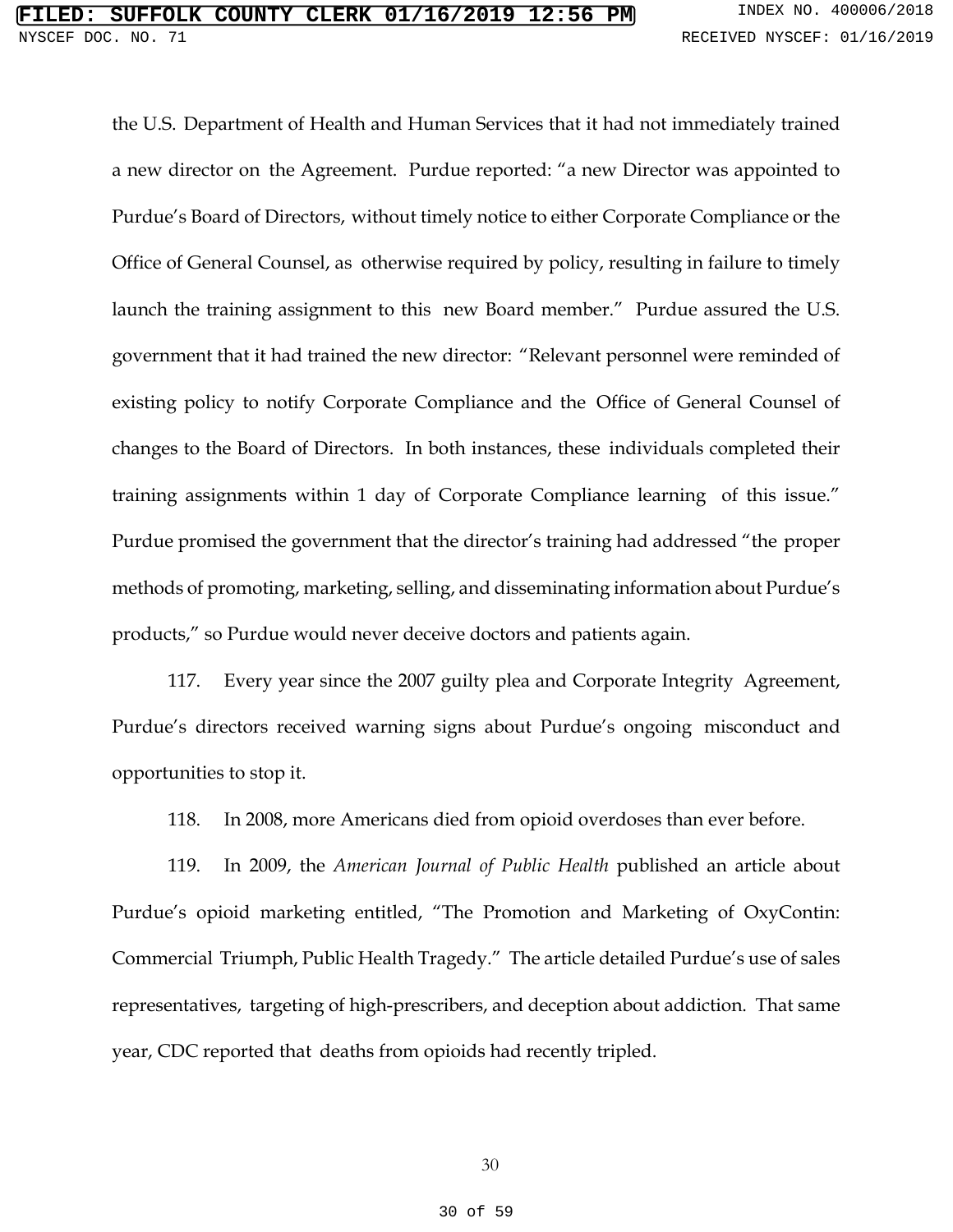120. In 2010, *Time* magazine published a story about Purdue's opioids entitled, "The New Drug Crisis: Addiction by Prescription." Overdoses were the leading cause of accidental death in 15 states. By the spring of 2010, Purdue's directors had been told that Purdue could not get product liability insurance to cover OxyContin.

121. In 2011, the White House announced that prescription drug abuse was the nation's fastest-growing drug problem and called for "educating healthcare providers about prescription drug abuse … so they will not over-prescribe[.]" The CDC announced that prescription opioid overdoses had reached epidemic levels and called out Purdue's opioids by name. That same year, *Fortune* magazine interviewed Purdue executives, including Vice President Alan Must. *Fortune* published a story about Purdue, the Sackler Families, and evidence that they profited from opioid addiction. Mr. Must admitted that Purdue was "well aware" of concerns about its conduct: "We are well aware of detractors. For those individuals who think we're evil … I don't think there's anything we can do that is going to change their opinion."

122. In 2012, the U.S. Senate launched an investigation into whether Purdue was deceiving doctors and patients about opioids. In a letter to the CEO of Purdue, the Senators warned of "an epidemic of accidental deaths and addiction resulting from the increased sale and use of powerful narcotic painkillers." The Senate letter warned Purdue specifically of the danger of patients taking higher doses: "over the last decade, the number of prescriptions for the strongest opioids has increased nearly fourfold, with only limited evidence of their long-term effectiveness or risks while data suggest that hundreds of thousands of patients nationwide may be on potentially dangerous doses." The Senate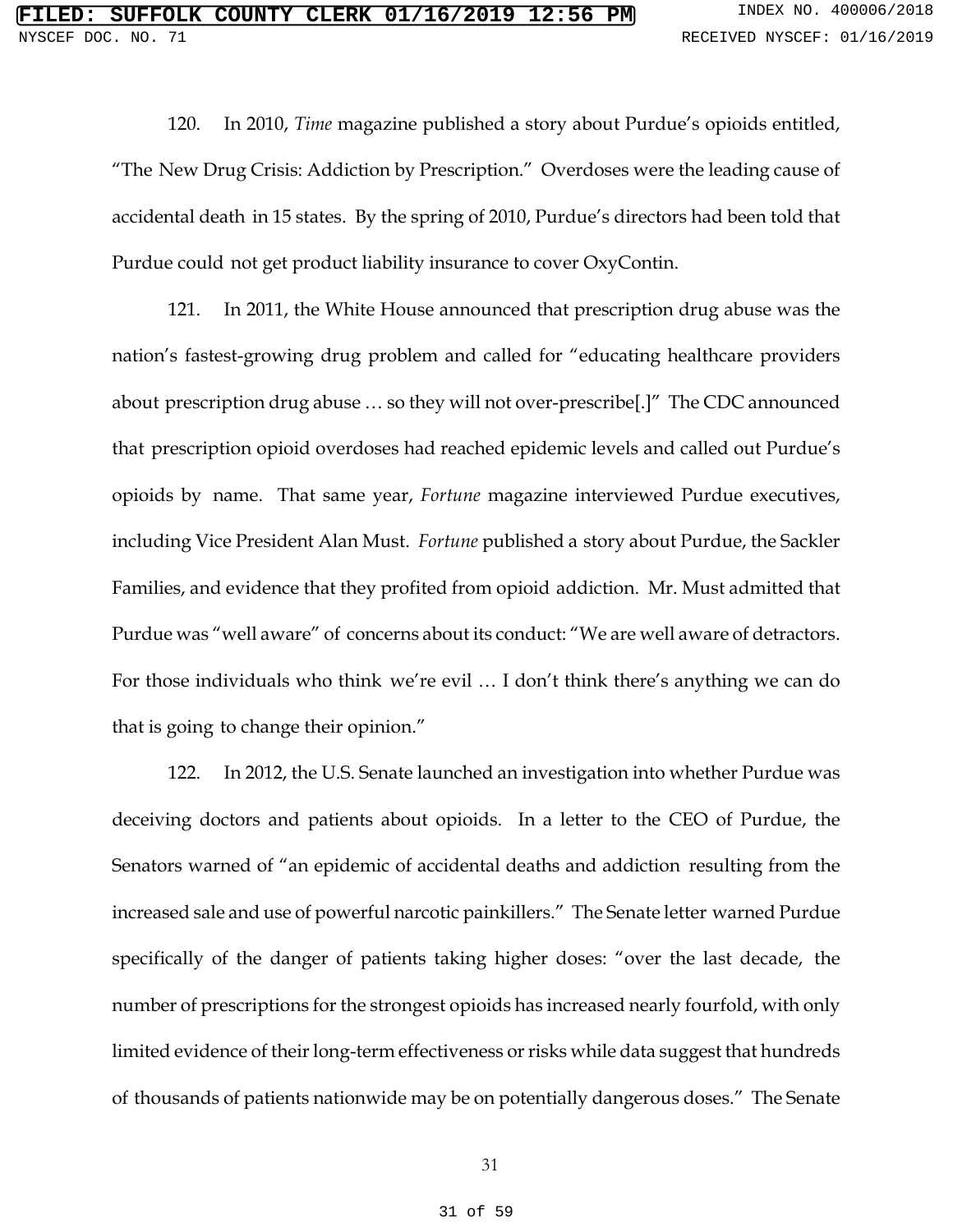letter also warned about Purdue misleading doctors and patients: "There is growing evidence pharmaceutical companies that manufacture and market opioids may be responsible, at least in part, for this epidemic by promoting misleading information about the drugs' safety and effectiveness." The Senate put the directors on notice that they were under scrutiny, demanding that Purdue produce to investigators a set of "presentations, reports, and communications to Purdue's management team or board of directors from 2007 to the present."

123. In 2013, the *Los Angeles Times* revealed that Purdue had been compiling a list for the past decade of 1,800 doctors suspected of recklessly prescribing its opioids, but Purdue had reported only 8% of them to authorities. Purdue attorney Robin Abrams gave multiple interviews to the newspaper. Abrams was a Vice President of Purdue, and she signed Purdue's 2007 settlement agreement. In 2013, she admitted that Purdue had the list, and said Purdue would not agree to disclose it to authorities because, "I don't really want to open up an opportunity for folks come in here and start looking and second-guessing."

124. Abrams and Purdue's directors knew they had reason to fear scrutiny. The state of Kentucky was prosecuting a lawsuit against Purdue for deceiving doctors and patients about opioids. Purdue's lawyers surveyed residents who could be on the jury. One-third knew someone who overdosed or was seriously hurt taking a Purdue opioid, and 29 percent knew someone who died. Purdue itself filed those statistics in court.

125. In 2014, Edward Mahony, the Executive Vice President, CFO, and Treasurer of Purdue stated that the Kentucky lawsuit was so significant that it could "jeopardize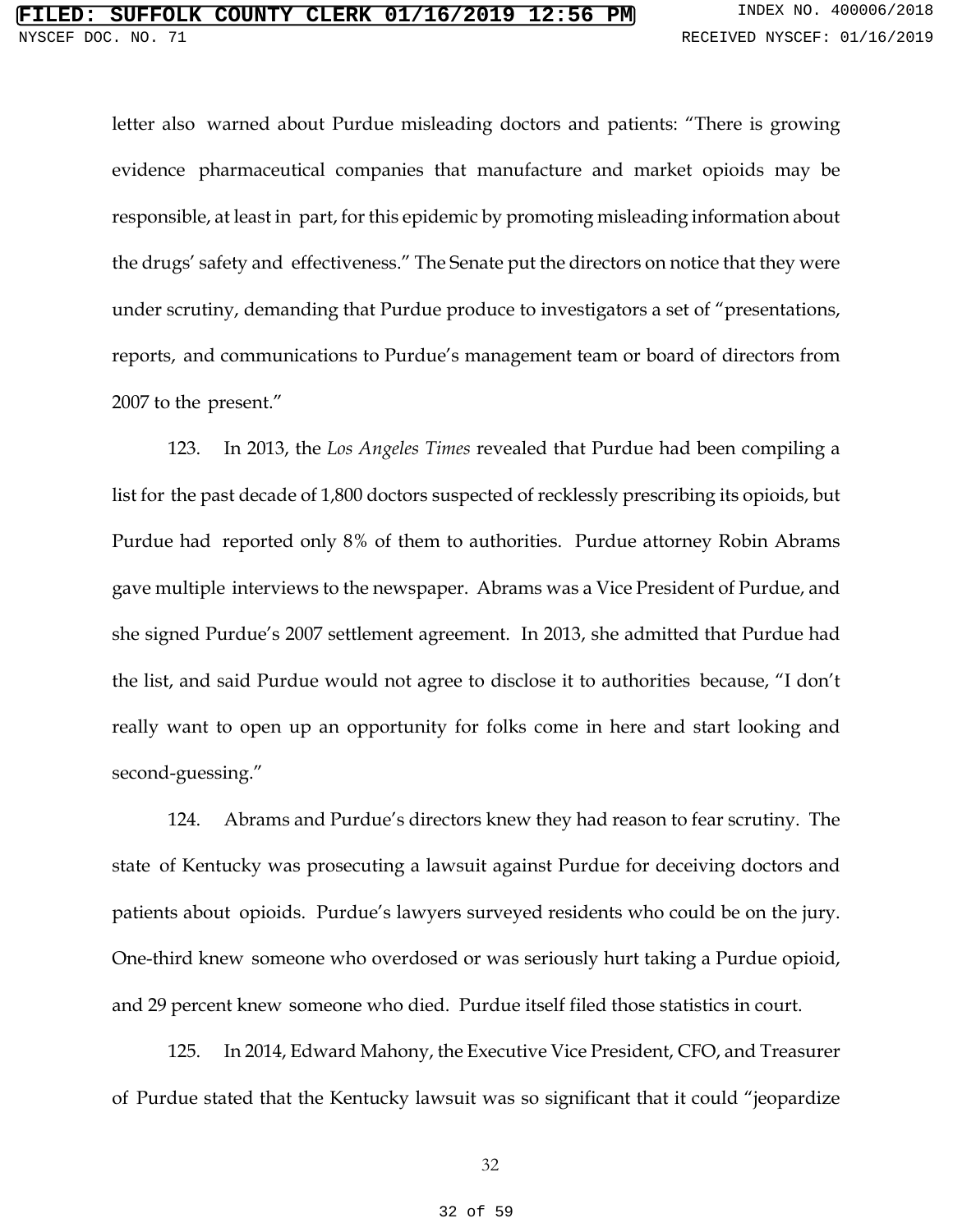Purdue's long-term viability." That same year, the Governor of Massachusetts declared the opioid crisis a public health emergency.

126. In 2016, the CDC published the *CDC Guideline for Prescribing Opioids for Chronic Pain* to try to stop dangerous opioid prescribing.

127. In 2017, the President of the United States declared the opioid crisis a national public health emergency.

128. PPI's directors knew or should have known about these warnings and many others.

129. The directors knew about, allowed, and directed Purdue's deception. They oversaw Purdue's scheme to send sales representatives to visit doctors thousands of times. They oversaw Purdue's scheme to hire top prescribers to promote its opioids. They oversaw Purdue's effort to get more patients on higher doses of opioids for longer periods. They were aware of, allowed and directed the content of the messages conveyed in Purdue's marketing.

130. The directors of PPI controlled PPLP. The quarterly reports distributed to the directors of PPI demonstrate that the directors in fact controlled both PPI and PPLP. The reports and minutes make clear that the directors of PPI were kept fully informed of the activities of Purdue in the areas "Finance," "Sales & Marketing," "Manufacturing & Supply Chain," "Quality," "Research & Development," "Discovery Research," "Licensing & Business Development," "Corporate Compliance," "External Affairs," "Health Policy," "Human Resources," and "Information Technology" — all of which were overseen by the directors.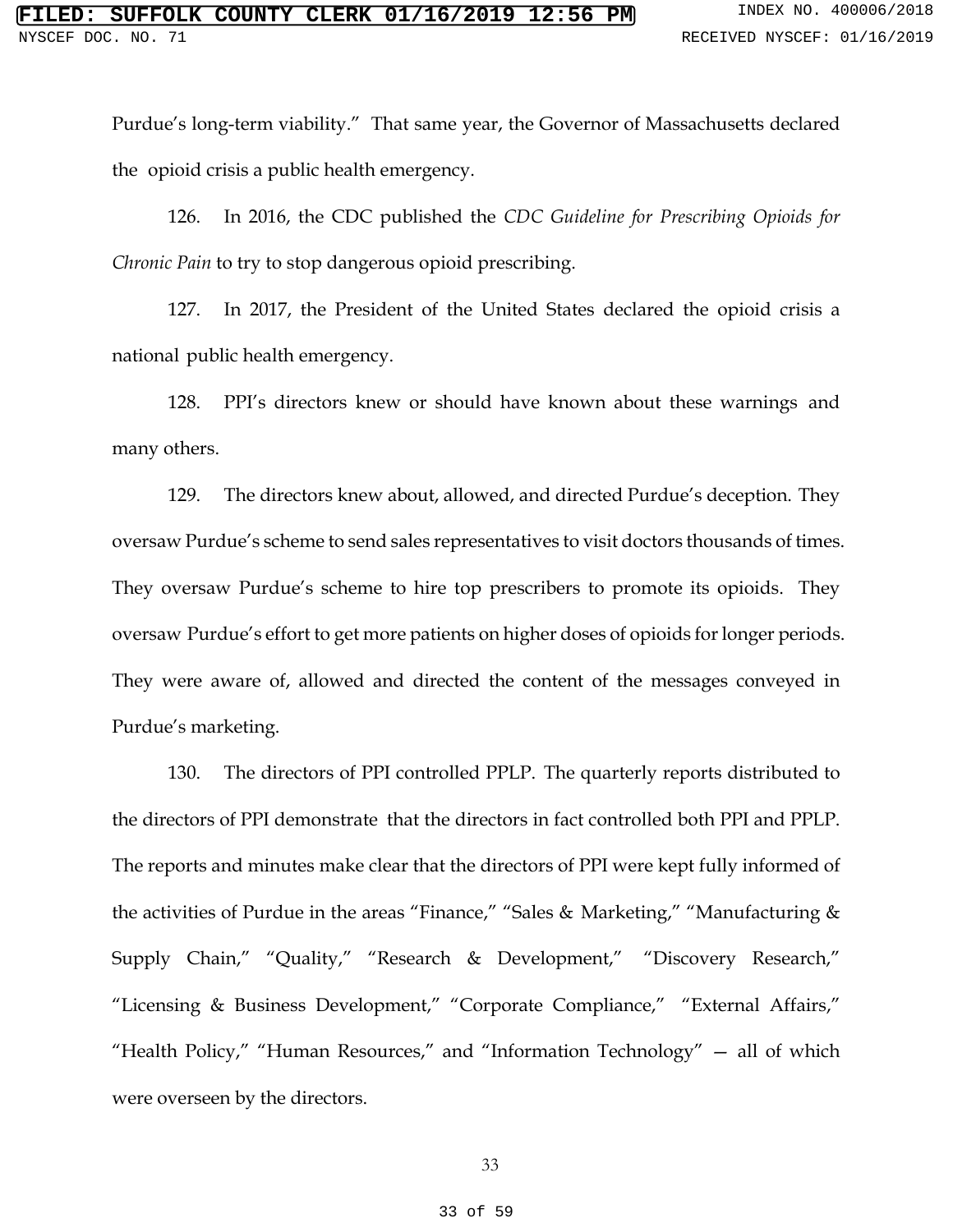131. The directors oversaw Purdue's sales representatives. Richard Sackler testified that the sales representatives were the main way that Purdue promoted its opioids. He testified that the key to getting doctors to prescribe and keep prescribing Purdue opioids was regular visits from the sales force. The board tracked the exact number of sales representatives and the exact number of visits they made to urge doctors to prescribe Purdue opioids. The board knew which drugs were promoted; how many visits sales representatives averaged per workday; how much each visit cost Purdue; and the company's plan for sales visits in each upcoming quarter. The Board approved specific plans to hire new sales representatives, hire and promote new District and Regional managers, and create sales "territories" in which representatives would target doctors.

132. The directors oversaw the tactics that sales representatives used to push opioids. A board report analyzed a Purdue initiative to use iPads during sales visits, which increased the average length of the sales meeting with the doctor to "16.7 minutes in front of the customer."

133. The directors oversaw promotional claims that representatives presented to doctors during sales visits. They received reports, for example, that a "review of call notes" recorded by Purdue sales representatives "suggested potential comparative claims of superiority of Purdue products relative to competitors," and deceptive promotion of opioids as treatment for "minor pain," including hundreds of examples of deceptive marketing that required "extensive remedial actions."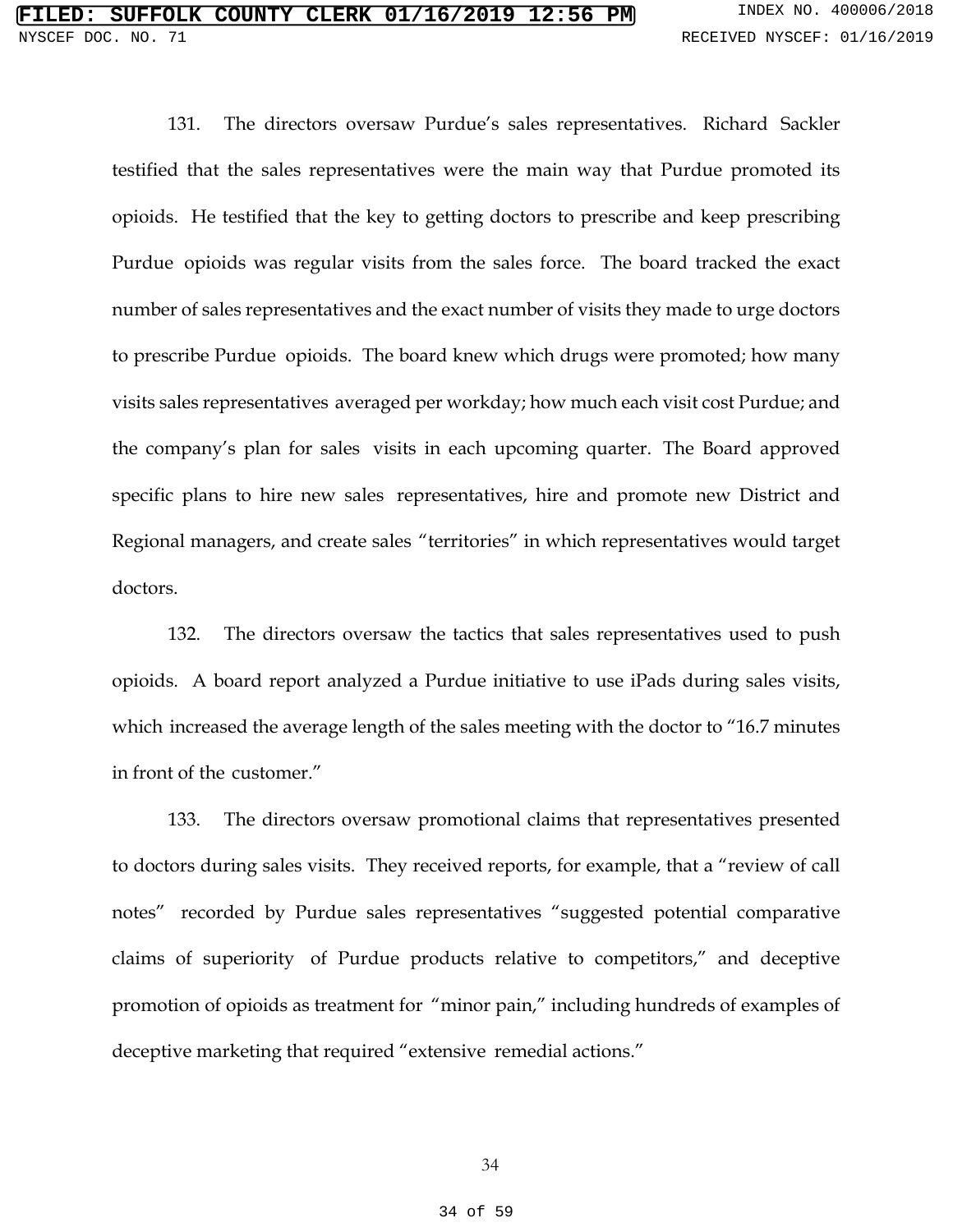134. The directors oversaw Purdue's research, including research that contradicted its marketing. The board received reports about studies of Purdue opioids in "opioid-naïve" patients and patients with osteoarthritis, down to the details of the strategy behind the studies and the enrollment of the first patients.

135. The directors oversaw Purdue's improper response to signs of "abuse and diversion" by high-prescribing doctors. The board was told exactly how many "Reports Of Concern" Purdue sales representatives submitted to the company about doctors they visited to promote opioids (572 Reports Of Concern in the July 2007 board report); how many "field inquiries" Purdue had decided to conduct in response to the reports (21 inquiries in response to 572 Reports Of Concern); and even that six Reports Of Concern were submitted in Massachusetts.

136. The directors even monitored sales representatives' emails. Purdue held thousands of face-to-face sales meetings with doctors, but the company prohibited its sales representatives from writing emails to doctors, which could create evidence of Purdue's misconduct. When Purdue found that some sales representatives had emailed doctors, the company conducted an "investigation" and reported to the board that sales representatives had been disciplined and that their emails would be discussed at the board meeting.

137. The directors also oversaw Purdue's strategy to pay high prescribers to promote Purdue opioids. A report for the board listed the exact number of conferences and dinner meetings, with attendance figures, and assured the directors: "We are tracking the prescribing trends of these attendees following the programs and will report the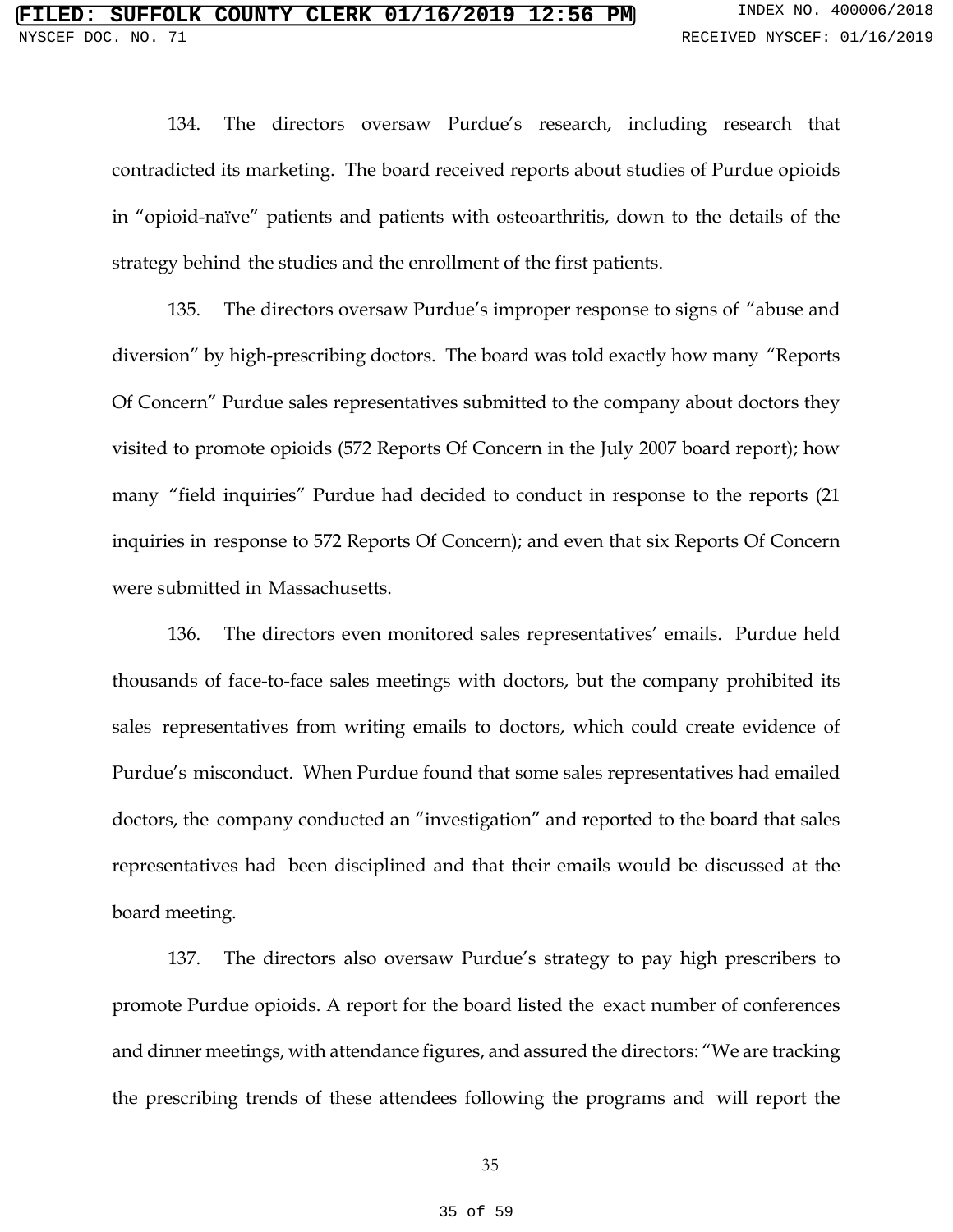results in future reports." The board was told the amounts paid to certain doctors, and they received detailed reports on the Return on Investment that Purdue gained from paying doctors to promote its drugs. The board was told that Purdue would allow a "spending limit for gifts" of \$750 per doctor per year; and that the directors should personally report when they gave money, meals, or gifts to doctors to promote Purdue drugs. The board was told explicitly that paying doctors to promote opioids was "a high risk activity, in view of the potential for off-label or other improper promotional conduct by third parties during such activities." When Congress required disclosure of drug company payments to doctors, the board was told there were "significant compliance implications" for Purdue.

138. The directors also oversaw Purdue's strategy to push patients to higher doses of opioids — which are more dangerous, more addictive, and more profitable. The board routinely received reports on Purdue's efforts to push patients to higher doses. A report alerted the board that "Net sales of the 40 and 80 mg strengths of OxyContin" had fallen below Purdue's targets in the fall of 2010 and were \$85 million below budget. By summer, the board learned that income was \$500 million below budget "mainly due to declining sales in 40 mg and 80 mg strengths. By fall, the board reviewed an assessment that Purdue had lost more than \$800 million in revenue because patients weren't taking enough 40 mg and 80 mg doses. The board dug into the issue. Multiple reports to the board identified as a "threat" an initiative by public health authorities to save lives by requiring doctors to consult with pain specialists before prescribing opioid doses higher than 80mg/day. The CEO and directors oversaw Purdue's effort to push back against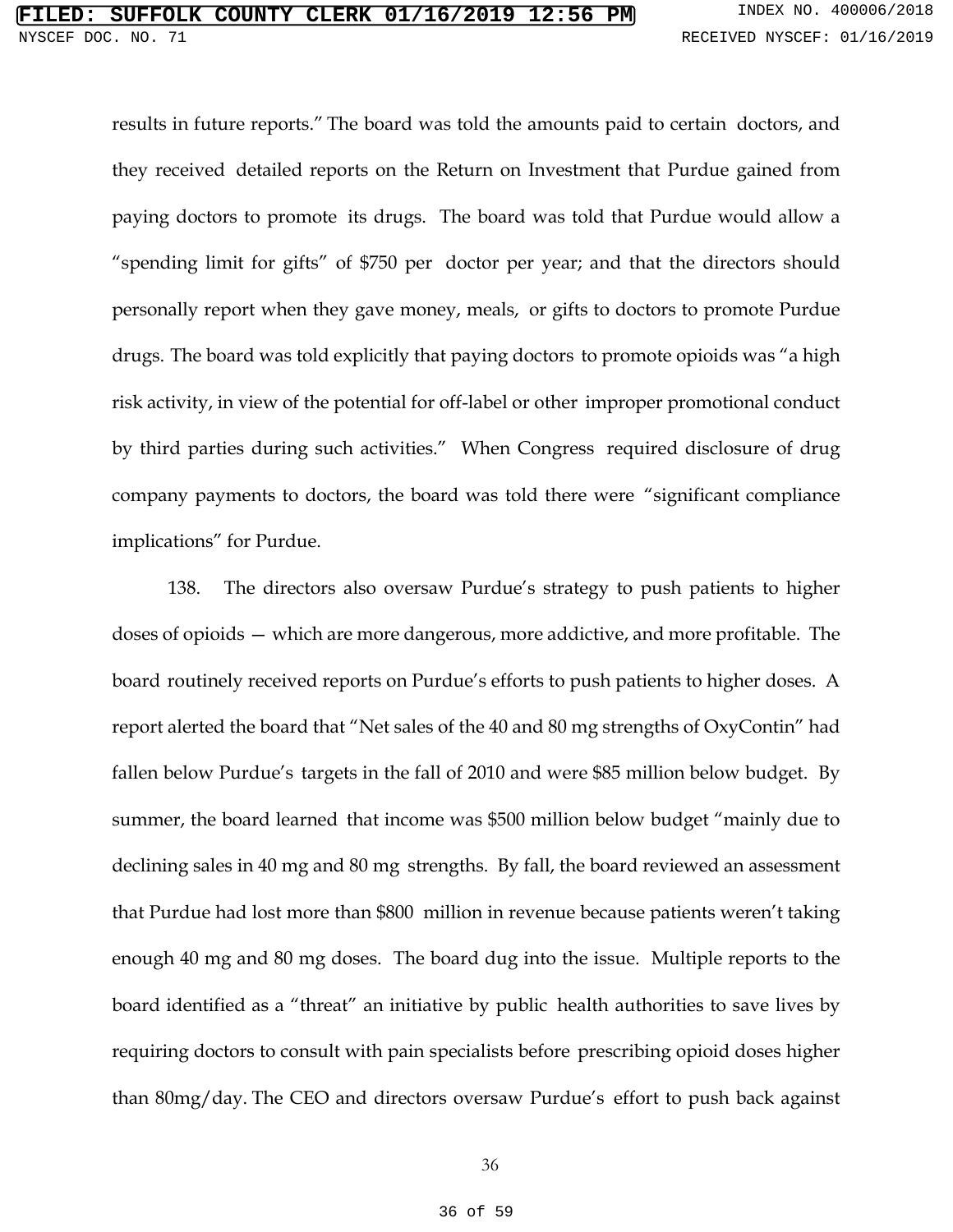that public health "threat." Executives were pleased to report to the directors in 2013 that "initiatives to validate increased total daily doses are having impact in the field."

139. The directors also oversaw Purdue's scheme to use higher doses of opioids to keep patients on drugs for longer periods of time. The board received detailed reports of how many patients stayed on Purdue's opioids for long periods (for example, longer than 35 days), along with Purdue's internal research showing that getting patients on higher doses keeps them on the drugs longer — all of which puts patients at greater risk of addiction and death. The board received the confidential results of a study of 57,000 patients that Purdue performed explicitly to determine how opioid dose "influences patient length of therapy."The results showed that patients on the highest doses "are the most persistent." The "Recommended Actions" presented to the board included "additional workshops for the sales force" and "specific direction" to the sales representatives about using higher doses to keep patients on drugs longer.

140. The board was told in writing that encouraging higher doses "is a focal point of our promotion," and that sales representatives would "emphasize the importance" of increasing patients' opioid doses, as soon as 3 days after starting treatment. The board even tracked specific sales materials, such as "two new patient profiles designed to improve patient identification and titration" – to get more opioidnaïve and elderly patients on higher doses of opioids for longer periods of time.The board was told the exact research behind the sales strategy: higher doses would keep patients on drugs longer because Purdue had found that "83% of patients who discontinued were never titrated to higher doses." The directors knew or should have known that Purdue's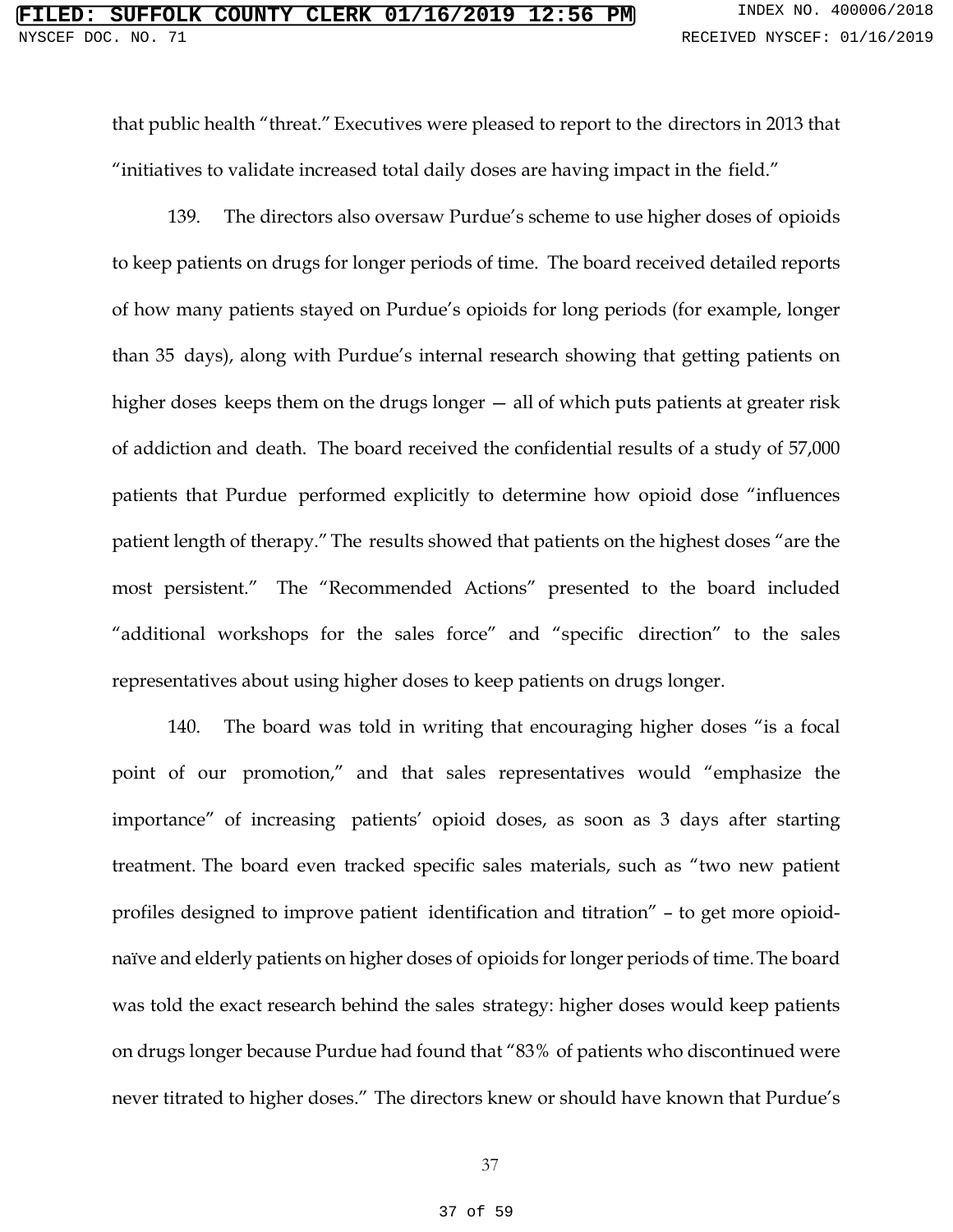sales strategy was deceptive and that putting patients on opioids at higher doses and for longer periods increased the risk of addiction, overdose, and death.

141. The directors also oversaw Purdue's strategy of using "savings cards" to get patients on Purdue opioids for longer periods. The board knew how many thousands of cards were used each quarter, how the company calculated the Return On Investment, and that the explicit goal of the program was to hook patients to "remain on therapy longer."

142. The directors also oversaw Purdue's strategy to target prescribers who did not have special training in opioids (primary care doctors, nurse practitioners, and physician assistants) because they "show the highest responsiveness" to Purdue's sales push. Purdue continued that strategy even though the DEA had expressed concern that Purdue was promoting opioids to clinicians who were not adequately trained in pain management. The directors also oversaw Purdue's strategy to target elderly patients by promotion "targeted to HCPs that practice in the long term care setting," even down to the details of advertising that "leverages images of older patients."The directors knew or should have known that Purdue's sales strategy was deceptive and that targeting primary care doctors and elderly patients increased the risk of addiction, overdose, and death.

143. The directors also oversaw Purdue's push to steer patients away from safer alternatives. They tracked the company's effort to emphasize "the true risk and cost consequence of acetaminophen-related liver toxicity." The board even oversaw Purdue's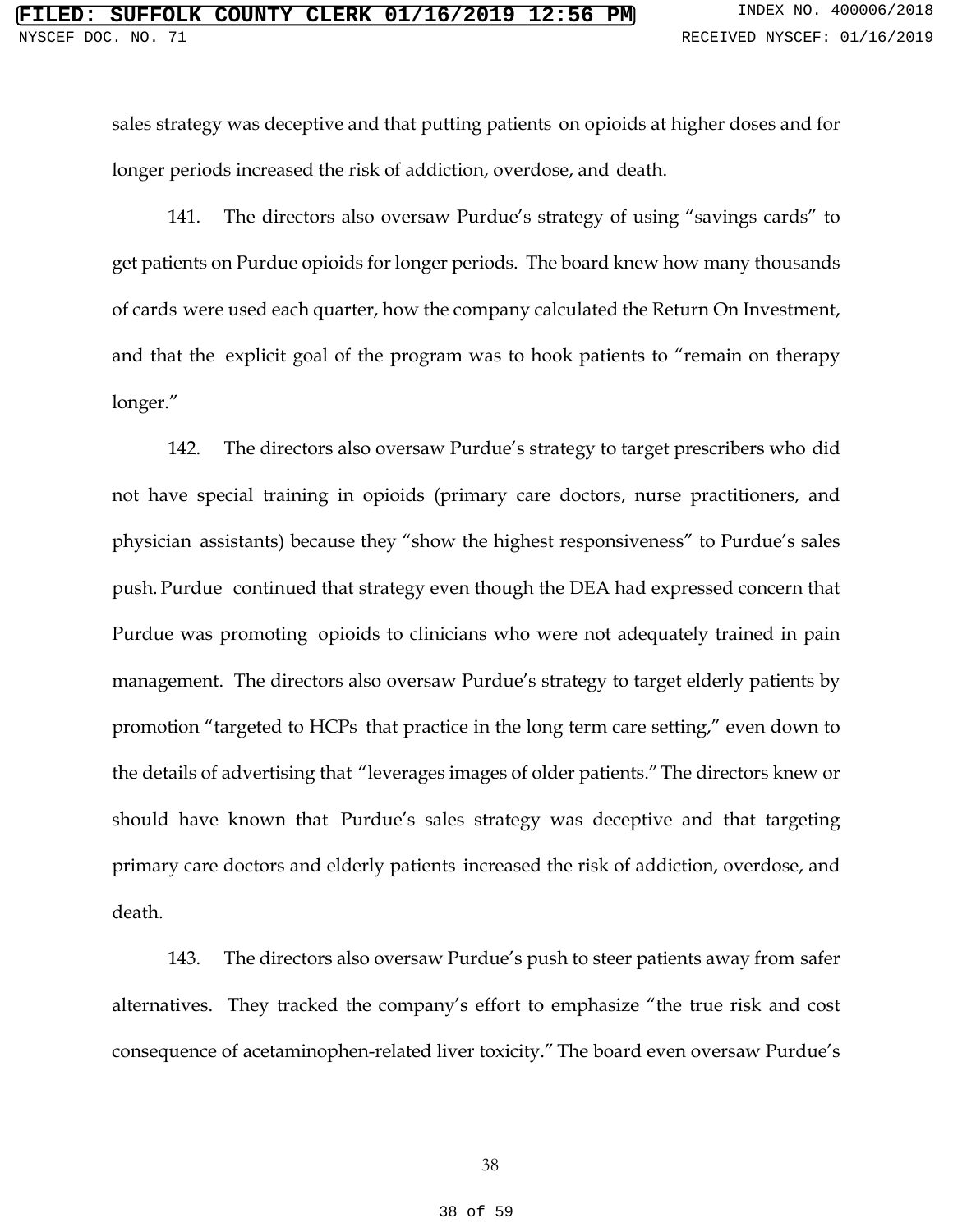deceptive websites, and received reports about the specific section that was found to be deceptive by the New York Attorney General.

144. The directors also oversaw Purdue's response to signs that patients were being harmed. Reports of harm came in by the hundreds and even thousands. One board report explained that "in excess of 5,000 cases with alleged adverse events have already been received and processed by Drug Safety and the Litigation Support group" during a single quarter.

145. Each of the reports described above was sent to every Sackler Defendant on the board at the time they were prepared.

146. Stuart Baker also received all of the reports described above.

## **B. The Retail Chain Pharmacies Failed to Control the Supply Chain and Prevent Diversion**

147. The Retail Chain Pharmacies earned enormous profits by flooding the country with prescription opioids.

148. The Retail Chain Pharmacies are all engaged in the business of selling opioids at retail. The failure of the Retail Chain Pharmacies to effectively monitor and report suspicious orders of prescription opioids at the retail level and to implement measures to prevent diversion through improper prescriptions greatly contributed to the vast increase in opioid overdose and addiction.

149. The Retail Chain Pharmacies' conduct directly caused a public health and law-enforcement crisis across this country, including in New York.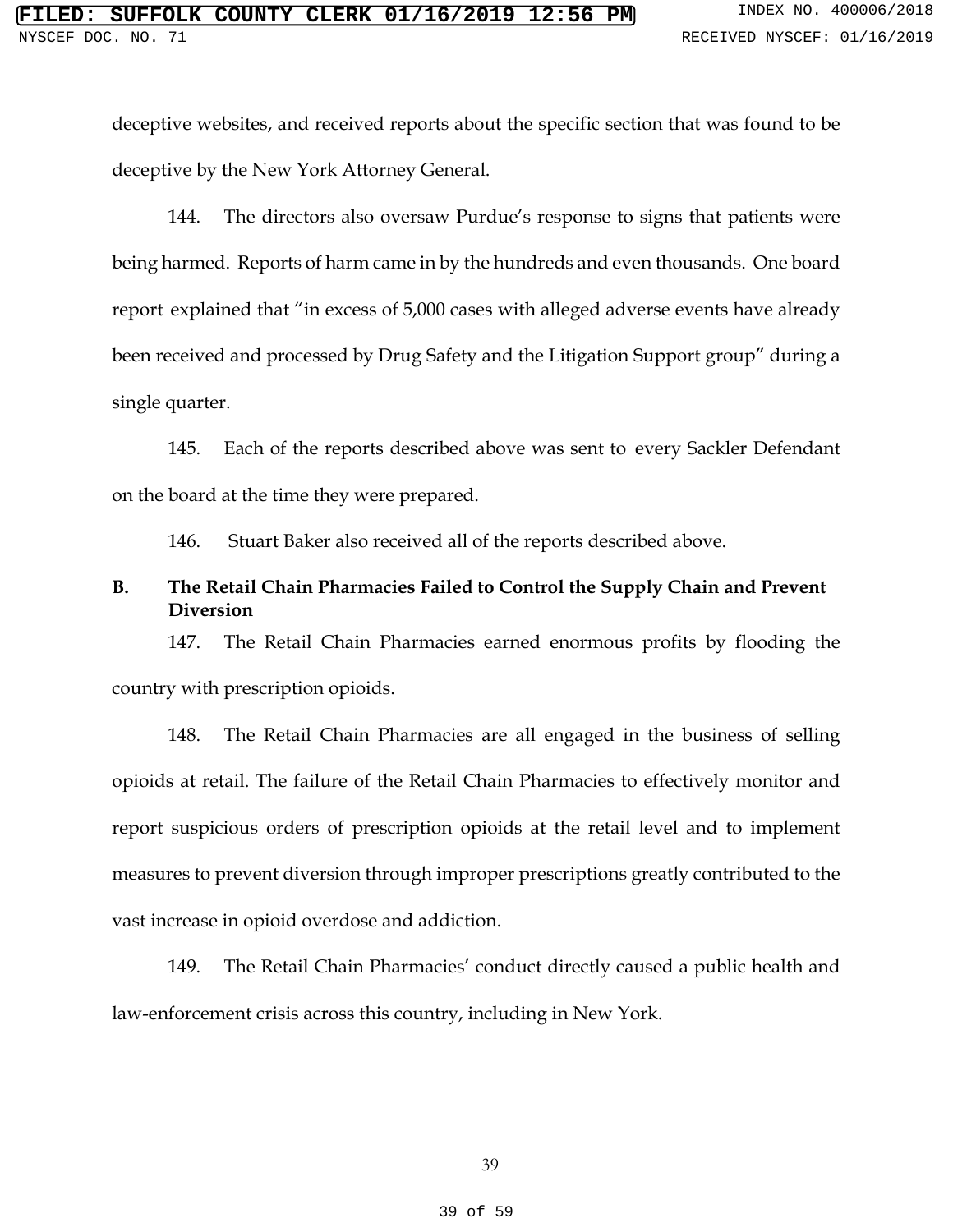#### (1) **The Retail Chain Pharmacies Have a Duty to Prevent Diversion**

150. Each of the Retail Chain Pharmacies does substantial business throughout the United States. This business includes the distribution and retail sales of prescription opioids.

151. The Retail Chain Pharmacies distributed and sold at retail substantial quantities of prescription opioids, including fentanyl, hydrocodone, and oxycodone in New York. In addition, they distributed and sold at retail substantial quantities of prescription opioids in other states, and these drugs were diverted from these other states to New York. The Retail Chain Pharmacies failed to take meaningful action to stop this diversion despite their knowledge of it, and contributed substantially to the diversion problem.

152. Each participant in the supply chain of opioid distribution, including the Retail Chain Pharmacies, is responsible for preventing diversion of prescription opioids into the illegal market by, among other things, monitoring, and reporting suspicious activity.

153. As sellers of substances known to be dangerous and addictive, the Retail Chain Pharmacies owe a common law duty to act with care in selling at retail these dangerous drugs. In particular, because the risks to public health of uncontrolled distribution of these substances are well-known, the Retail Chain Pharmacies are obliged to use reasonable care to prevent diversion of dangerous drugs.

154. Defendants' common-law duties parallel their obligations under state and federal law, which inform, and provide the standard of care for, these common law duties.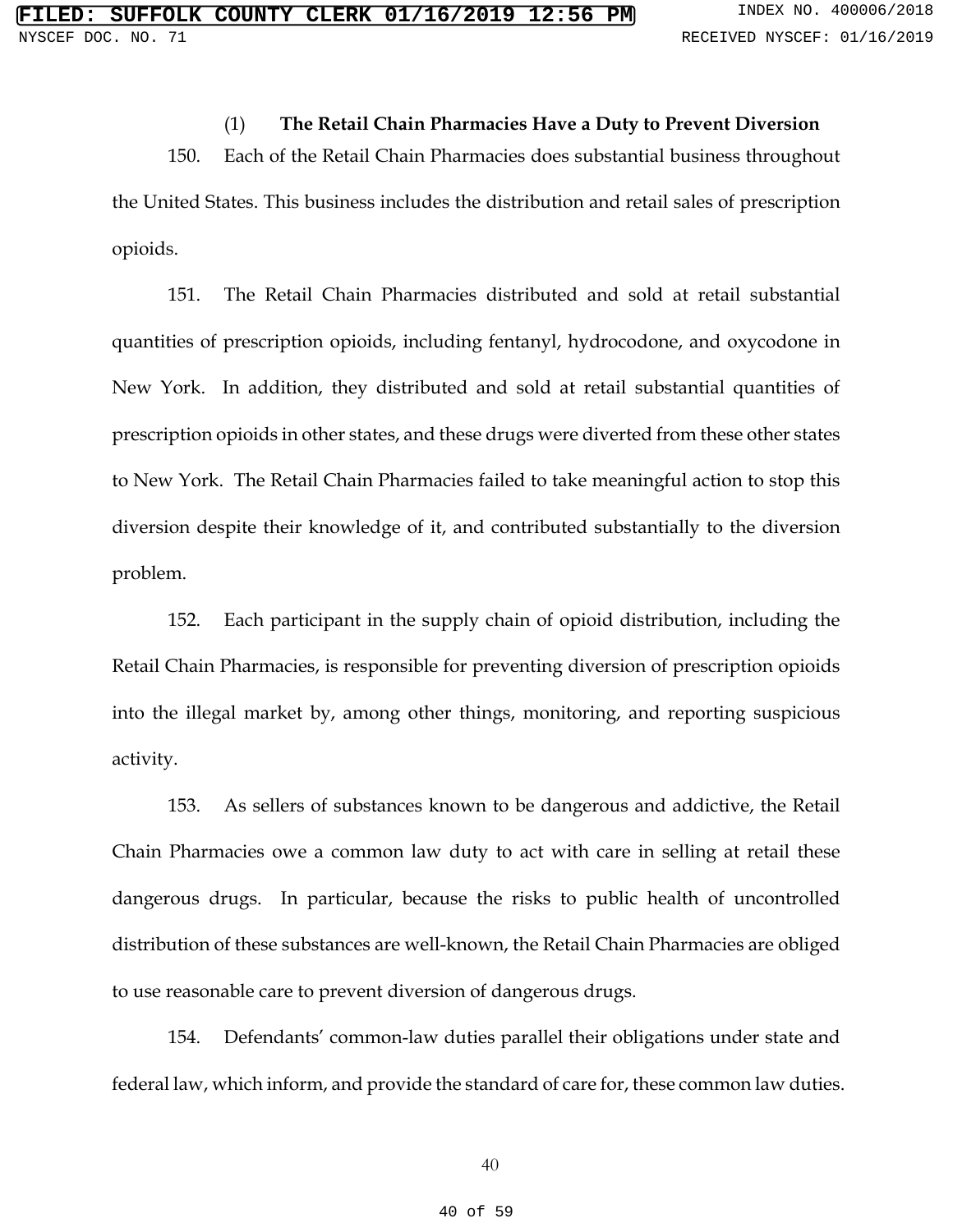# **SUFFOLK COUNTY CLERK 01/16/2019 12:56 PM** INDEX NO. 400006/2018 NYSCEF DOC. NO. 71 **RECEIVED NYSCEF: 01/16/2019**

155. The Retail Chain Pharmacies, like manufacturers and wholesale distributors, are registrants under the federal Controlled Substances Act ("CSA"). 21 C.F.R. § 1301.11. Under the CSA, pharmacy registrants are required to "provide effective controls and procedures to guard against theft and diversion of controlled substances." *See* 21 C.F.R. § 1301.71(a). In addition, 21 C.F.R. § 1306.04(a) states, "[t]he responsibility for the proper prescribing and dispensing of controlled substances is upon the prescribing practitioner, but a corresponding responsibility rests with the pharmacist who fills the prescription." Because pharmacies themselves are registrants under the CSA, the duty to prevent diversion lies with the pharmacy entity, not the individual pharmacist alone.

156. Under New York law, moreover, pharmacies are responsible for filling and dispensing only prescriptions for legitimate medical purposes, and this responsibility is equal to the responsibility of prescribers to only prescribe controlled substances for legitimate medical purposes. 10 N.Y.C.R.R. § 80.65. Persons operating pharmacies and supervising pharmacists are not relieved of their responsibility to detect and correct any diversion or mishandling of controlled substances by a delegation of responsibility. *Id.* at § 80.6.

157. Pharmacists are required to make a good faith effort to verify the identity of any person accepting delivery of a controlled substance "by requiring such person, if unknown to the pharmacy, to present appropriate identification." *Id.* at § 80.73(e).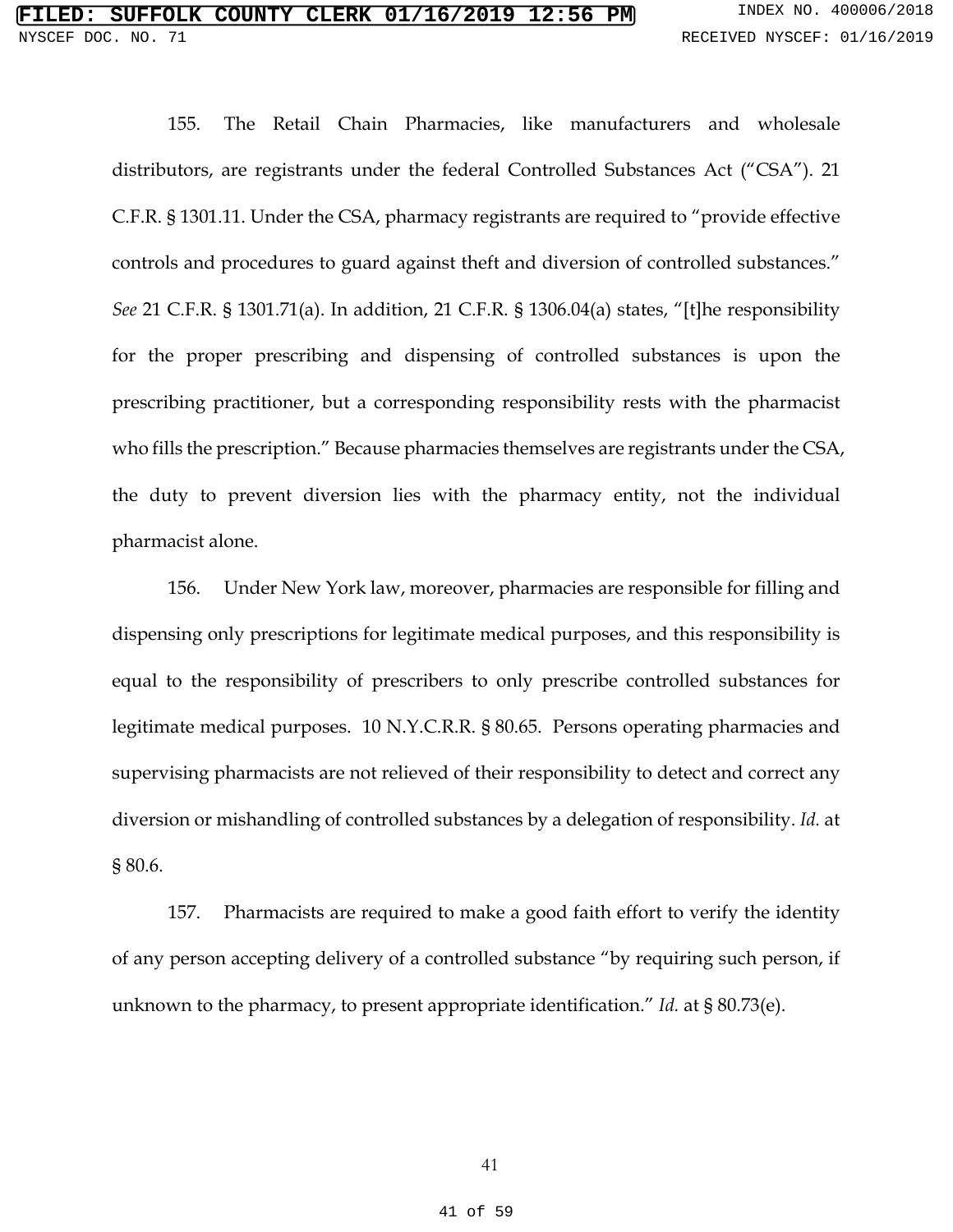158. The DEA, among others, has provided extensive guidance to pharmacies concerning their duties to the public. The guidance advises pharmacies how to identify suspicious orders and other evidence of diversion.

159. Suspicious pharmacy orders include orders of unusually large size, orders that are disproportionately large in comparison to the population of a community served by the pharmacy, orders that deviate from a normal pattern and/or orders of unusual frequency and duration, among others.

160. Additional types of suspicious orders include: (1) prescriptions written by a doctor who writes significantly more prescriptions (or in larger quantities or higher doses) for controlled substances compared to other practitioners in the area; (2) prescriptions which should last for a month in legitimate use, but are being refilled on a shorter basis; (3) prescriptions for antagonistic drugs, such as depressants and stimulants, at the same time; (4) prescriptions that look "too good" or where the prescriber's handwriting is too legible; (5) prescriptions with quantities or doses that differ from usual medical usage; (6) prescriptions that do not comply with standard abbreviations and/or contain no abbreviations; (7) photocopied prescriptions; or (8) prescriptions containing different handwriting. Most of the time, these attributes are not difficult to detect and should be easily recognizable by pharmacies.

161. Suspicious pharmacy orders are red flags for if not direct evidence of diversion.

162. Other signs of diversion can be observed through data gathered, consolidated, and analyzed by the Retail Chain Pharmacies themselves. That data allows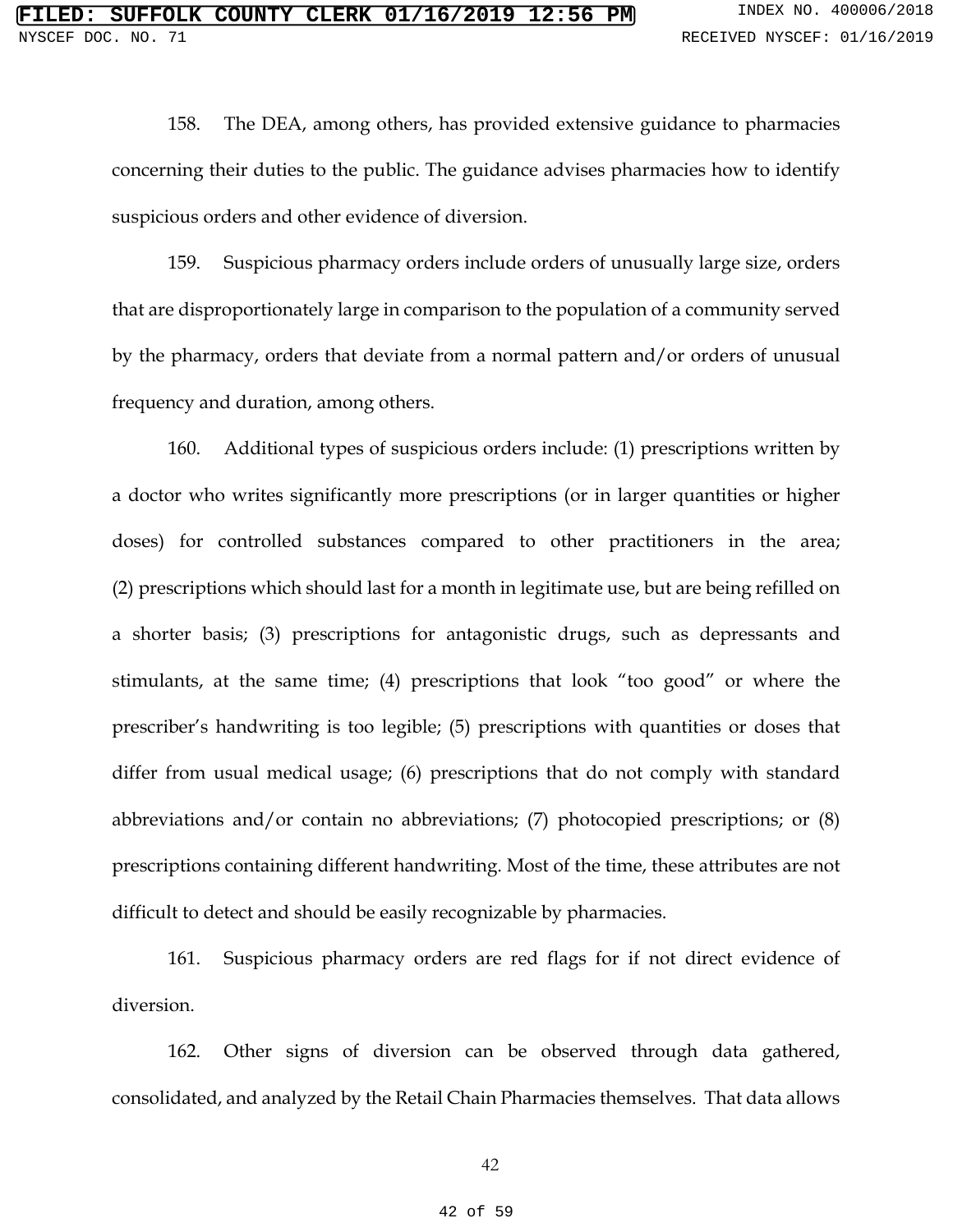them to observe patterns or instances of dispensing that are potentially suspicious, of oversupply in particular stores or geographic areas, or of prescribers or facilities that seem to engage in improper prescribing.

163. According to industry standards, if a pharmacy finds evidence of prescription diversion, the local Board of Pharmacy and DEA must be contacted.

### (2) **The Retail Chain Pharmacies Failed to Perform Their Duties**

164. Despite their legal obligations under the common law (and under the CSA and New York law), the Retail Chain Pharmacies failed to meet their obligations and allowed widespread diversion to occur—and they did so knowingly.

165. The Retail Chain Pharmacies' failure to adequately train their pharmacists and pharmacy technicians on how to properly and adequately handle prescriptions for opioid painkillers, including what constitutes a proper inquiry into whether a prescription is legitimate, whether a prescription is likely for a condition for which the FDA has approved treatments with opioids, and what measures and/or actions to take when a prescription is identified as phony, false, forged, or otherwise illegal, or when suspicious circumstances are present, including when prescriptions are procured and pills supplied for the purpose of illegal diversion and drug trafficking.

166. The Retail Chain Pharmacies also failed to adequately use data available to them to identify doctors who were writing suspicious numbers of prescriptions and/or prescriptions of suspicious amounts of opioids, or to adequately use data available to them to do statistical analysis to prevent the filling of prescriptions that were illegally diverted or otherwise contributed to the opioid crisis.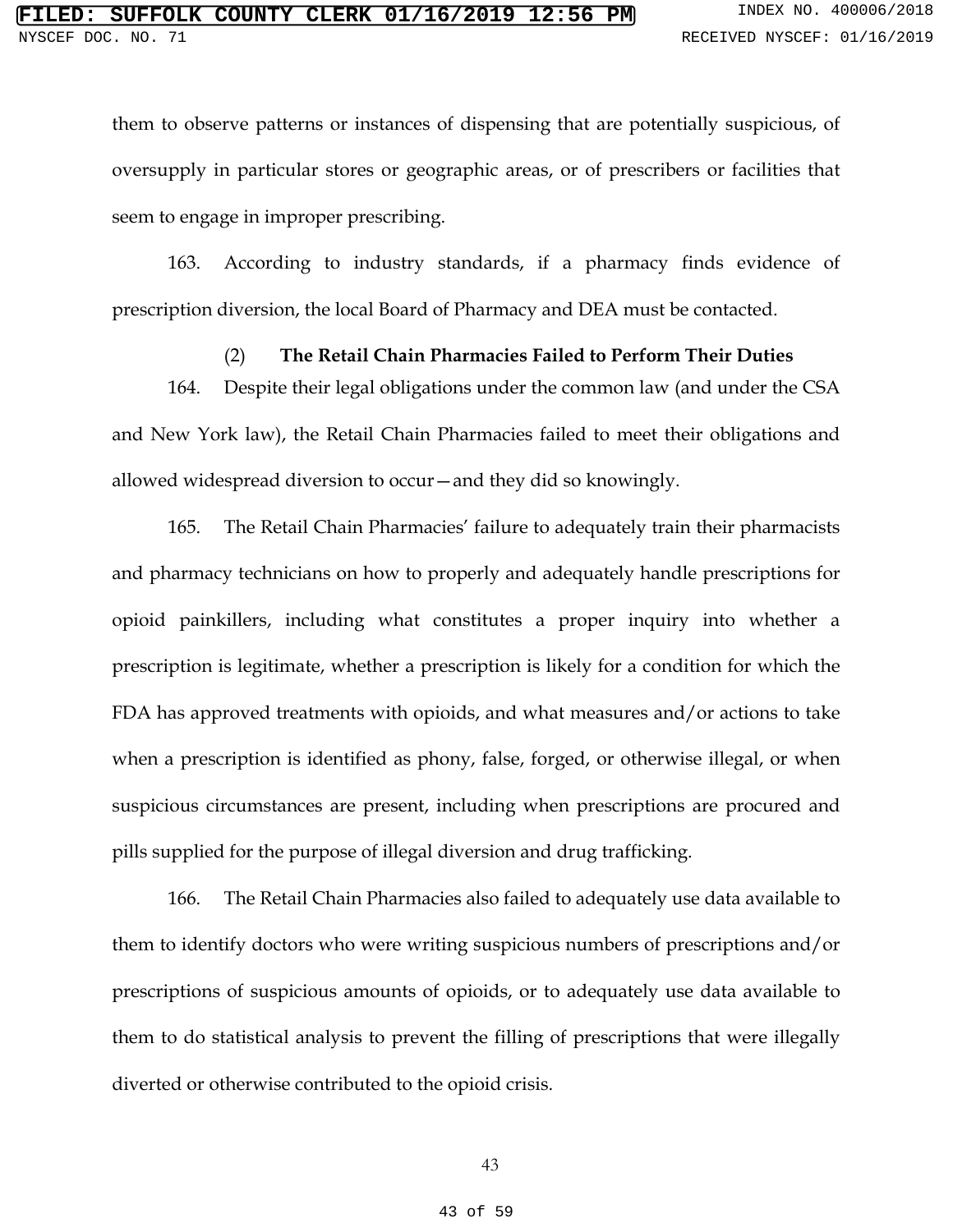167. The Retail Chain Pharmacies failed to analyze: (a) the number of opioid prescriptions filled by individual pharmacies relative to the population of the pharmacy's community; (b) the increase in opioid sales relative to past years; (c) the number of opioid prescriptions filled relative to other drugs; and (d) the increase in annual opioid sales relative to the increase in annual sales of other drugs.

168. The Retail Chain Pharmacies also failed to conduct adequate internal or external audits of their opioid sales to identify patterns regarding prescriptions that should not have been filled and to create policies accordingly, or if they conducted such audits, they failed to take any meaningful action as a result.

169. The Retail Chain Pharmacies were, or should have been, fully aware that the quantity of opioids being distributed and dispensed by them was untenable, and in many areas patently absurd; yet, they did not take meaningful action to investigate or to ensure that they were complying with their duties and obligations under the law with regard to controlled substances.

# (3) **The Retail Chain Pharmacies Were on Notice of and Contributed to Illegal Diversion of Prescription Opioids**

170. The Retail Chain Pharmacies were keenly aware of the oversupply of prescription opioids through the extensive data and information they developed and maintained as both distributors and retail sellers. Yet, instead of taking any meaningful action to stem the flow of opioids into communities and prevent diversion, they continued to participate in the oversupply and profit from it.

171. The Retail Chain Pharmacies developed and maintained extensive data on opioids they distributed and sold in their retail stores. Through this data, Retail Chain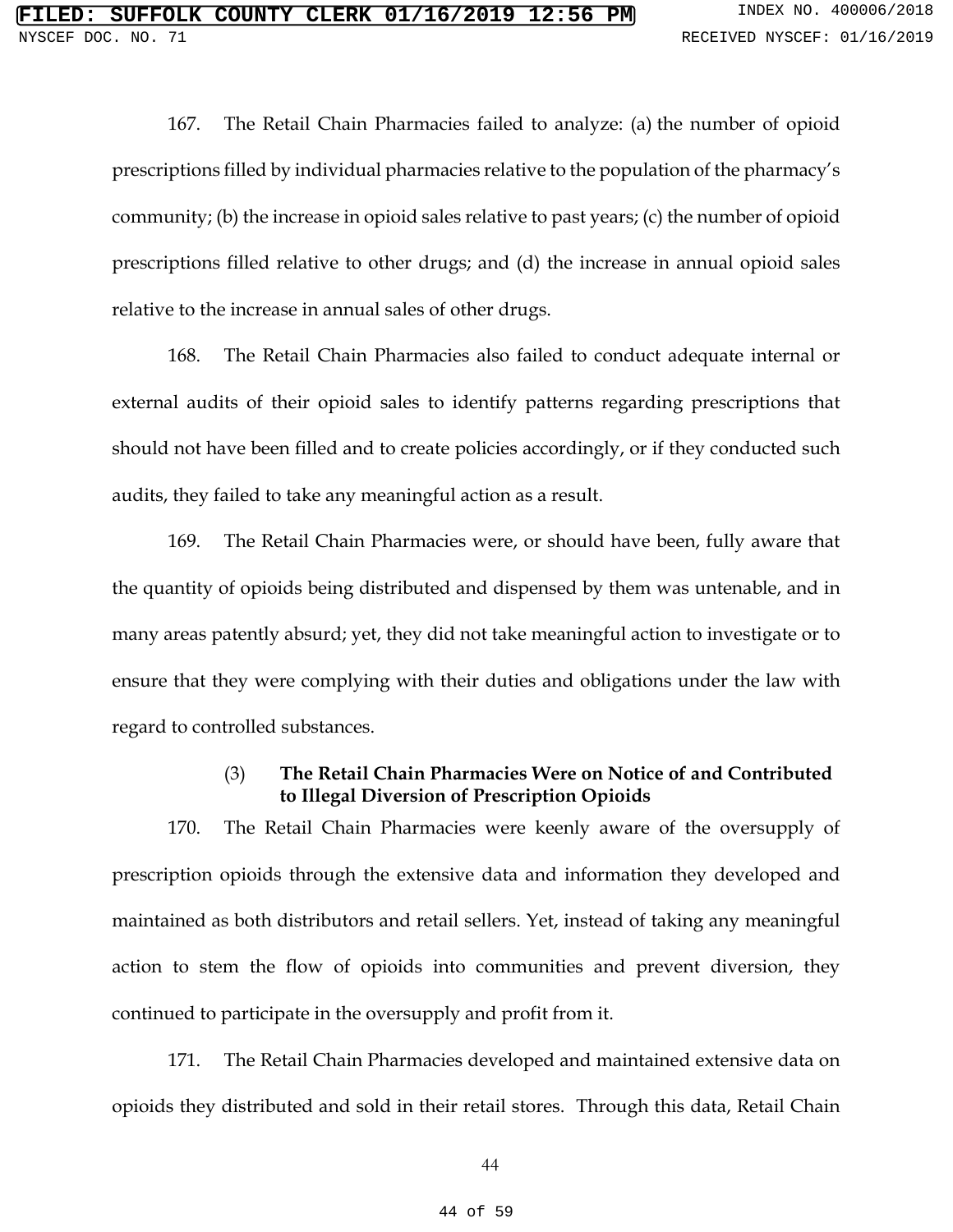Pharmacies had direct knowledge of patterns and instances of improper distribution, prescribing, and use of prescription opioids in communities throughout the country, and in New York in particular. They used the data to evaluate their own sales activities and workforce. The Retail Chain Pharmacies also provided other defendants with data regarding, *inter alia*, individual doctors in exchange for rebates or other forms of consideration. The Retail Chain Pharmacies' data is a valuable resource that they could have used to help stop diversion, but failed to do so.

## (4) **Retail Chain Pharmacies' Policy of Speed over Accuracy was Negligent.**

172. Performance metrics and prescription quotas adopted by the Retail Chain Pharmacies for their retail stores contributed to their failure to perform their duties.

173. The performance metric systems rate the pharmacist employees at the stores operated by Retail Chain Pharmacies based solely on productivity. These requirements place significant and unrealistic time pressures on the pharmacists.

174. The Retail Chain Pharmacies measure how many and how quickly prescriptions are filled daily based on store volume. Many of the Retail Chain Pharmacies' locations require pharmacists to fill one prescription every three minutes. The programs may also measure how many telephone calls are made to customers to refill and/or pick up prescriptions; how many flu shots are given; as well as other pharmacy tasks. All measurements focus on productivity with the end goal of maximizing retail defendants' profits.

175. In addition to the pharmacist's other duties, Retail Chain Pharmacies required their employee pharmacists to fill more than 600 prescriptions per work shift.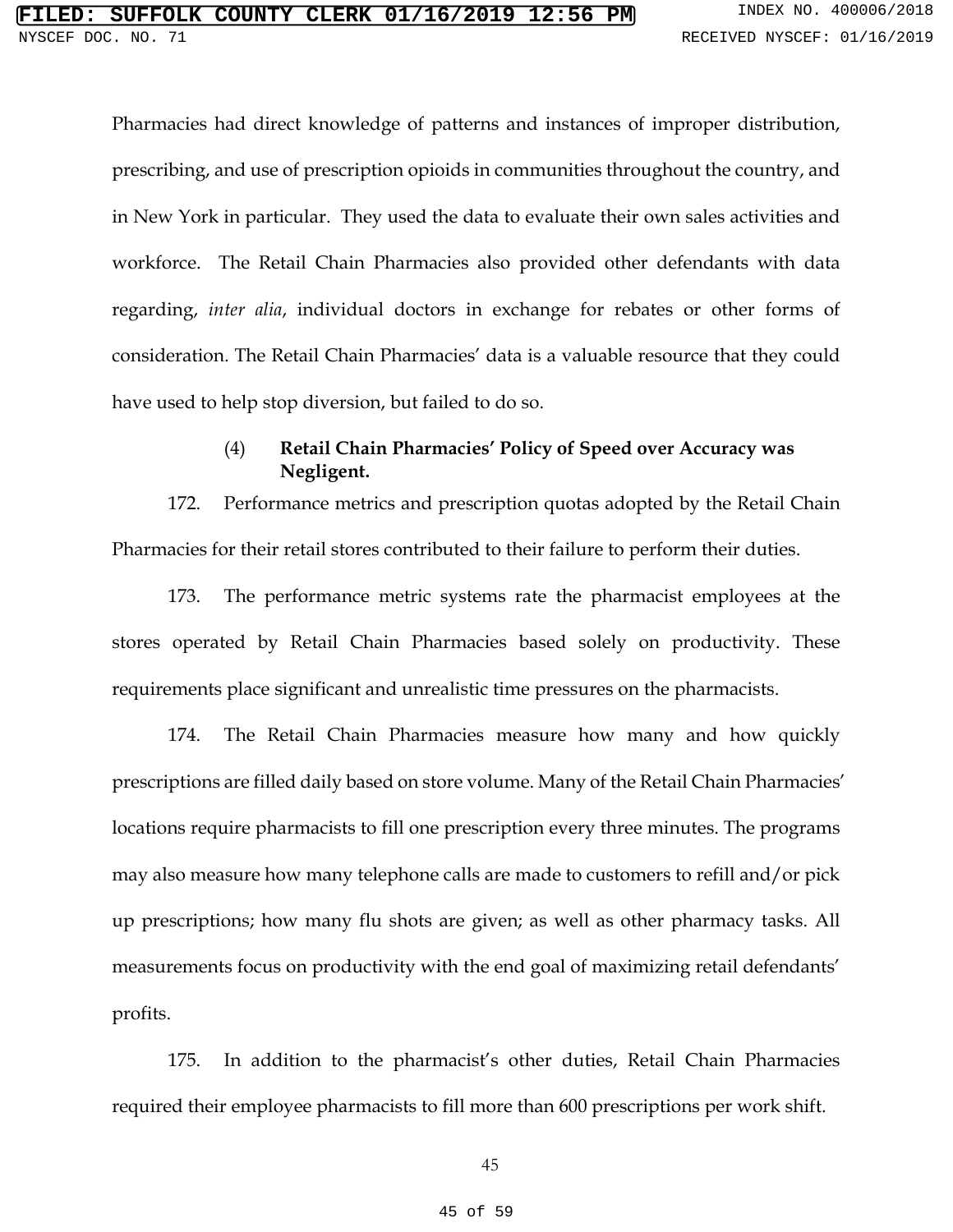176. For example, CVS maintains a "Metrics System" to evaluate performance in its pharmacists. Under CVS's Metrics System, pharmacists are directed to meet high goals that make it difficult, if not impossible, to comply with applicable laws and regulations. There is no measurement for pharmacy accuracy or customer safety. Moreover, the bonuses for pharmacists are calculated, in part, on how many prescriptions that pharmacist fills within a year. Moreover, the bonuses for pharmacists are calculated, in part, on how many prescriptions that pharmacists are able to fill within a year.

177. At the same time that Retail Chain Pharmacies increased demands for productivity, they cut the hours of pharmacy technicians, leaving pharmacists severely understaffed and unable to provide all necessary services.

178. Retail Chain Pharmacies' high-volume and increased-profits business model led to a greater number of errors in dispensing prescriptions, which can result in substantial harm to pharmacy customers.

179. A survey conducted by the Institute for Safe Medication Practices ("ISMP") of 673 pharmacists revealed that 83% believed that distractions due to performance metrics or measured wait times contributed to dispensing errors, and that 49% felt specific time measurements were a significant contributing factor.

180. Further, the National Association of Boards of Pharmacy found that performance metrics, which measure the speed and efficiency of prescription work flow—using such parameters as prescription wait times, percentage of prescriptions filled within a specified time period, number of prescriptions verified, and number of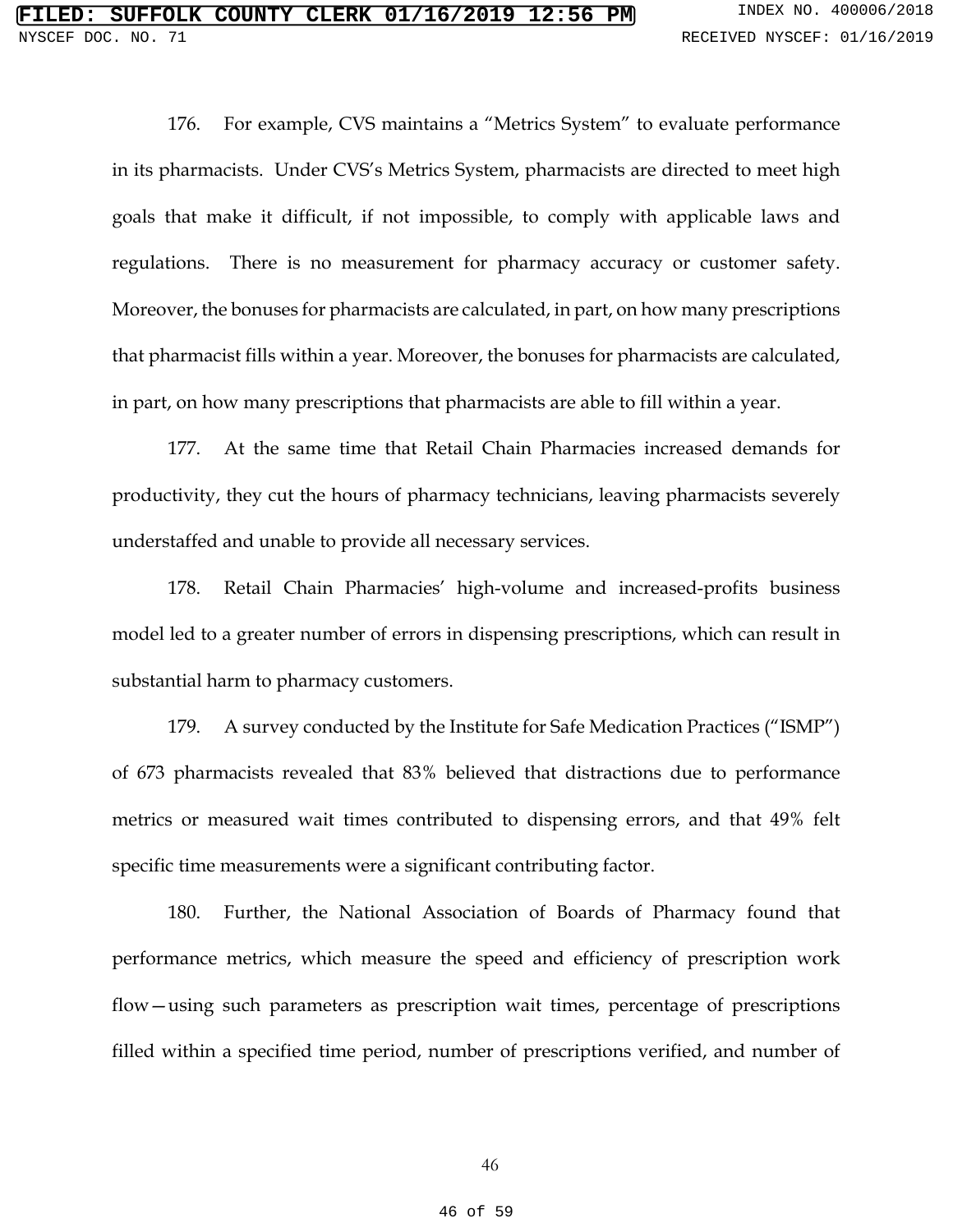immunizations given per pharmacist shift—may distract pharmacists and impair professional judgment.

181. The practices of applying performance metrics or quotas to pharmacists in the practice of pharmacy may cause distractions that could potentially decrease pharmacists' ability to perform drug utilization review, interact with patients, and maintain attention to detail, which could ultimately lead to unsafe conditions at a pharmacy.

182. The Retail Chain Pharmacies productivity policies are directly at odds with their performance of due diligence obligations required to be performed in conjunction with federal and state law, especially given the higher duty of care associated with the prescription of narcotic opioids.

183. The Retail Chain Pharmacies were negligent in failing to ensure, or even permit, pharmacists in their stores to exercise the reasonable care necessary under the circumstances to detect and prevent diversion.

# (5) **The Retail Chain Pharmacies Failed to Train Employees or Audit Data Regarding Opioid Diversion and Misuse**

184. The Retail Chain Pharmacies failed to adequately train their pharmacists and pharmacy techs on how to properly and adequately handle prescriptions for opioid painkillers, including what constitutes a proper inquiry into whether a prescription is legitimate, whether a prescription is likely for a condition for which the FDA has approved treatments with opioids, and what measures and/or actions to take when a prescription is identified as phone, false, forged, or otherwise illegal.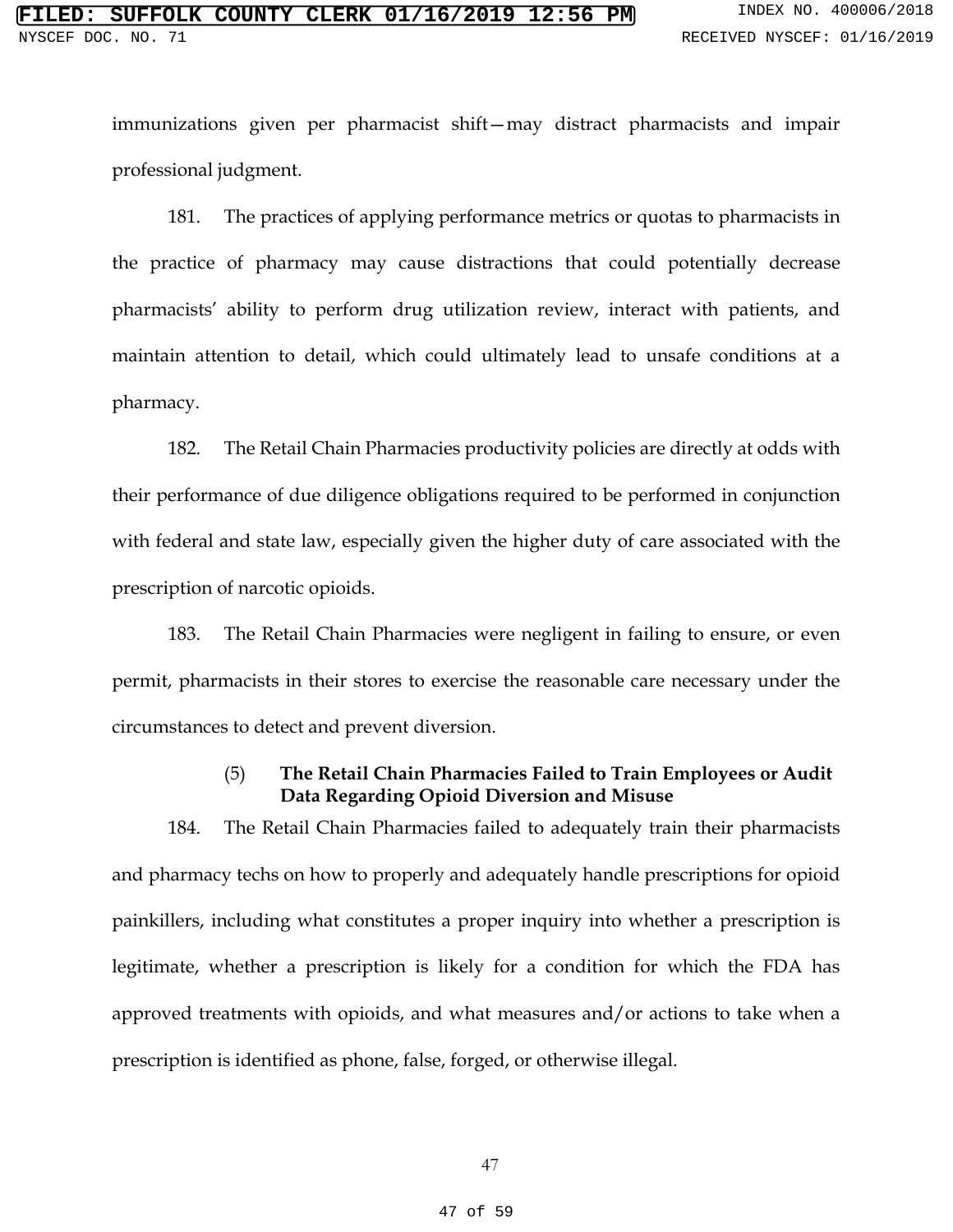185. The Retail Chain Pharmacies failed to instruct their pharmacists and pharmacy techs on how to address situations in which they are forced to decline filling a prescription for a customer who submitted a prescription which a pharmacist has identified as suspicious.

186. The Retail Chain Pharmacies have failed to train their pharmacists and pharmacy techs on how to properly exercise their judgment with respect to determinations about whether a prescription is one that should be filled, or whether, under the law, the pharmacists should refuse to fill it.

187. The Retail Chain Pharmacies failed to adequately use data available to them to identify doctors that were writing suspicious numbers of prescriptions and/or prescriptions of suspicious amounts of opioids.

188. The Retail Chain Pharmacies failed to adequately use data available to them to do statistical analysis to prevent the filling of prescriptions that contributed to the opioid crisis. The Retail Chain Pharmacies failed to analyze: (a) the number of opioid prescriptions filled by individual pharmacies relative to the population of the pharmacies relative to the population of the pharmacy's community; (b) the increase in opioid sales relative to past years; (c) the number of opioid prescriptions filled relative to other drugs; and (d) the increase in annual opioid sales relative to the increase in annual sales of other drugs.

189. The Retail Chain Pharmacies failed to conduct internal or external audits of their opioid sales to identify patterns regarding prescriptions that should not have been filled and to create policies accordingly.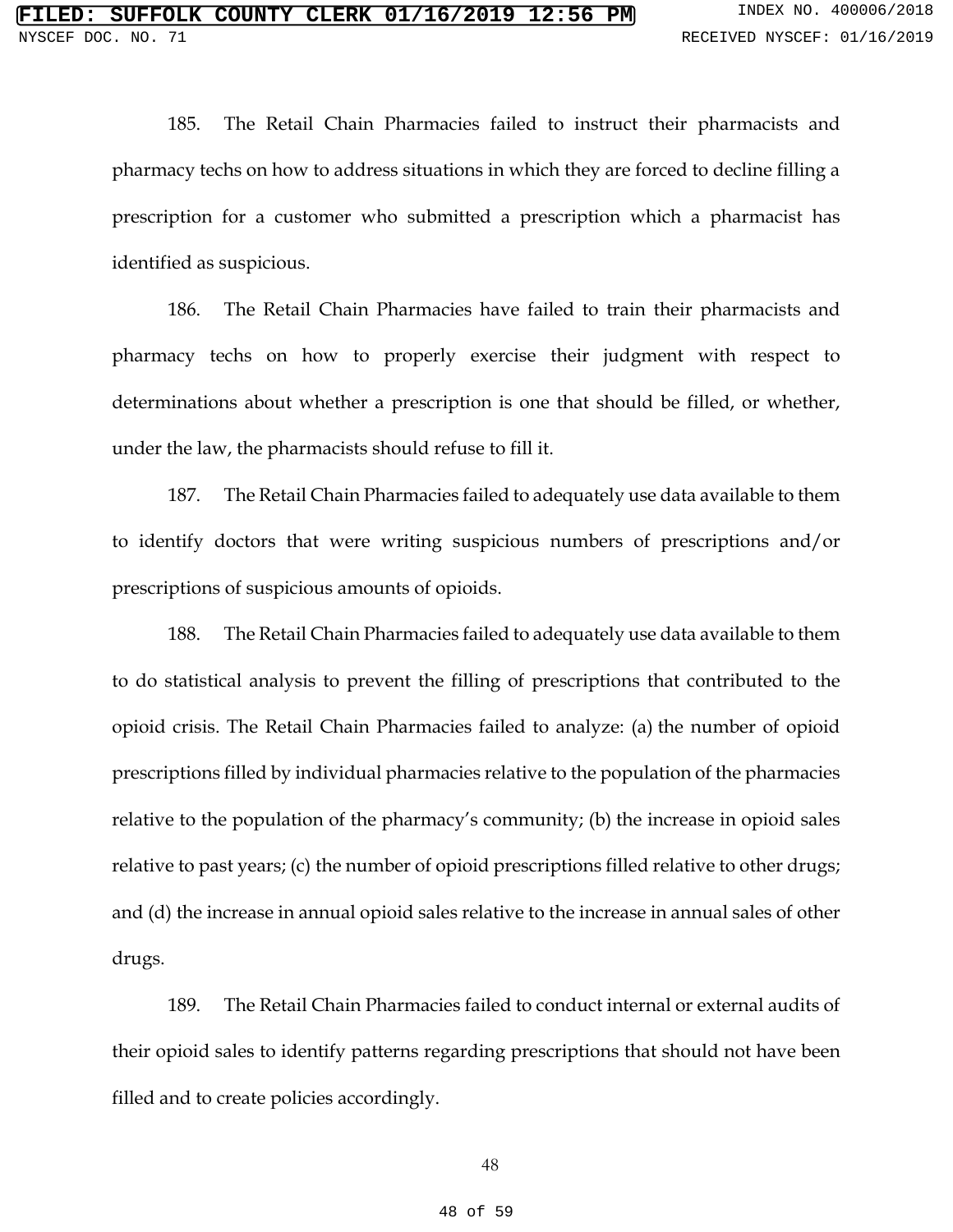190. The Retail Chain Pharmacies failed to effectively respond to concerns raised by their own employees regarding inadequate policies and procedures regarding the filling of opioid prescriptions.

# (6) **Multiple Enforcement Actions against the Retail Chain Pharmacies Confirms their Compliance Failures.**

191. The Retail Chain Pharmacies have long been on notice of their failure to abide by state and federal law and regulations governing the distribution and dispensing of prescription opioids. Indeed, several of the Retail Chain Pharmacies have been repeatedly penalized for their illegal prescription opioid practices. Based upon the widespread nature of these violations, these enforcement actions are the product of, and confirm, national policies and practices of the Retail Chain Pharmacies.

192. Numerous state and federal drug diversion prosecutions have occurred in which prescription opioid pills were procured from Retail Chain Pharmacies. The allegations in this Complaint do not attempt to identify all these prosecutions, and the information above is merely by way of example.

193. The litany of state and federal actions against the Retail Chain Pharmacies demonstrate that they routinely, and as a matter of standard operation procedure, violated their legal obligations that govern the distribution and dispensing of prescription opioids.

194. Throughout the country and in New York in particular, the Retail Chain Pharmacies were or should have been aware of numerous red flags of potential suspicious activity and diversion.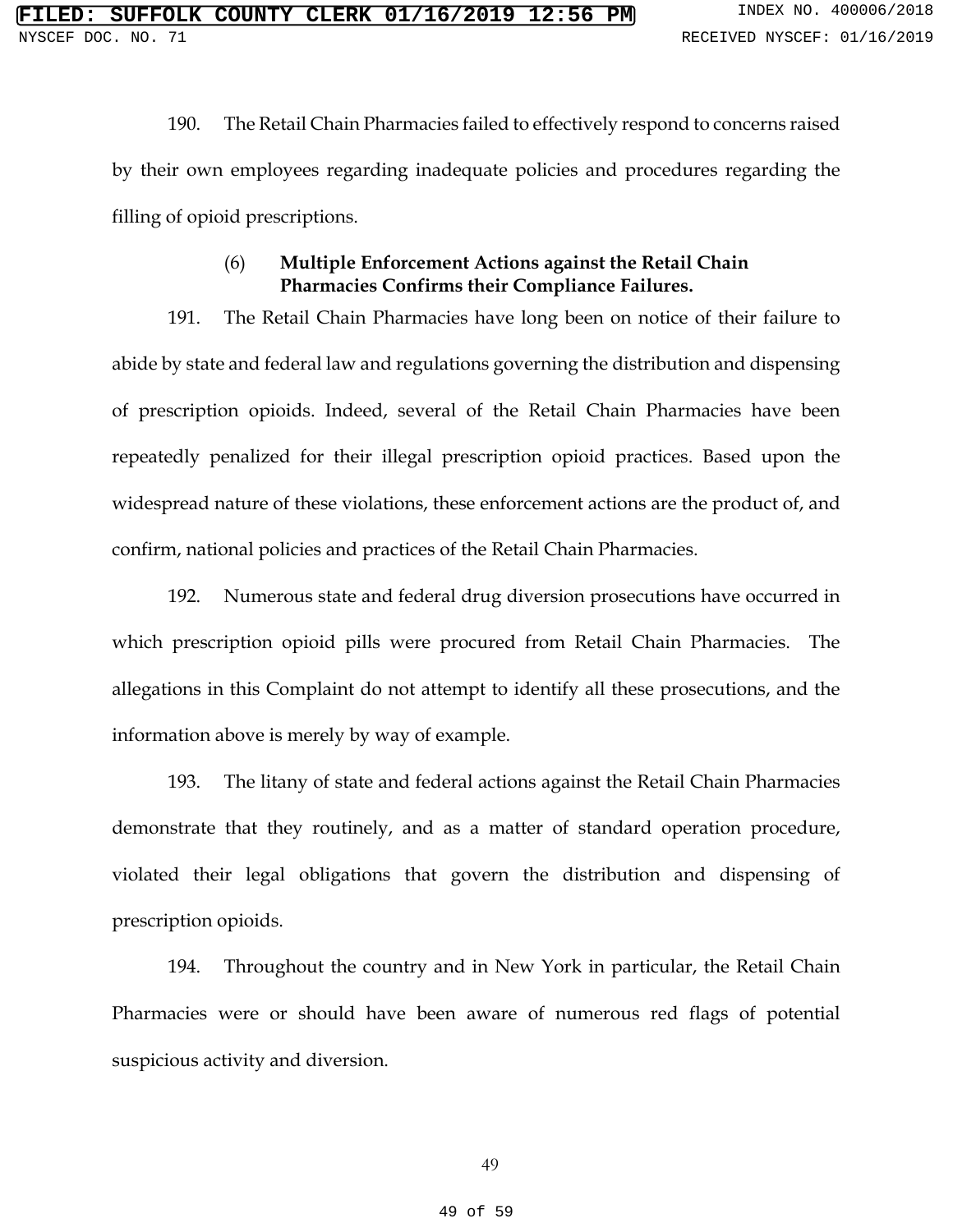195. From the vantage point of their retail pharmacy operations, the Retail Chain Pharmacies knew or reasonably should have known about the disproportionate flow of opioids into New York and the operation of "pill mills" that generated opioid prescriptions that, by their quantity or nature, were red flags for if not direct evidence of illicit supply and diversion. Additional information was provided by news reports, and state and federal regulatory actions, including prosecutions of pill mills in the area.

196. The Retail Chain Pharmacies knew or reasonably should have known about the devastating consequences of the oversupply and diversion of prescription opioids, including spiking opioid overdose rates in Plaintiff's community.

197. Because of (among other sources of information) regulatory and other actions taken against the Retail Chain Pharmacies directly, actions taken against others pertaining to prescription opioids obtained from their retail stores, complaints and information from employees and other agents, and the massive volume of opioid prescription drug sale data that they developed and monitored, the Retail Chain Pharmacies were well aware that their distribution and dispensing activities fell far short of legal requirements.

198. The Retail Chain Pharmacies ' actions and omission in failing to effectively prevent diversion and failing to monitor, report, and prevent suspicious orders have contributed significantly to the opioid crisis by enabling, and failing to prevent, the diversion of opioids.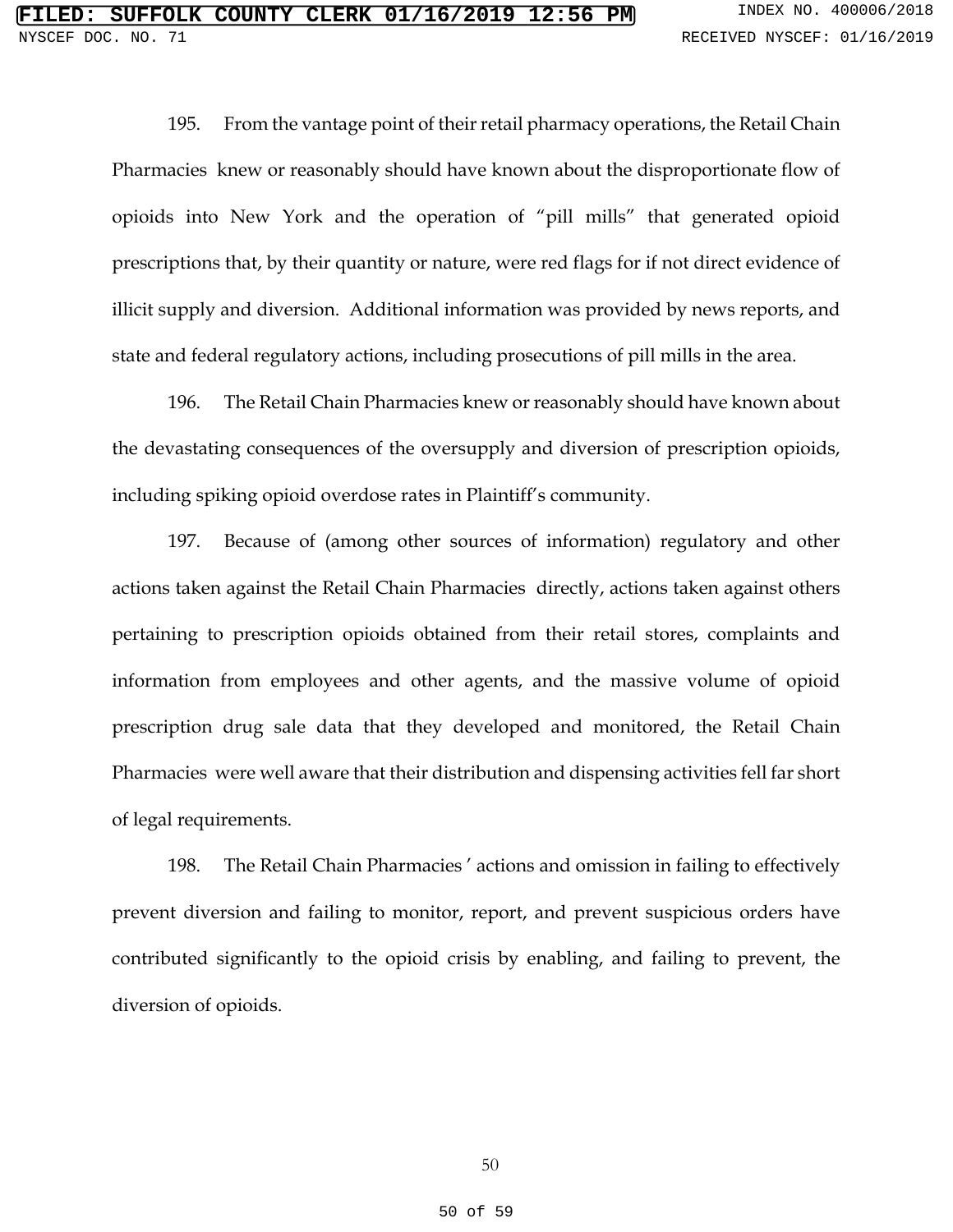#### (a) *CVS*

199. CVS is one of the largest companies in the world, with annual revenue of more than \$150 billion. According to news reports, it manages medications for nearly 90 million customers at 9,700 retail locations. It has 577 retail locations in New York.

200. CVS is a repeat offender and recidivist: the company has paid fines totaling over \$40 million as the result of a series of investigations by the DEA and the United States Department of Justice ("DOJ"). It nonetheless treated these fines as the cost of doing business and has allowed its pharmacies to continue dispensing opioids in quantities significantly higher than any plausible medical need would require, and to continue violating its recordkeeping and dispensing obligations under the CSA.

201. As recently as July 2017, CVS entered into a \$5 million settlement with the U.S. Attorney's Office for the Eastern District of California regarding allegations that its pharmacies failed to keep and maintain accurate records of Schedule II, III, IV, and V controlled substances.

202. This fine was preceded by numerous others throughout the country.

203. In February 2016, CVS paid \$8 million to settle allegations made by the DEA and the DOJ that from 2008-2012, CVS stores and pharmacists in Maryland violated their duties under the CSA and filling prescriptions with no legitimate medical purpose.

204. In October 2016, CVS paid \$600,000 to settle allegations by the DOJ that stores in Connecticut failed to maintain proper records in accordance with the CSA.

205. In September 2016, CVS entered into a \$795,000 settlement with the Massachusetts Attorney General wherein CVS agreed to require pharmacy staff to access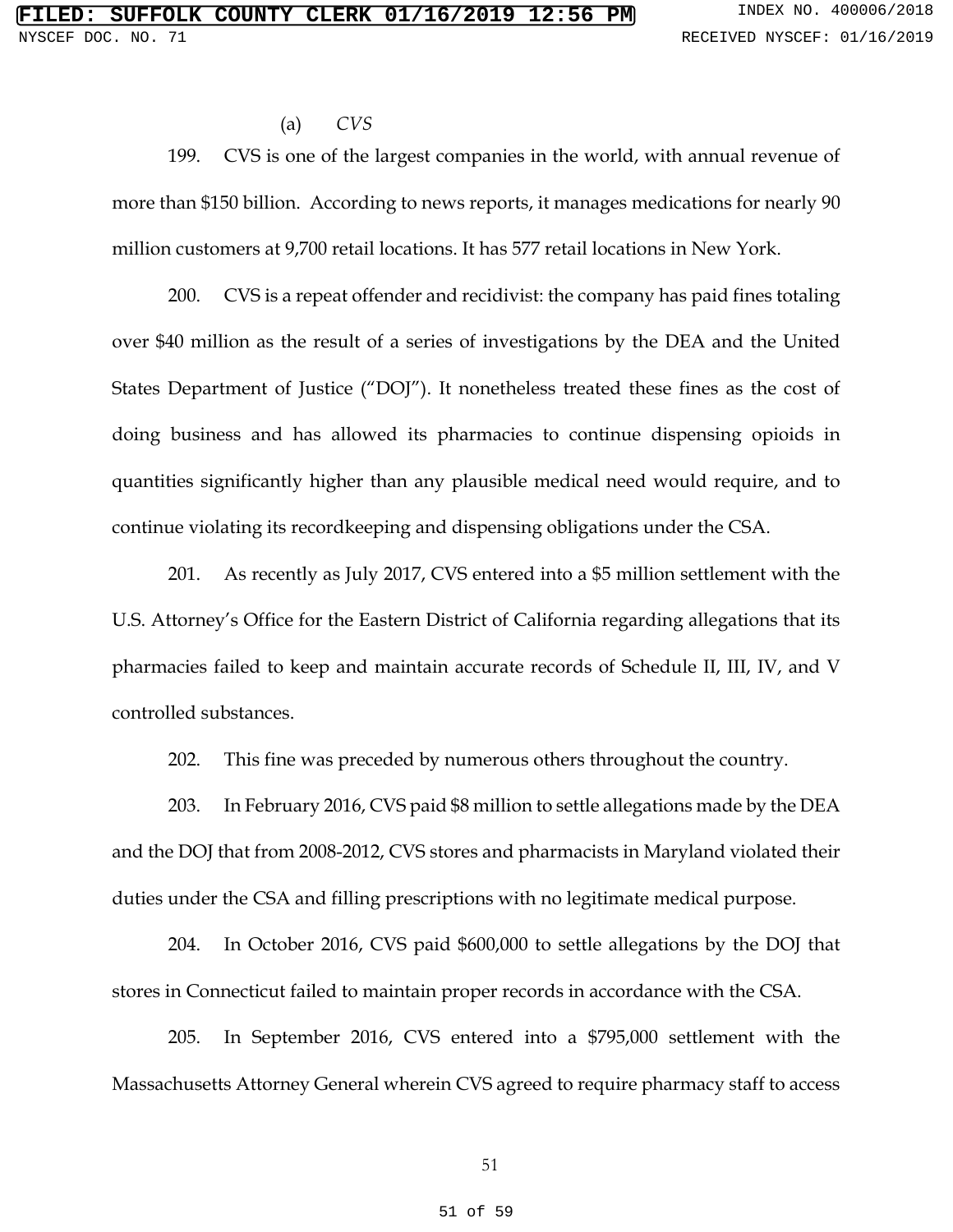the state's prescription monitoring program website and review a patient's prescription history before dispensing certain opioid drugs.

206. In June 2016, CVS agreed to pay the DOJ \$3.5 million to resolve allegations that 50 of its stores violated the CSA by filling forged prescriptions for controlled substances—mostly addictive painkillers—more than 500 times between 2011 and 2014.

207. In August 2015, CVS entered into a \$450,000 settlement with the U.S. Attorney's Office for the District of Rhode Island to resolve allegations that several of its Rhode Island stores violated the CSA by filling invalid prescriptions and maintaining deficient records. The United States alleged that CVS retail pharmacies in Rhode Island filled a number of forged prescriptions with invalid DEA numbers, and filled multiple prescriptions written by psychiatric nurse practitioners for hydrocodone, despite the fact that these practitioners were not legally permitted to prescribe that drug. Additionally, the government alleged that CVS had recordkeeping deficiencies.

208. In May 2015, CVS agreed to pay a \$22 million penalty following a DEA investigation that found that employees at two pharmacies in Sanford, Florida, had dispensed prescription opioids, "based on prescriptions that had not been issued for legitimate medical purposes by a health care provider acting in the usual course of professional practice. CVS also acknowledged that its retail pharmacies had a responsibility to dispense only those prescriptions that were issued based on legitimate medical need."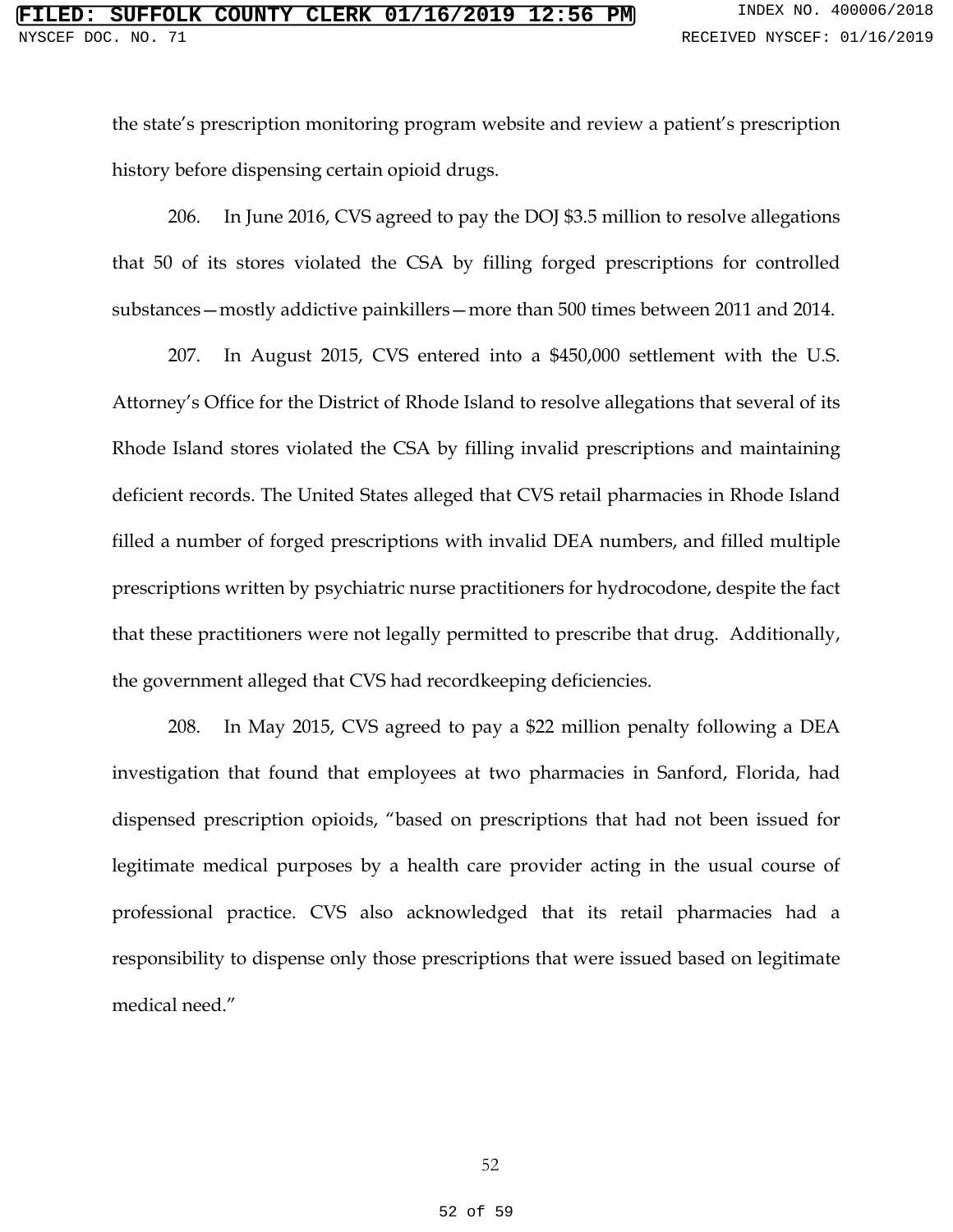209. In September 2014, CVS agreed to pay \$1.9 million in civil penalties to resolve allegations it filled prescriptions written by a doctor whose controlled-substance registration had expired.

210. In August 2013, CVS was fined \$350,000 by the Oklahoma Pharmacy Board for improperly selling prescription narcotics in at least five locations in the Oklahoma City metropolitan area.

211. Dating back to 2006, CVS retail pharmacies in Oklahoma and elsewhere intentionally violated the CSA by filling prescriptions signed by prescribers with invalid DEA registration numbers.

212. CVS has had knowledge and/or notice of the opioid problem since at least 2002.

213. At any time since CVS had knowledge and/or notice of the opioid problem it could have unilaterally taken steps to curtail and prevent expansion of the problem, but it failed to do so.

### (b) *Walgreens*

214. Walgreens is the second-largest pharmacy store chain in the United States behind CVS, with annual revenue of more than \$118 billion. According to its website, Walgreens operates more than 8,100 retail locations and filled 990 million prescriptions on a 30-day adjusted basis in fiscal 2017.

215. Walgreens also has been penalized for serious and flagrant violations of the CSA. Indeed, Walgreens agreed to the largest settlement in DEA history—\$80 million to resolve allegations that it committed an unprecedented number of recordkeeping and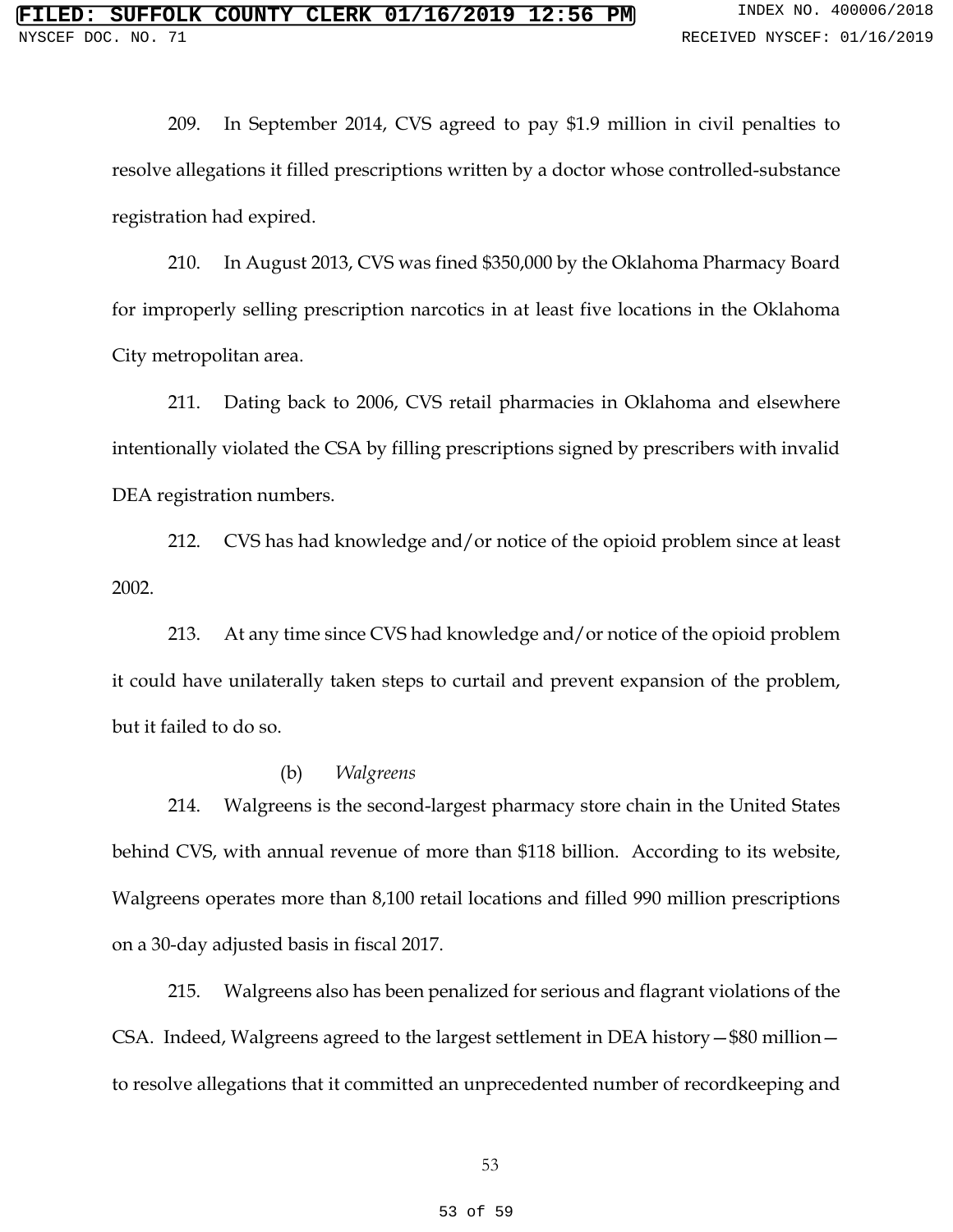dispensing violations of the CSA, including negligently allowing controlled substances such as oxycodone and other prescription opioids to be diverted for abuse and illegal black market sales.

216. The settlement resolved investigations into and allegations of CSA violations in Florida, New York, Michigan, and Colorado that resulted in the diversion of millions of opioids into illicit channels.

217. Walgreens' Florida operations at issue in this settlement highlight its egregious conduct regarding diversion of prescription opioids. Walgreens' Florida pharmacies each allegedly ordered more than one million dosage units of oxycodone in 2011—more than ten times the average amount.

218. They increased their orders over time, in some cases as much as 600% in the space of just two years, including, for example, supplying a town of 3,000 with 285,800 orders of oxycodone in a one-month period. Yet Walgreens corporate officers turned a blind eye to these abuses. In fact, corporate attorneys at Walgreens suggested, in reviewing the legitimacy of prescriptions coming from pain clinics, that "if these are legitimate indicators of inappropriate prescriptions perhaps we should consider not documenting our own potential noncompliance," underscoring Walgreens' attitude that profit outweighed compliance with the CSA or the health of communities.

219. Defendant Walgreens' settlement with the DEA stemmed from the DEA's investigation into Walgreens' distribution center in Jupiter, Florida, which was responsible for significant opioid diversion in Florida. According to the Order to Show Cause, Defendant Walgreens' corporate headquarters pushed to increase the number of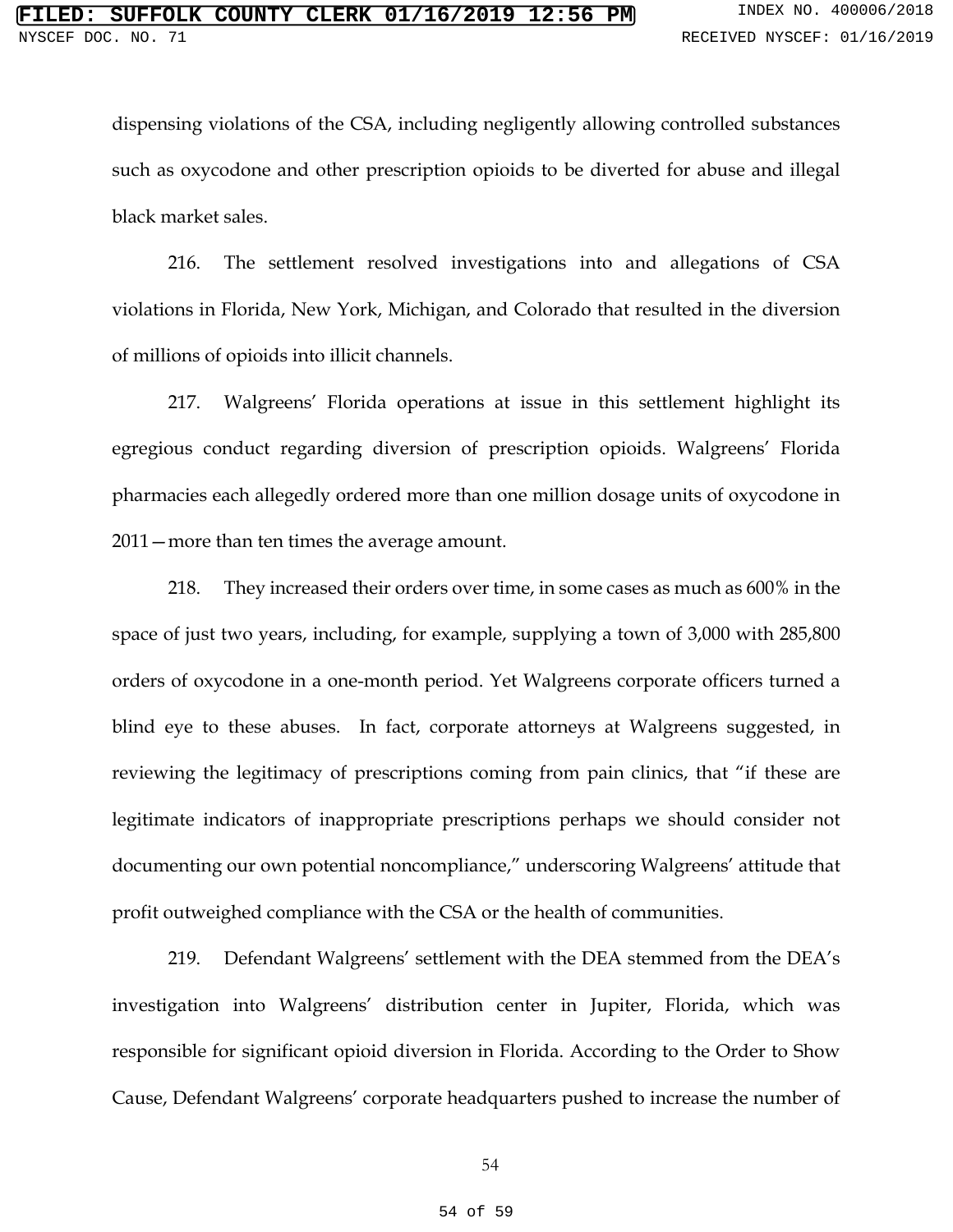oxycodone sales to Walgreens' Florida pharmacies, and provided bonuses for pharmacy employees based on number of prescriptions filled at the pharmacy in an effort to increase oxycodone sales. In July 2010, Defendant Walgreens ranked all of its Florida stores by number of oxycodone prescriptions dispensed in June of that year, and found that the highest-ranking store in oxycodone sales sold almost 18 oxycodone prescriptions per day. All of these prescriptions were filled by the Jupiter Center.

220. Walgreens has also settled with a number of state attorneys general, including West Virginia (\$575,000) and Massachusetts (\$200,000).

221. The Massachusetts Attorney General's Medicaid Fraud Division found that, from 2010 through most of 2015, multiple Walgreens stores across the state failed to monitor the opioid use of some Medicaid patients who were considered high-risk.

222. In January 2017, an investigation by the Massachusetts Attorney General found that some Walgreens pharmacies failed to monitor patients' drug use patterns and didn't use sound professional judgment when dispensing opioids and other controlled substances—despite the context of soaring overdose deaths in Massachusetts. Walgreens agreed to pay \$200,000 and follow certain procedures for dispensing opioids.

## (c) *Rite Aid*

223. With approximately 4,600 stores in 31 states and the District of Columbia, including 133 in New York, Rite Aid is the largest drugstore chain on the East Coast and the third-largest in the United States, with annual revenue of more than \$21 billion.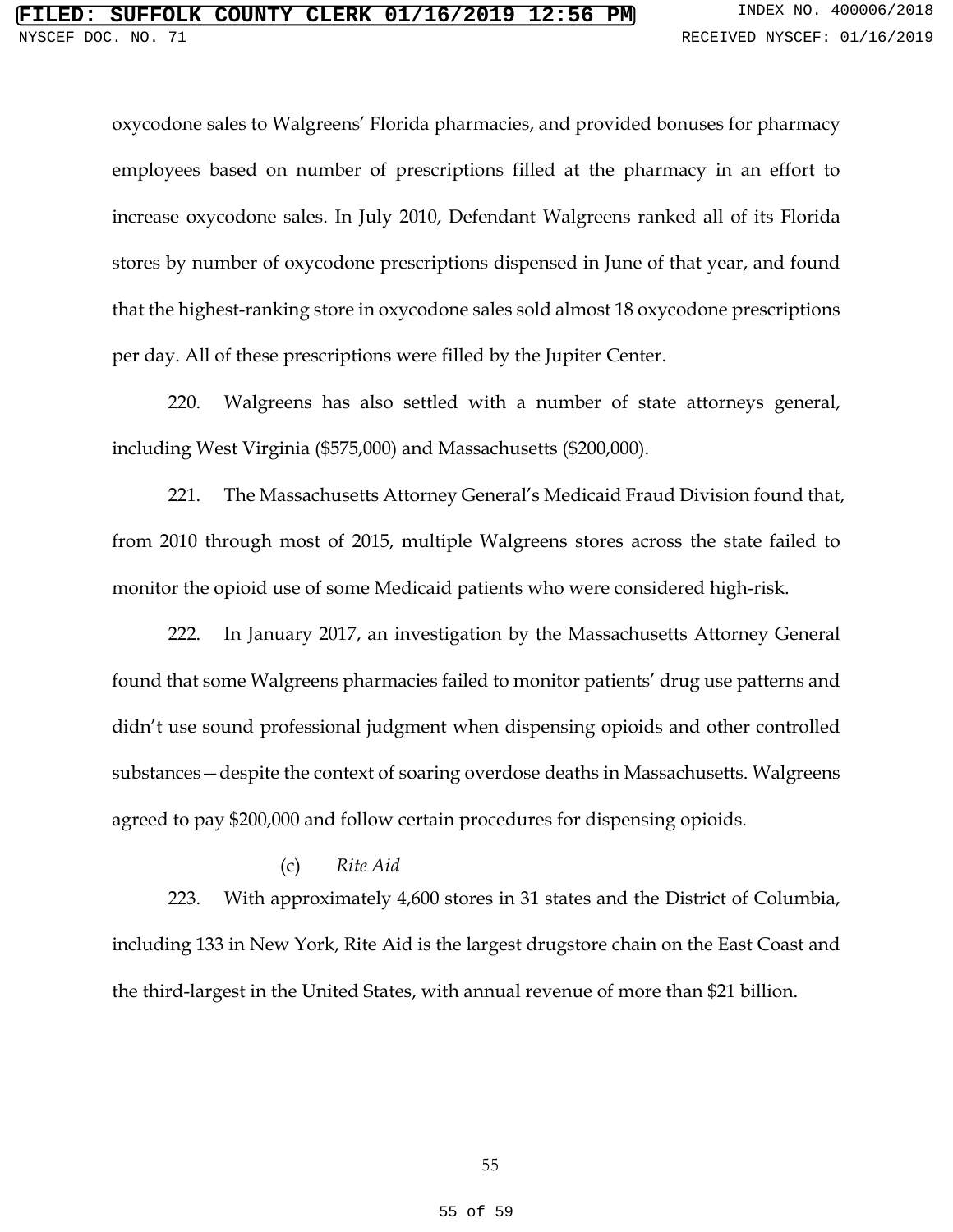224. In 2009, as a result of a multi-jurisdictional investigation by the DOJ, Rite Aid and nine of its subsidiaries in eight states were fined \$5 million in civil penalties for its violations of the CSA.

225. The investigation revealed that from 2004 onwards, Rite Aid pharmacies across the country had a pattern of non-compliance with the requirements of the CSA and federal regulations that lead to the diversion of prescription opioids in and around the communities of the Rite Aid pharmacies investigated. Rite Aid also failed to notify the DEA of losses of controlled substances in violation of 21 USC 842(a)(5) and 21 C.F.R 1301.76(b).

### (7) **Opioids Diverted in One Location Migrate to Others**

226. The Retail Chain Pharmacies' failure to control the supply chain and prevent diversion adversely affected communities throughout the United States. Once diverted opioids do not stay put. Rather, diverted opioids move from areas of high supply to areas of high demand, traveling across state lines in a variety of ways.

227. First, prescriptions written in one state may, under some circumstances, be filled in a different state. But even more significantly, individuals transported opioids from one jurisdiction specifically to sell them in another. When authorities in some states cracked down on opioid suppliers, suppliers in other states filled the gaps. Florida in particular assumed a prominent role, as its lack of regulatory oversight created a fertile ground for pill mills. Residents of other states would simply drive to Florida, stock up on pills from a pill mill, and transport them back to home to sell. The practice became so common that authorities dubbed these individuals "prescription tourists."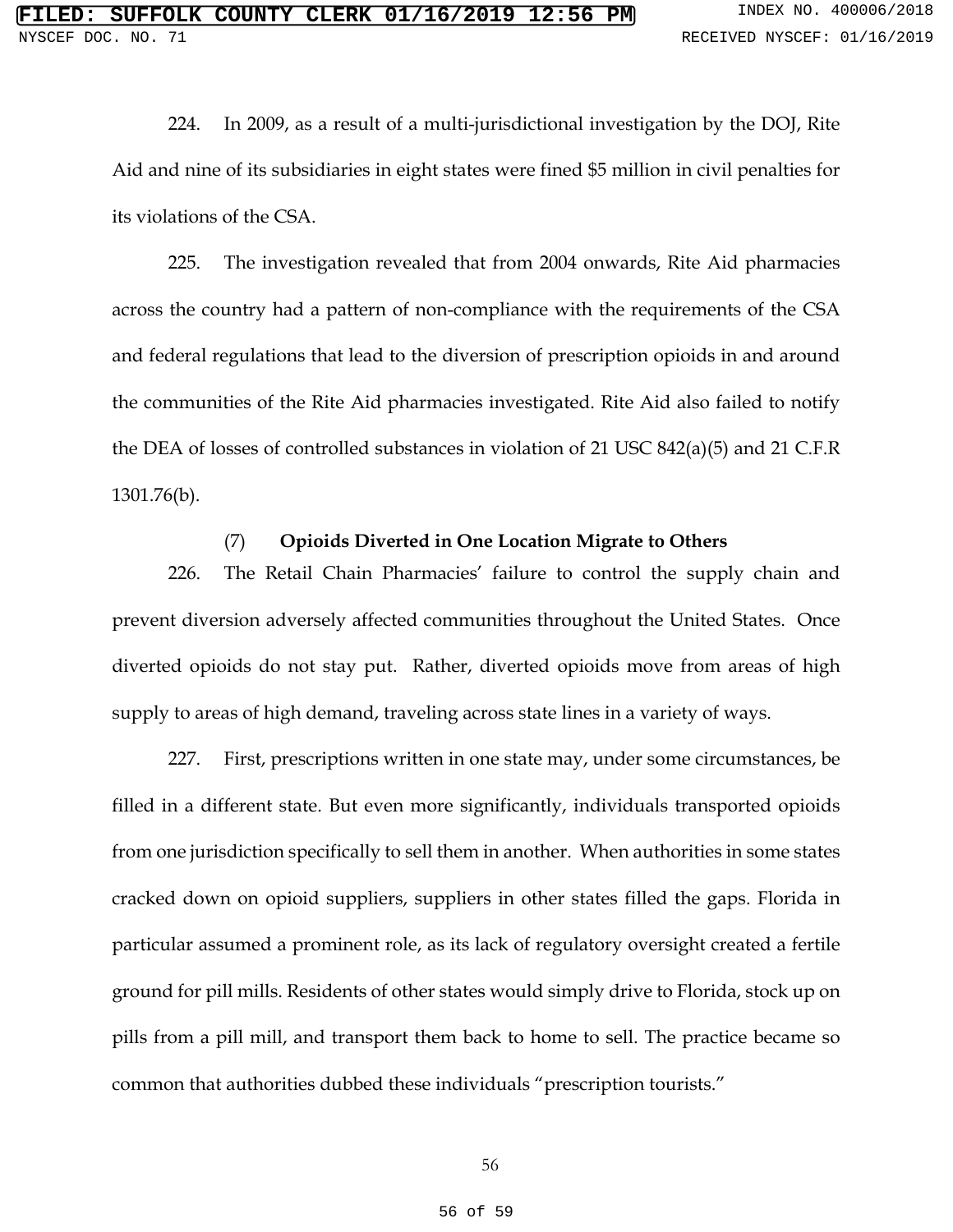228. Thus, once diverted into the illegal market in one location, prescription opioids could then flow freely into New York and elsewhere. In particular, the I-95 corridor was one route by which diverted prescription opioids travelled from Florida northward to other states.

229. For this reason, the Retail Chain Pharmacies' negligence in failing to prevent in diversion in Florida, and throughout the United States, substantially contributed to the opioid crisis in New York.

#### **CAUSES OF ACTION ASSERTED AGAINST ADDITIONAL DEFENDANTS**

230. By reason of the foregoing, the Purdue-Related Additional Defendants are jointly and severally liable to Plaintiff for the First, Second, Third, Fourth, Fifth, Sixth, and Seventh Causes of Action set forth in the Master-Long Complaint and such causes are hereby asserted against these defendants. With respect to the Sixth Cause of Action for Unjust Enrichment set forth in the Master Long-Form Complaint, the Purdue-Related Additional Defendants are liable not only for the unjust enrichment of Purdue, but also for their own unjust enrichment, including, but not limited to, all of the distributions they have received, directly or indirectly, from Purdue or from any of the Purdue-Related Additional Defendants or from any of their predecessors.

231. By reason of the foregoing, the additional Manufacturer Defendants are liable to Plaintiff for the First, Second, Third, Fourth, Fifth, Sixth, and Seventh Causes of Action set forth in the Master-Long Complaint such causes are hereby asserted against these defendants.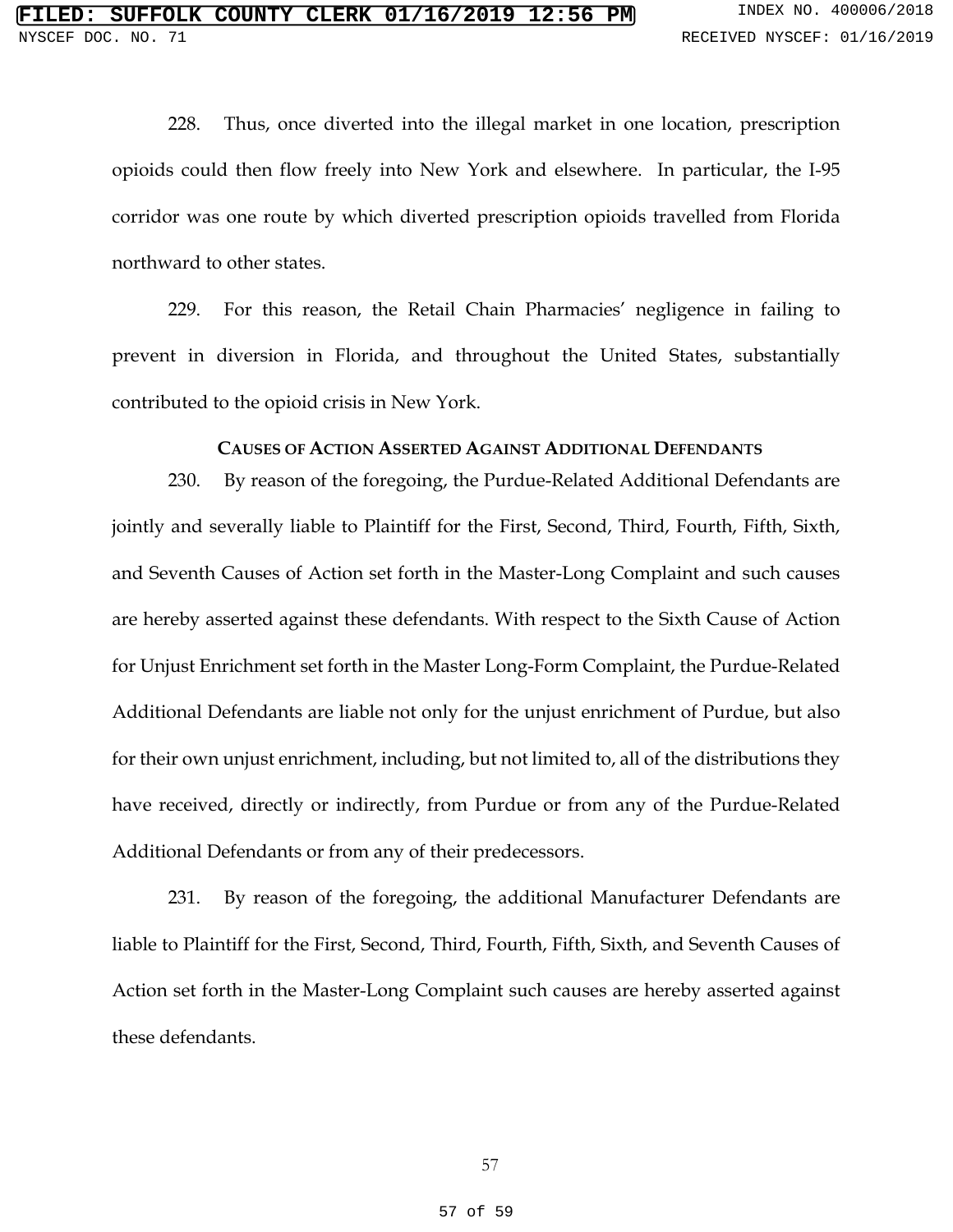232. By reason of the foregoing, the additional wholesale Distributor Defendants,

are liable to Plaintiff for the First, Second, Third, Fourth, Fifth, Sixth, and Seventh Causes

of Action set forth in the Master-Long Complaint such causes are hereby asserted against

these defendants.

233. By reason of the foregoing, the Retail Chain Pharmacies are liable to Plaintiff for the Third, Fourth, Sixth, and Seventh Causes of Action set forth in the Master-Long Complaint such causes are hereby asserted against these defendants.

Dated: January 16, 2019

By: *Paul J. Hanly, Jr.*  Paul J. Hanly, Jr. Jayne Conroy Andrea Bierstein Thomas I. Sheridan, III SIMMONS HANLY CONROY LLC 112 Madison Avenue New York, NY 10016 (212) 784-6401 phanly@simmonsfirm.com jconroy@simmonsfirm.com abierstein@simmonsfirm.com tsheridan@simmonsfirm.com

-and-

Sarah S. Burns SIMMONS HANLY CONROY LLC One Court Street Alton, IL 62002 (618) 259-2222 sburns@simmonsfirm.com

-and-